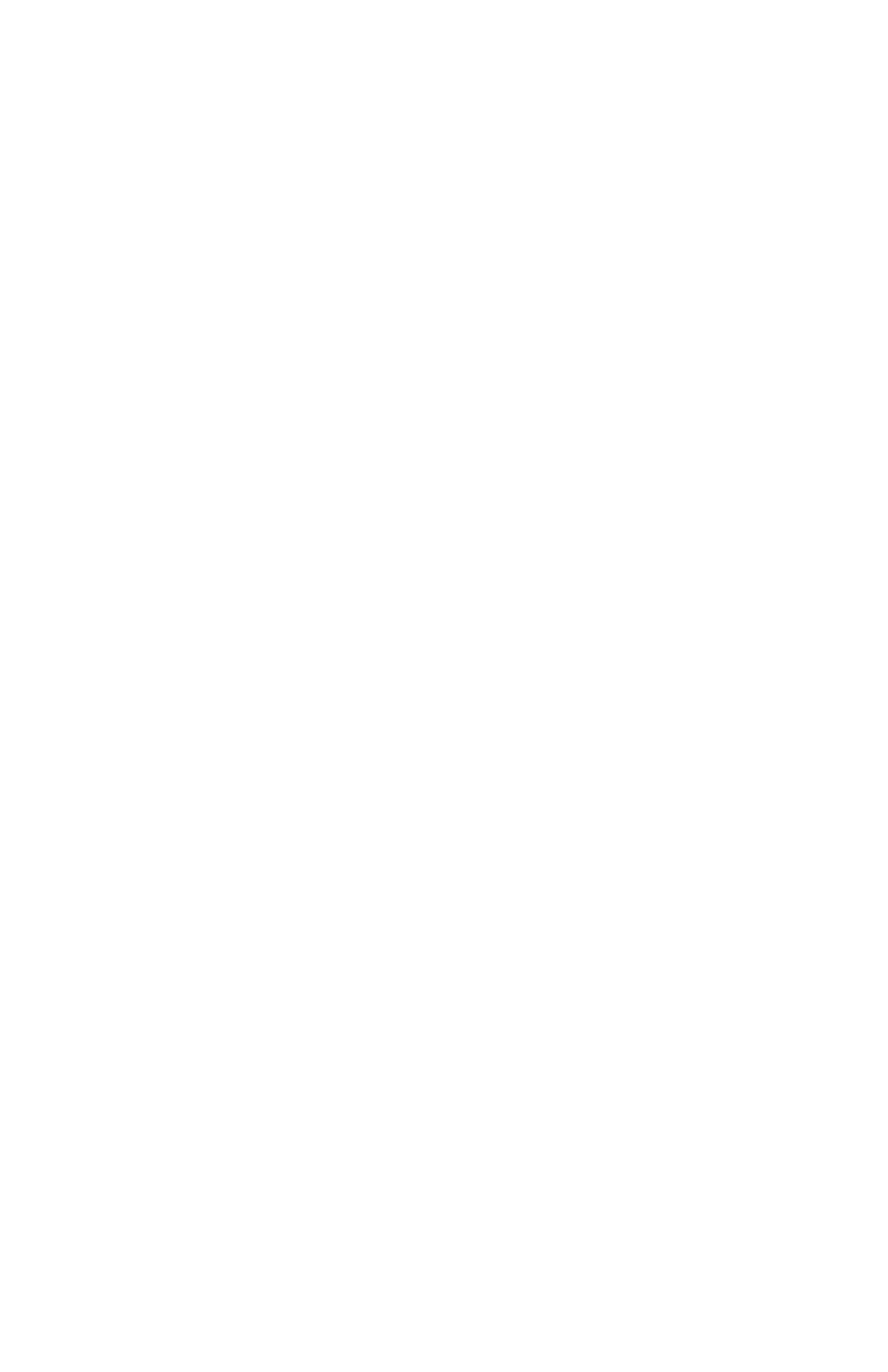### LEAVES FROM THE POCKET-BOOK OF A STATE PRISONER

#### (1880-1881)  $\overline{\phantom{a}}$

#### I. L'HEURE DE L'ABSINTHE

WELL nigh exhausted with fatigue, I had fallen asleep in an armchair. It was about four in the afternoon of a dull sultry 2d of June. For eight whole days and nights I had not stretched my limbs on a bed, and from the 23d of May I had lived the life of a salamander in the hell of hopeless battle and wholesale murder that Paris then was. Silence at last had succeeded the thunder of five hundred guns—the silence of the grave hanging over a holocaust of some twenty thousand beings. If an occasional round of rifles, bespeaking the supplementary assassination of two or three dozen prisoners in the neighbouring barracks, happened to tear the air from time to time, it sounded now, through the open window, like the mock report of a child's pistol. In the street below, four human carcasses, lying on the footpath in a pool of blood, were still waiting for the scavenger's cart. In the gray sky above, hardly a stray smut or a lingering cinder -of burnt paper was hovering.

The room was a common one at an hotel where I had just drifted, a waif and stray from the wreck. Of going home there could be no idea. To call on a friend would have been simply to serve him with a death-warrant. I had had a wash at a public bath, purchased a travelling-bag at the first shop that I had found open in a bystreet, and put up at the Hotel des Deux Mondes. 'Monsieur George Chapuis, barrister-at-law, from Lille,' was my entry on the register. I did not think the plan a good one, but I had not the option of another, and in fact I did not care much, being so tired. Not to awake suspicion, I slept in the armchair, with the key left in the door.

A sense of something cold that I felt on my forehead roused me from my slumber. It was the barrel of a revolver. Five men in private clothes were round me, and had taken hold of my arms and legs.

'I charge you with being Tiburce Moray, the member of the Commune,' said the man with the revolver.

'Did any one tell you I am not?'

'All right, then; you are a prisoner.'

This time it is not a joke. Once before, in the course of the 'Semaine Sanglante,' I had fallen into the hands of the regulars, and succeeded in slipping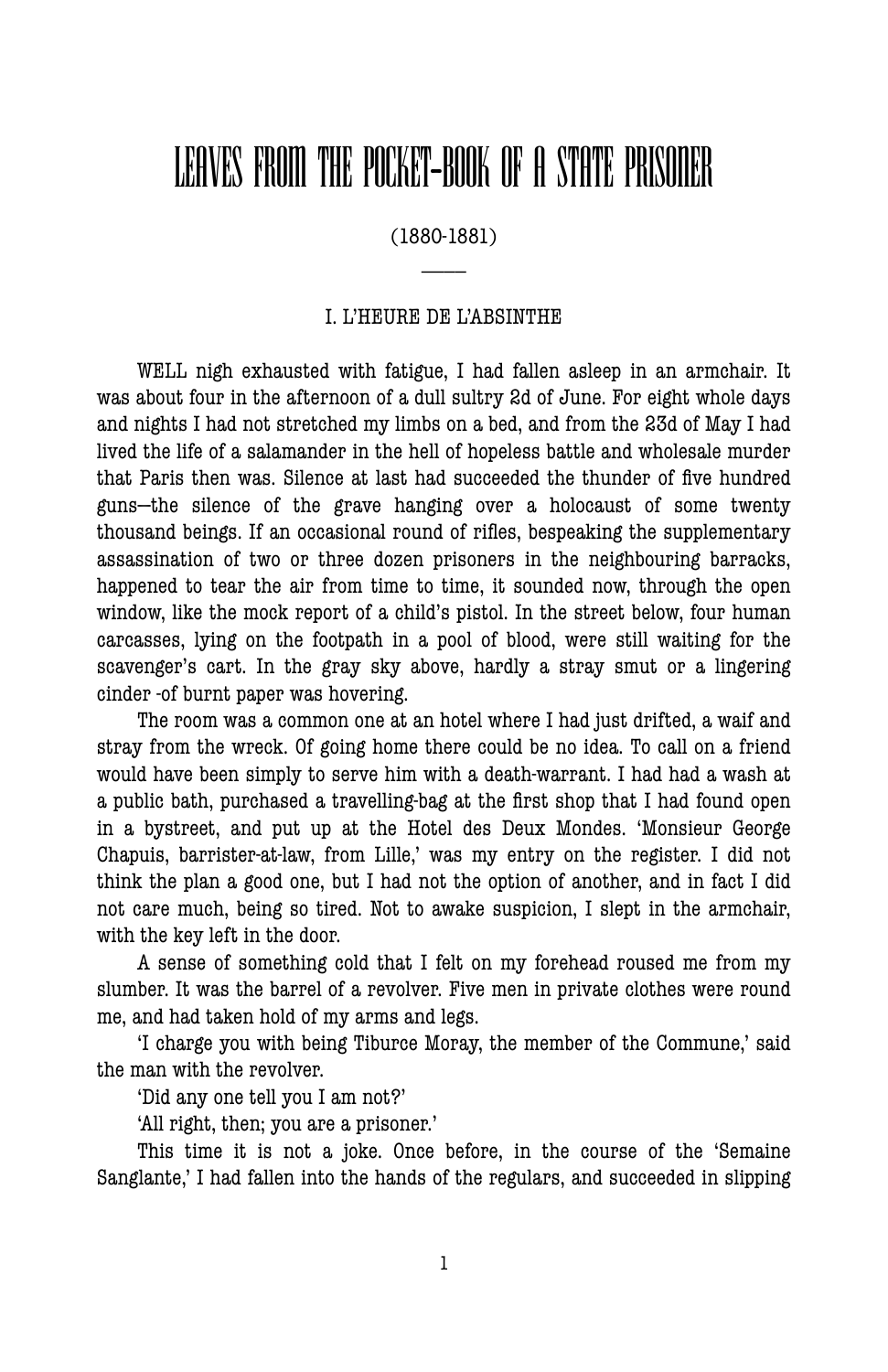through the meshes of the net. But now I am with the police, and there is no chance. They have known me, every one of them, from the days of the Empire.

A dense crowd has congregated round the cab in which I am, with the commissaire and two detectives—mostly well-dressed people, with glossy hats, gloves on their hands, sticks or umbrellas, white faces which never saw the hardships of the war, and who have just returned from Florence or the Isle of Wight. These gentry are quite overcome with their feelings. They roll furious eyes, clench their generous fists, and, I am sorry to say, are simply booting me. Some of them even go a little farther, and exhibit a lively desire to have me burnt alive on the ruins of the house at the corner. Others throw stones at me; while a pushing individual succeeds in getting the end of his umbrella inside the carriage, and poking furiously at the commissaire. He mistakes him for Tiburce Moray. All of them cry:

'Down with him! Let him walk! Let him be shot at once! Let him be strangled! Let him be quartered! Let him be roasted!'

'M. le Commissaire, you had better put on your sash, if you do not want to be cooked like mince-pie in my stead.'

And so he does, too, with a vengeance.

A picket of soldiers which is round the cab experiences the greatest difliculty in opening a way for it. On coming down to the Boulevard the crowd is so enormous and so' madly infuriated, that we are at a standstill. A Versaillist general rushes up from an adjoining café with a posse of officers.

'What is the matter?' he inquires.

When made aware of the case, he addresses the distinguished mob, tells them I shall lose nothing by waiting, and that they had better not interfere with the proper executioners.

'Drum court-martials are sitting night and day for the despatch of business. Let drum court-martials do their work. They are quite up to the mark.'

Which assertion elicits the approval of a majority in the yelling community, whilst some others are still evidently of opinion that drum court-martials fall very short of their divine mission. Meanwhile the cab is suffered to proceed.

'You had better take him at once to General Galiffet,' stammers, with an unsteady eye, M. F., the deputy-mayor at the Mairie Drouot, as the commissaire introduces his prisoner to him.

This, I should rather believe, bodes no good, although, as I was leaving the deputy-mayor's study, Dr. X., whom I know well by sight——a spare little sneak in gold spectacles—crawled in with the remark:

'It is all right now. I have had the blood washed up and chloride of lime spread over.'

Clearly this bodes no good. Why mince matters? It is perfectly obvious that within a very few hours—it may be a very few minutes—I am to be passé par les armes, as the phrase is. I rather like the phrase. It is a neat and decent one.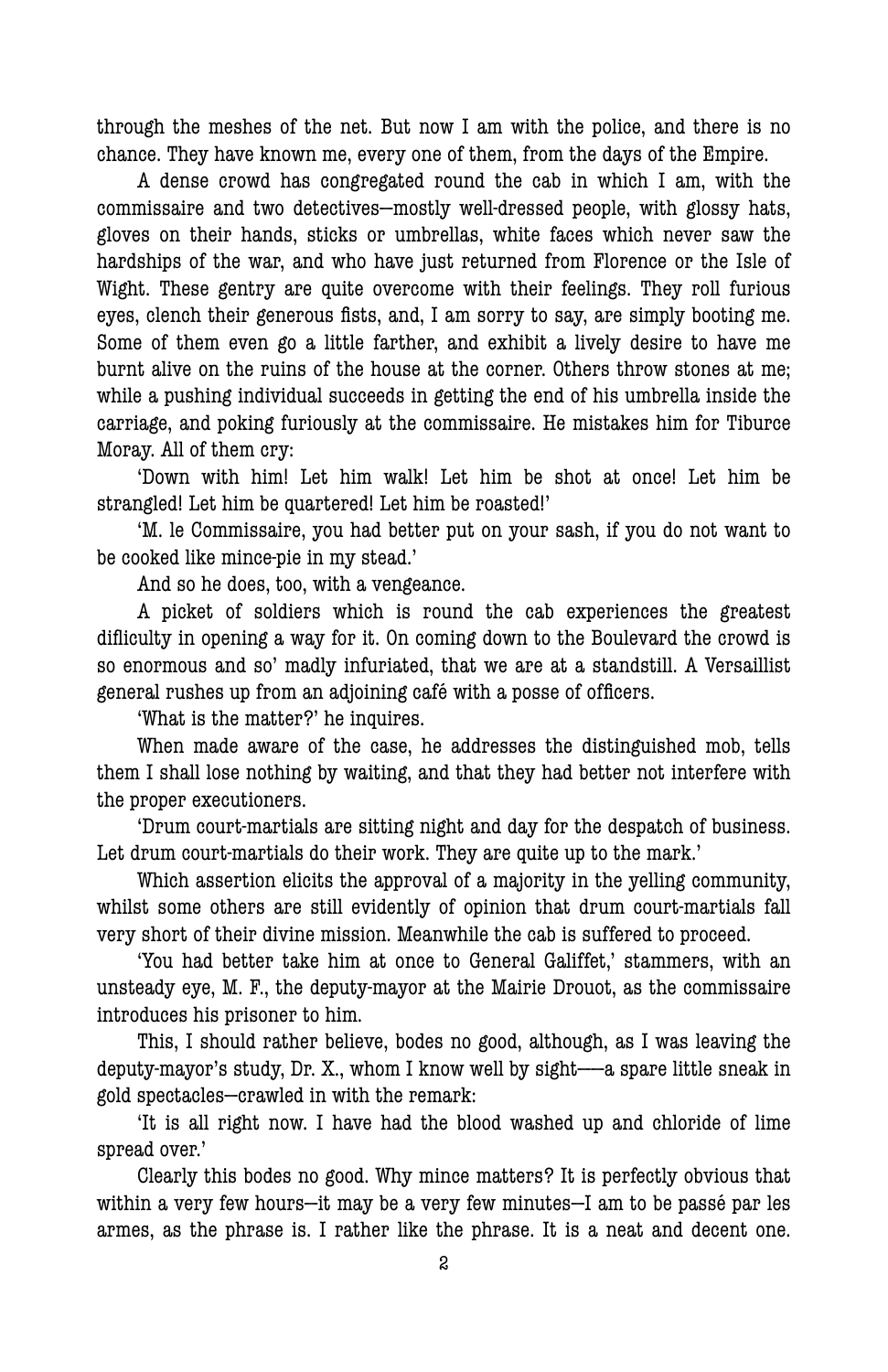When it is uttered, would it not seem as if the fact that it expresses were the most usual and ordinary one in the world? There is something in it which sounds almost homelike.

Homelike or not, such things will happen, and I am to know ere long what the experience is like. The trifling operation would probably have been performed already but for an important circumstance, to which I am indebted for a reprieve:

'The general is not here. He has just gone out to his absinthe.'

Such is the piece of oflicial information volunteered by a young fellow in gold lace and red trousers, on the commissaire applying to the temporary headquarters, established in the Palais de l'Industrie, at the Champs Elysées. In consequence of which answer, it is the painful duty of the commissaire to have me shut up in the guardroom, and to leave me there.

'I am very sorry to do so. But you heard what the aide-de-camp said. I must go at once and report the news at the Préfecture.'

Really the commissaire seems to be sorry. He would rather, I believe, ask my pardon for what is going to take place. My apprehension is worth 400l. premium and the Cross of the Legion of Honour to him, which cannot but cause him to look at the whole affair as a most satisfactory stroke of business, but personally he does not in the least desire that I should be shot. One may be a police-officer and a man as well. When one has been for three-quarters of an hour in a cab with a prisoner, chatting and smoking cigars and sharing umbrellathrusts with him—even supposing the prisoner to be the 'sinister Tiburce Moray' in the flesh—it must be an uncomfortable feeling to hand him over, without the semblance of a trial, to the executioner. This is not the first time I have to note the fact: the police, as a rule, are a thousand times better in such crises than the profanum vulgus or the soldiery. The latter indulge freely in their frantic impulses, in their genuine or assumed rage, above all, in their immoderate longing of faire du zèle; whilst the former alone are composed and sceptical, like the passive tools of ephemeral governments that they are, accustomed to see revolutions rise and fall, to receive to-day the word of command from men whom they took in custody yesterday, or to arrest to-morrow those whom they obey at the present moment.

I am in a hole of three yards by four, on the ground-floor of the left aisle of the Palace. A field bed—the cleanliness of which seems rather doubtful, as far as it is possible to ascertain in the dim glitter of a small grating in the middle of the double-bolted door—is the only piece of furniture. Facing my door, another one, its exact counterpart: between the two, a square space of a few feet, held by a young Chasseur d'Afrique mounting guard, sword in hand.

Groans are coming from behind the opposite door. I look through the grating at the soldier. He seems to think mounting guard a dull business, and has a kind candid sort of face.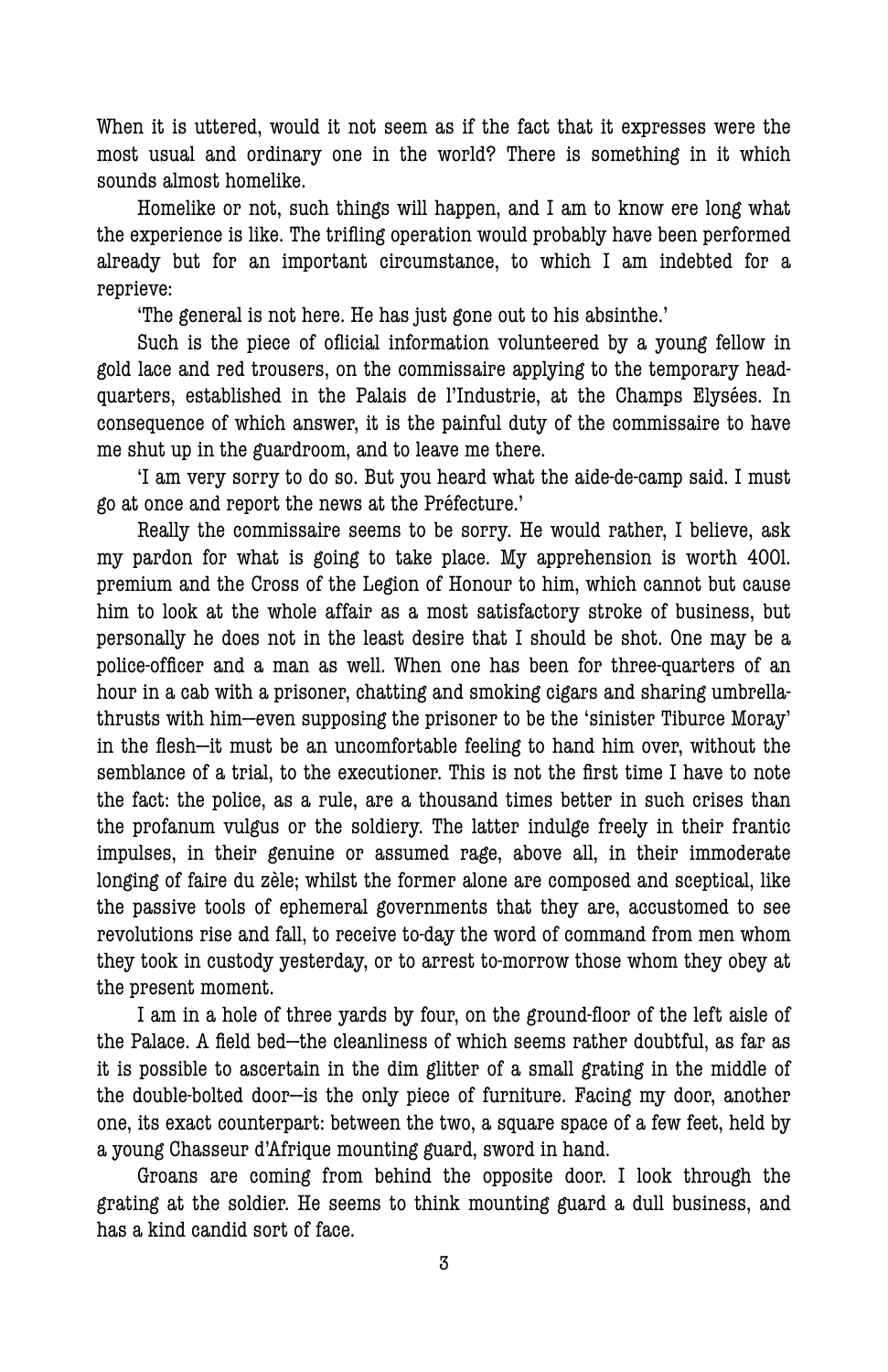'I say, chasseur, what is that groaning over there?'

'Only a wounded fédéré just left on the field-bed. His blood's running fast.'

'Why, then, a surgeon ought to be called in to dress his wound!'

'Pshaw! what would be the use? Within half-an-hour or so—'

A gesture completes the phrase.

'O, indeed! Do you suppose it is to be so soon?'

'Of course it is. You will not be the first ones, you may take it for granted. Lots of 'em despatched at La Muette within the last few days. But you had better not speak to me, as the brigadier might hear, and I should be the worse for it.'

A silence. I can walk three paces in my hole, neither more nor less. The game is a tame one after a while. I am struck with an idea, and again I flatten my nose at the grating.

'Chasseur, one word only. The bodies are stripped, are they not?'

'That depends. When the gear is worth the while: money, watches, papers, boots, are collected.'

'Well, look here, my boy. I have a few gold pieces about me——one, two, five, six. I am just going to make a present of them to you—quite a pleasure to let a fine fellow like you profit by the opportunity; but in return you will take to the address a note which I am going to write down, will you P'

'I guess I will.'

The man's face is beaming with honest satisfaction. I daresay he can see an unlimited number of petite verres spread before his wide-open blue eyes.

The fact is I have eight louis in my pocket, instead of six. That reserve fund of two, which I keep to myself, might seem to represent accurately the odds which I stake on my own life. It does not, however. A secret voice warns me that the insurance premium is far too high—that my chances are not 1 to 100. I can hardly help sneering at myself, and at my fine precaution, as I scribble hastily a few lines in pencil on a leaf torn out of my pocket-book.

'Dearest Ones,—When this reaches you, all will be over. It is from the Palais de l'Industrie that I send you' my last love and good-bye. I suppose the knowledge of the fact may help you in recovering my remains, and I hope it will be a comfort to 'your grief. Adieu. June 2d, 1871, 6 P.M.——TIBURCE.'

The idea that the old dear ones will possibly recover my body is of infinite sweetness to me. I feel now as if I had a lesser weight on my shoulders. What a strange weakness! How little it ought to matter to me where my bones rest, when all is at an end! But. it is so. No use arguing about an impulse.—The hope was a vain one, by the way, as good care was taken by the butchers that none of their victims might ever be singled out by a mother or a wife.

Note and money have been pocketed by the private. He looks thoughtful now. Gold has softened him.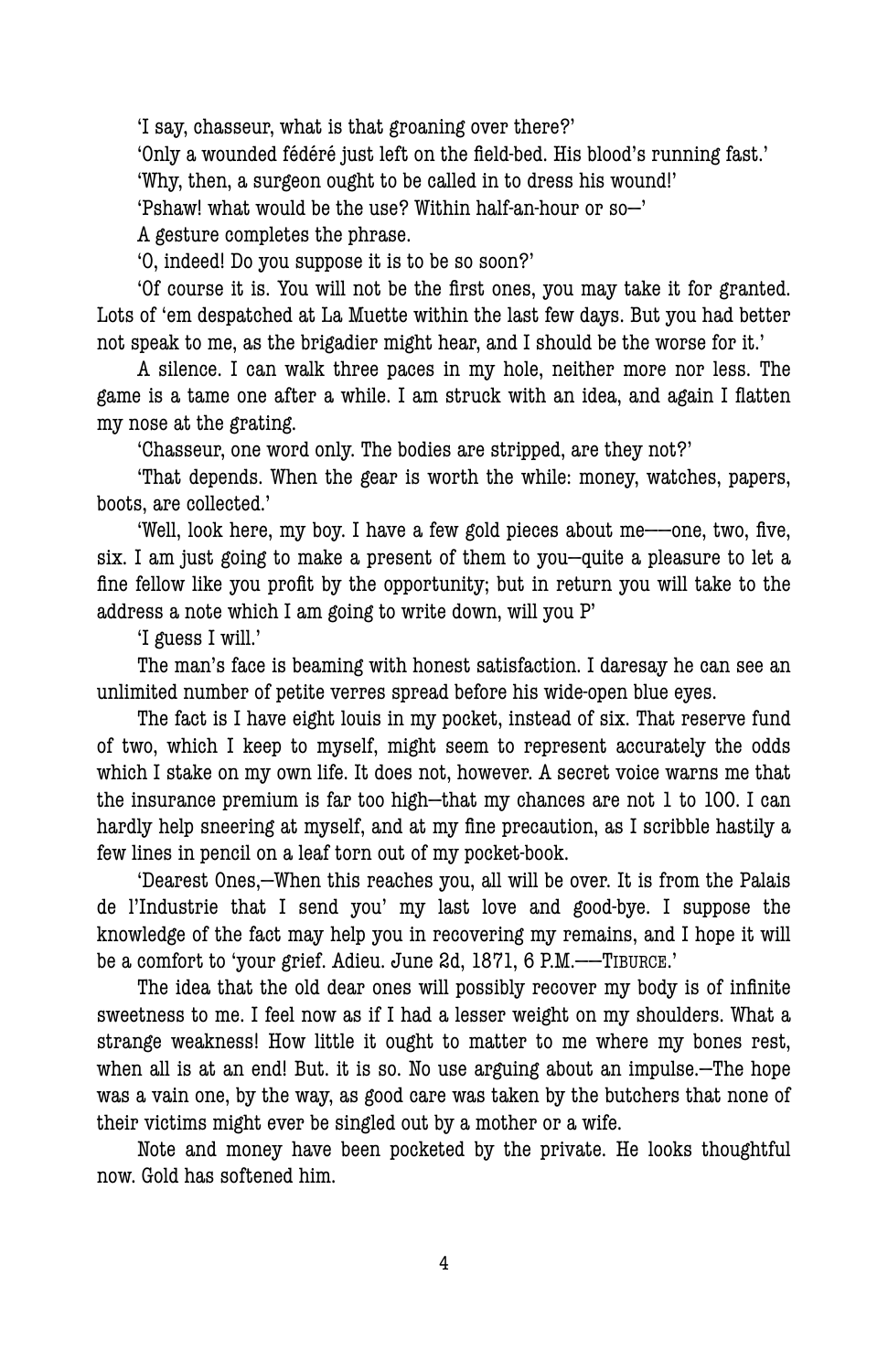'It is a sad affair, after all. . . . And to think that if I had been in Paris too, I should be in the same predicament; for I am a Parisian myself, born at Montmartre.'

'Are you? 'Listed for the war, perhaps?'

'Just so. I belonged to the Mobile, you know, but enlisted for the sake of being on horseback.'

'Well, my boy, mind you go yourself to the address on the note. You will have a warm reception, I assure you, especially if you can take a few items of news tell them where I have been put, or anything of the kind.'

The key is turned in the lock of the outward door. At once the chasseur has struck the correct attitude.

They come in to fetch me. This is the time. With a wink I bid good-bye to my friend, and I follow the brigadier. A picket of four men is in the rear.

No. It is not for what I supposed. The general has not returned from his absinthe yet. More than one glass, I fancy. The reason of my being called out is the formal process of proving my identity, which to all intents and purposes is most likely to be the sole legal proceedings in my case.

The ' recorder' is a dirty little old man in spectacles, with not so much as one hair left on his scalp, yellow teeth few and far between, a greasy coat, and a suspicious-looking shirt-collar emerging from a cravat rolled in the guise of a rope. Some street letter-writer, I suppose, picked up during the battle, and hired on the job for these provisional duties. He rejoices in a pair of brand-new glazedcambric sleeves—-whether to protect his coat or to protect the desk I could not tell; and he sits on a common chair, in front of a lame table, in the very middle of the guardroom. Around us, on the field-bed, a dozen privates are asleep. The man writes in pencil on a large sheet of paper, which his fingers seem to have impressed with several unofficial stamps. Without even lifting his sheepish eyes:

'Name and surname?'

'Tiburce Moray.'

'Age?'

'Twenty-five.'

'Employment?'

'Member of the Paris Commune, elected by 17,000 constituents.'

The dirty little old man is somewhat puzzled. He looks up for a minute or two above his spectacles, wondering, it may be, what the atrocious monster, a Member of the Commune, is like. Then, shaking his long ears, he resumes, in the most business-like fashion:

'Address?' '127 Rue Chaptal.' 'Any money, jewelry, papers?' 'My watch and chain, a gold pin, some small change.' 'Put all down over here. All right. That is all.'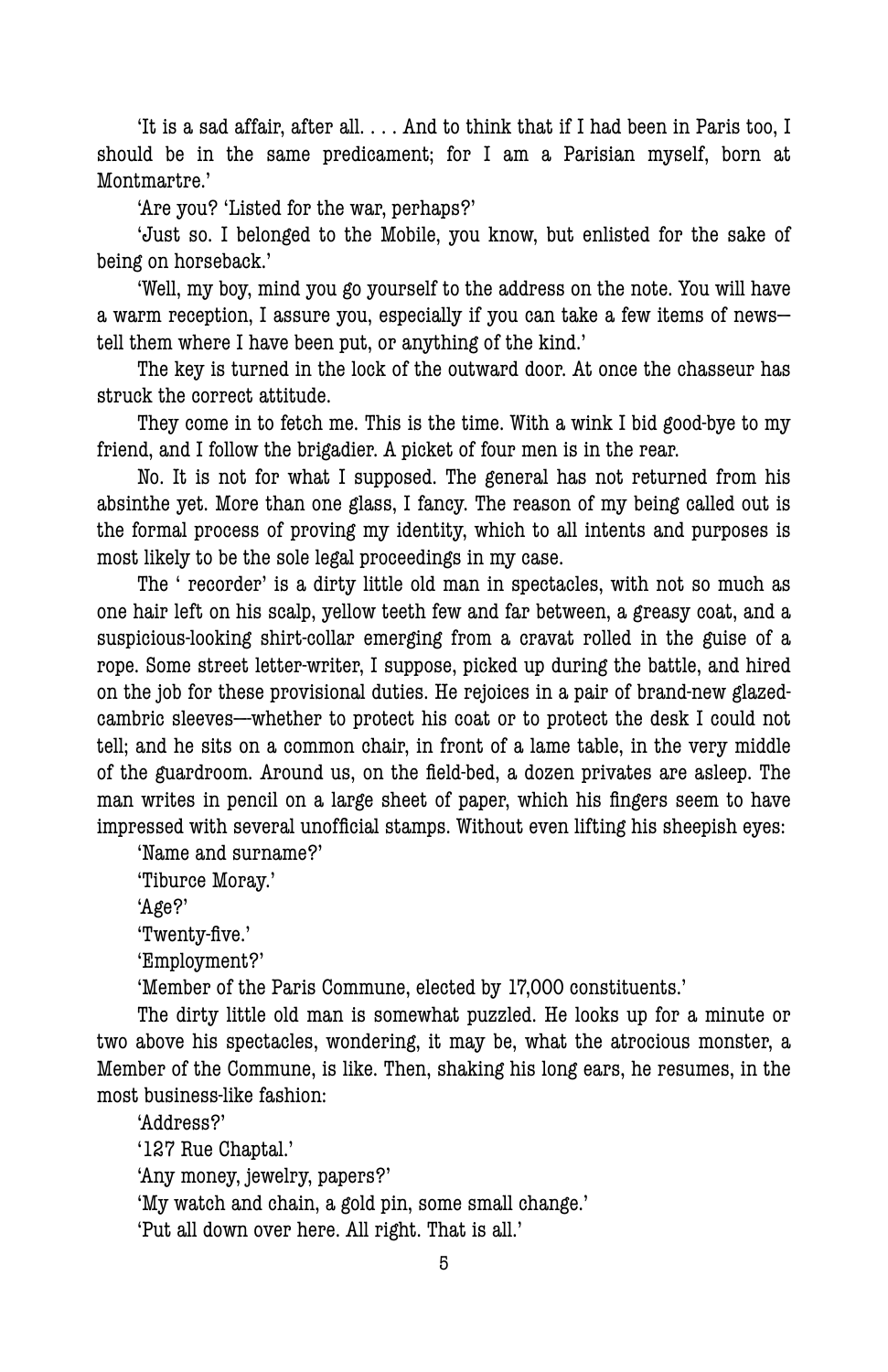Back to the hole. My friend the soldier is no more on the landing. Another chasseur mounts guard in his stead—a big lanky fellow, with a thick moustache, dull eyes, the gait of a drunkard. He is half asleep on his legs, as he leans over his sword.

Sun must be down. The hole is getting darker every minute. Alone on the threshold of death, on the brink of the boundless sea that edges the world, I cannot help thinking. I think of the days gone by, of vanished happiness, of every one who is dear to me; of things of yesterday that seem already so far away; of to-morrow that I am not to see. Is it in despair or sorrow?

By no means. Rather more in wonder. I feel as if I were dreaming awake, or sitting at some extraordinary spectacle, and looking at it with passionate curiosity; as if all this were a succession of events of which I were not the subject but the witness; or rather, as if I were cut in two halves, and there were two beings in me, one submitted to an uncommon experiment, the other beholding it. Coming death has nothing repulsive in it, but much that is puzzling. Mixed with my curiosity, a kind of self-pity far from unpleasant, and a queer sense of the poetry of the situation creeping gradually into my inner self.

The key again in the lock, and the brigadier with four privates.

'Ready?'

'Yes, I am.'

This time we are going out of the palace to one of the by-alleys. A barouche is standing there with the door open—one of those large carriages, with two strong horses, which are let on hire for middle-class weddings. The coachman is on his seat, with a pair of white gloves—no ribbon, however; no flowers in his button-hole. Six gendarmes on horseback, rifle on the shoulder, are in waiting. Inside the barouche, three gardiens-de-la-paix in field-dress, with revolver in hand. Room for one—for me.

The door is shut, the coachman gives rein, the gendarmes start at a trot off we are! Where to? I should rather like to know, and venture after a while to ask one of the men on the fore seat who faces me, always conscientiously holding up his revolver, like a wax candle.

'No business of yours,' is the courteous reply.

The man seems to be in a rage at the audacity of my question. He is a good while before he has succeeded in overcoming his wounded feelings, grumbling away under his reddish moustache. Finally, he comes round somehow.

'I don't know, after all,' says he. ' The brigadier does.'

The brigadier is that big fellow who gallops on a fine black charger by my side. As I look at him, I notice that we are running down the Cours-la-Reine. I am clearly bound either for La Muette or Versailles. Which of the two? That is the question. A few passers-by stop to look at my retinue. Some of them take their hats off, mistaking me for one of the dictators of the hour, I suppose, or they would rather pelt than salute me. Now we are at the top of the avenue; down we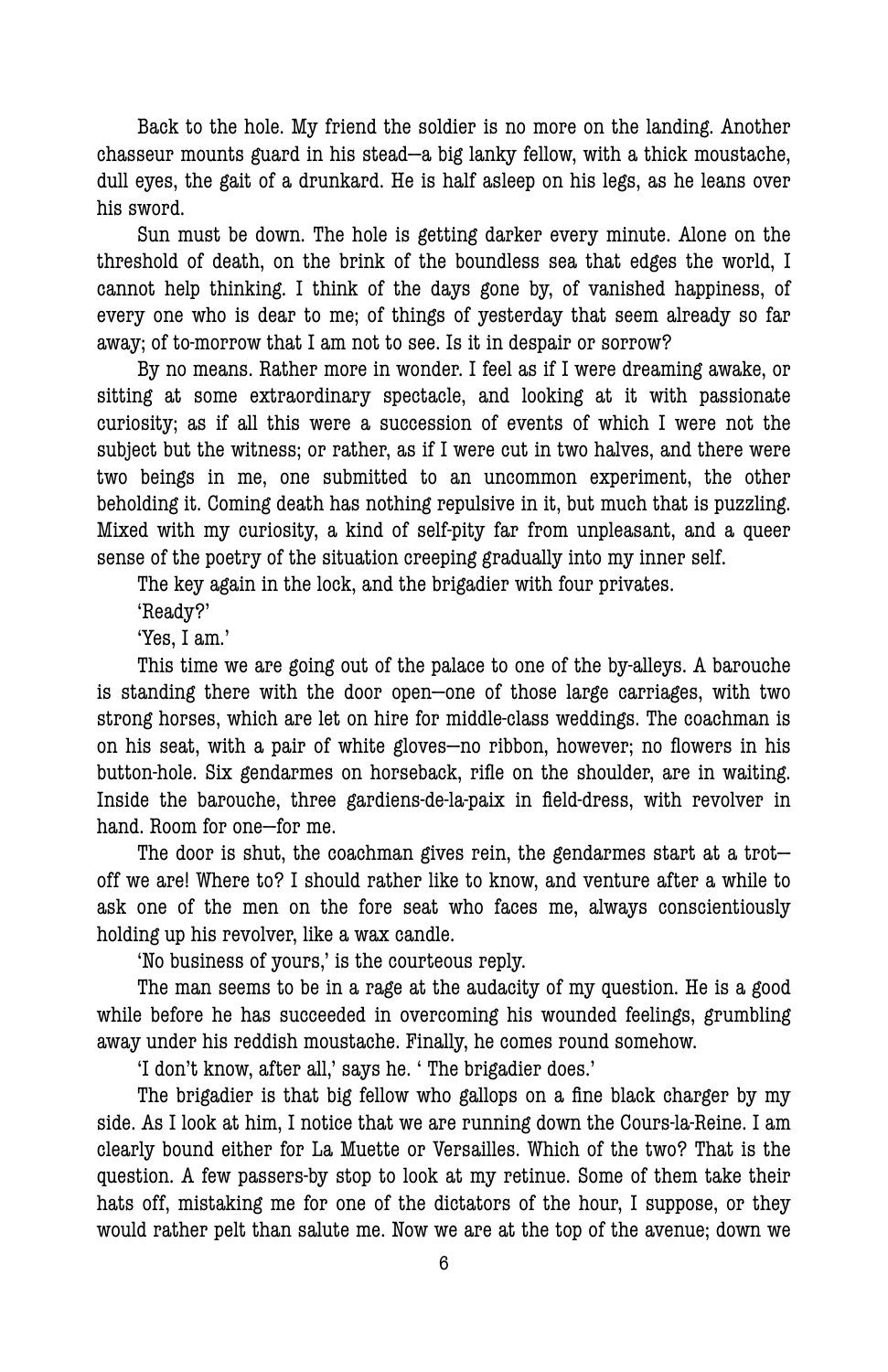go along the quay, along Passy, Auteuil. Good-bye, dear old Paris. At the fortifications we stop. La Muette, then?

No. Only the password to give. A few guards come round to have a look at the prisoner, and mutter some vague threats to themselves. I can see they would like to try their sweet hand on me, but they dare not; the barouche overawes them. Then on the road again, and to Versailles at a brisk pace.

Thus, the commissaire has called at once on the civilians, as he left me, or he has telegraphed to them, and precise orders have been sent to take me to Versailles. I am to be put by, for some final farce in the shape of a judicial performance. General, this will teach you to linger by your absinthe!

What a strange machine man is! Half an hour ago I had quite made up my mind to go to the wall; I should have died willingly; and yet the present delay is far from unwelcome. A mean sense of relief pervades me. What is worse, it assumes its lowest shape——that of physical satisfaction. I cannot help it. The air is fresh and bracing, the road even, and the barouche happens to be well set on its springs. I give myself up to the enjoyment of that drive in the country, without a further thought for the future, whatever it may be. I look, in the falling twilight, at the trees torn up by the shells of two sieges, and which Nature is hard at work repairing. Young shoots have sprung out, verdant and thick, already. Spring is on the wane, and I had not even noticed its coming yet, during those two months and a half of all-absorbing struggle. Night is slowly spreading its veil over the ruins with which both sides of the road are edged. Stars begin to glitter above and crickets to strike in the grass below their evening song. In the distance, Mount Valerien lights the windows of its barracks. Everything around me is silent and balmy; everything brings me back to the sense of quiet dreaming-awake, which I remember having experienced on that very road some two years ago, as I drove back at night from the races at La Marche.

All at once a dark mass is in sight in front of us, whilst a peculiar stampede, something like the trotting of two or three hundred sheep, mixed with the heavy regulation pace of a squadron of horse, comes within my hearing. At first it is not easy to ascertain what it is, although a dim suspicion of it dawns upon my mind. As we approach, however, the dark mass melts into distinct beings. It is a band of Parisian prisoners, afoot, driven by an escort of cavahy. As we bear upon them, they are brutally ordered to open their ranks; and as we slide past I can discern several rows of men and women, old and young, children and white-haired people, all tied arm to arm, and looking eagerly up with eyes full of the wild fire of despair. There they stand, on their dreary way to Satory, a motley crowd, assembled by the hazards of the civil battle, representatives of every class, of every station in life; rags and broadcloth, professors and workmen, artists and soldiers, mothers with infants in arms, poor girls picked up in the streets to play the part of pétroleuse in the dismal procession; none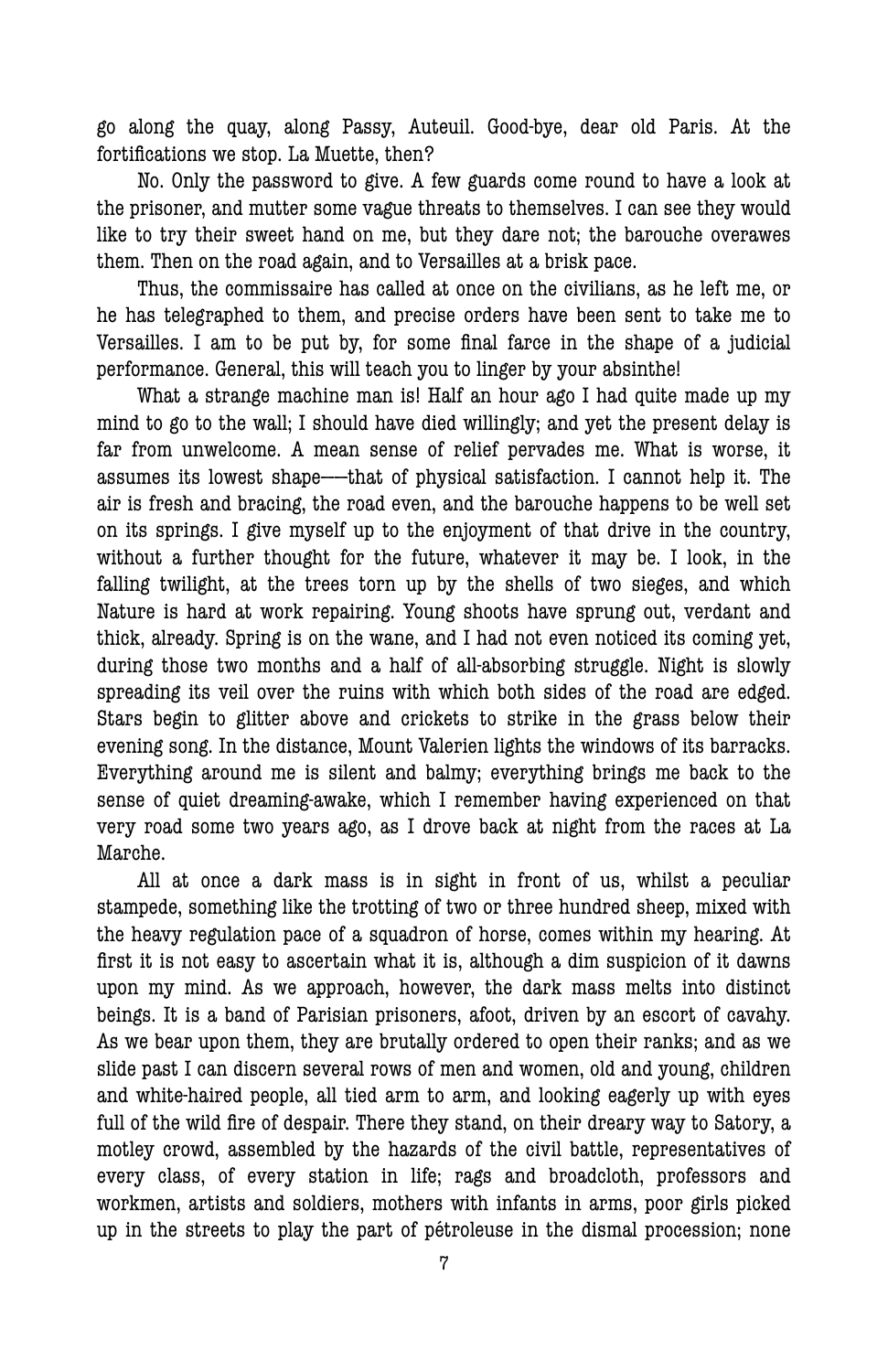with a hat or bonnet on. Hats and bonnets have been swept ofl by the tempest of moral order. Many with bruises or blood on their faces. Some with their coats turned inside out by way of derision. I can hear the troopers swearing at them, and putting them together behind me by dint of swords and butt-ends. A woman's cry, a man's protest, and it is over.

Presently the ghastly vision has vanished, and I wonder, with a pang of shame, how I dared to enjoy anything—even a drive to the execution-stake whilst thousands and thousands of my friends were thus driven, like doomed cattle, in the dust of the road, to some unknown abyss of horror and misery. I wonder why I am not by their side, tied arm to arm with them, and sharing in their sorrow. So much I cannot help saying aloud.

'I wish I were with those poor people!'

The harmless remark leads to an unexpected crisis. Hardly had it been uttered, when the brigadier, who gallops by my side, and has reason of his own for loathing the ride, thinks fit to enter into a rage.

'What is he saying? Hold, coachman! Stop! I am going to do for him this time!'

The conclusion is a revolver-shot, which he fires at me, almost point-blank. How he did miss his aim is more than I can understand. But the fact is I only felt in my face the heat of the shot, whilst the bullet, travelling over my left shoulder, imbeds itself in the cushion behind.

The guards inside deem the joke a very bad one, and protest to a man.

'I say, brigadier, mind what you are about! You might as well have lodged your bullet in some of us! What is the matter with you now?' And a great deal more, spiced in the simple ways of camp-vocabulary.

A rather confused discussion ensues, the burden of which seems to be that the brigadier is drunk beyond hope. This is the only plausible induction which might be taken from what they say. All of them are speaking at one time, without heeding what the others utter, and without ever going to the point themselves. After a while, however, by some mysterious device of the craft, they succeed in coming to an understanding. It is arranged that if I happen to insult them again, I shall be kindly requested to step down to the ditch, and my account will be settled at once. But the brigadier is not to fire thus at random any more.

'These are sad tricks to the fellows inside, don't you see, old boy?' says, in conclusion, the cleverest of the party.

Galloping again.

The journey is drawing to its close without further incident. Sevres is behind us. Here we come on the pavé du roi. The carriage ascends a steep street, then drives down, then stops in front of a large gate, over which I can read, written in big letters, MAISON DE JUSTICE.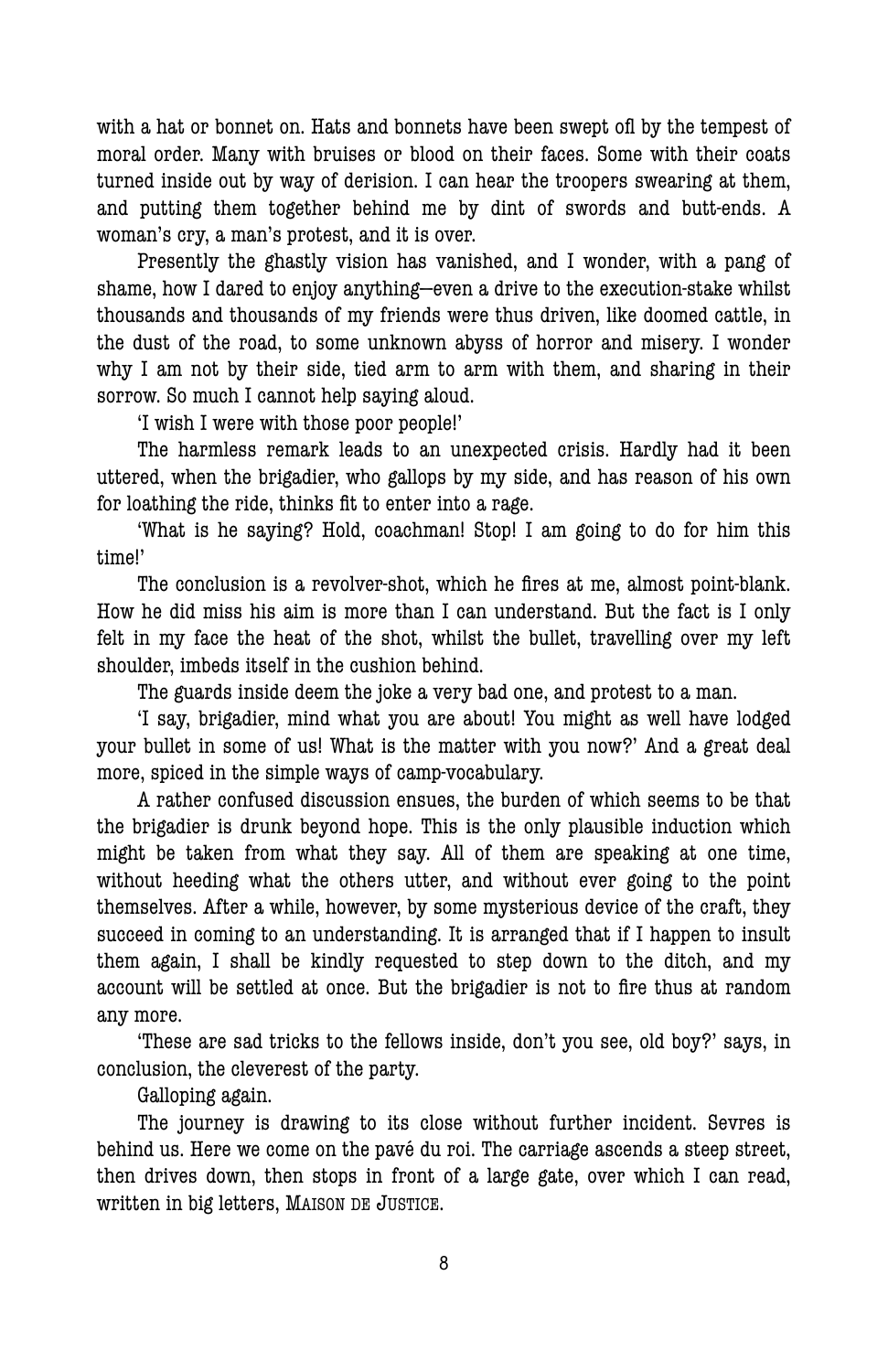I am ordered down. The gate opens. A muster of five or six passers-by witnesses the proceedings, and by the yellowish light of the gas I can discern their features. A girl of seventeen, as pretty as a Greuze, stares at me in the face, with an astonished look.

'So young!' she exclaims, behind me, in silvery tones.

As I turn back to smile at her, I can see the little witch jump on her feet, clap her tiny hands in charming and ferocious delight, and say, ' So much the worse for him, the monster!'

#### II. CELL No. 3.

NINE hours asleep; a kind of sport I had not tasted for months. It is a revanche. The bed I would not recommend as a particularly good one; but there is no such narcotic as the first breath of air in a prison-cell.

Well, it is quite true. I am a prisoner at Versailles, Cell No. 3, on the groundfloor of the common gaol. I was not shot yesterday, as there were such odds that I should be. 'But nothing to lose by waiting,' as the old general said, as everything says to me—the logic of events, and the face of my warders here, and the sentry at my door, and the low number of my cell, which I know is one reserved for men under capital sentence, and the rounds of fire which I heard yesterday evening as I fell asleep. There is no question about it. Which, however, will be the process? Probably the one I saw described in yesterday's papers:

'The prisoner is shown into the drum court-martial, made up of the provost and two officers. He is examined, asked if he has anything to say in his defence, and then pronounced interesting or classé. In the latter case, the execution takes place at once, in one of the yards of the building.'

Is it not delightful? Of course, I am classé. I do not feel interesting at all, not a bit of it. Moreover, I have had the pleasure of reading, in the same paper of the period, that every pétroleuse taken red-handed by the troops, without a single exception, had her pockets full of orders signed by me. Perhaps it was so; such extraordinary things have been witnessed lately. No mistake—classé.

Meanwhile, I am dreadfully hungry. On the table there is a. big loaf of bread, and by its side an earthenware pitcher. Next, a book for orders at the canteen. One has only to write down what» he requires out of a given bill of fare, and after twenty-four hours. or so one gets through the wicket what he wants. One, two, ten, thirty white pages. At the rate of one per diem, I dare say I shall not use up the book. Let me begin it, however.

Now let me write home. Dear old mother! What to say to her? Fibs, of course—plenty of hope, and that sort of thing.

A voice through the wicket:

'Walking out—will you?'

Why not? What an admirable humbug those gaol regulations are! I may be summoned within one hour to the court-martial. But meanwhile the rules want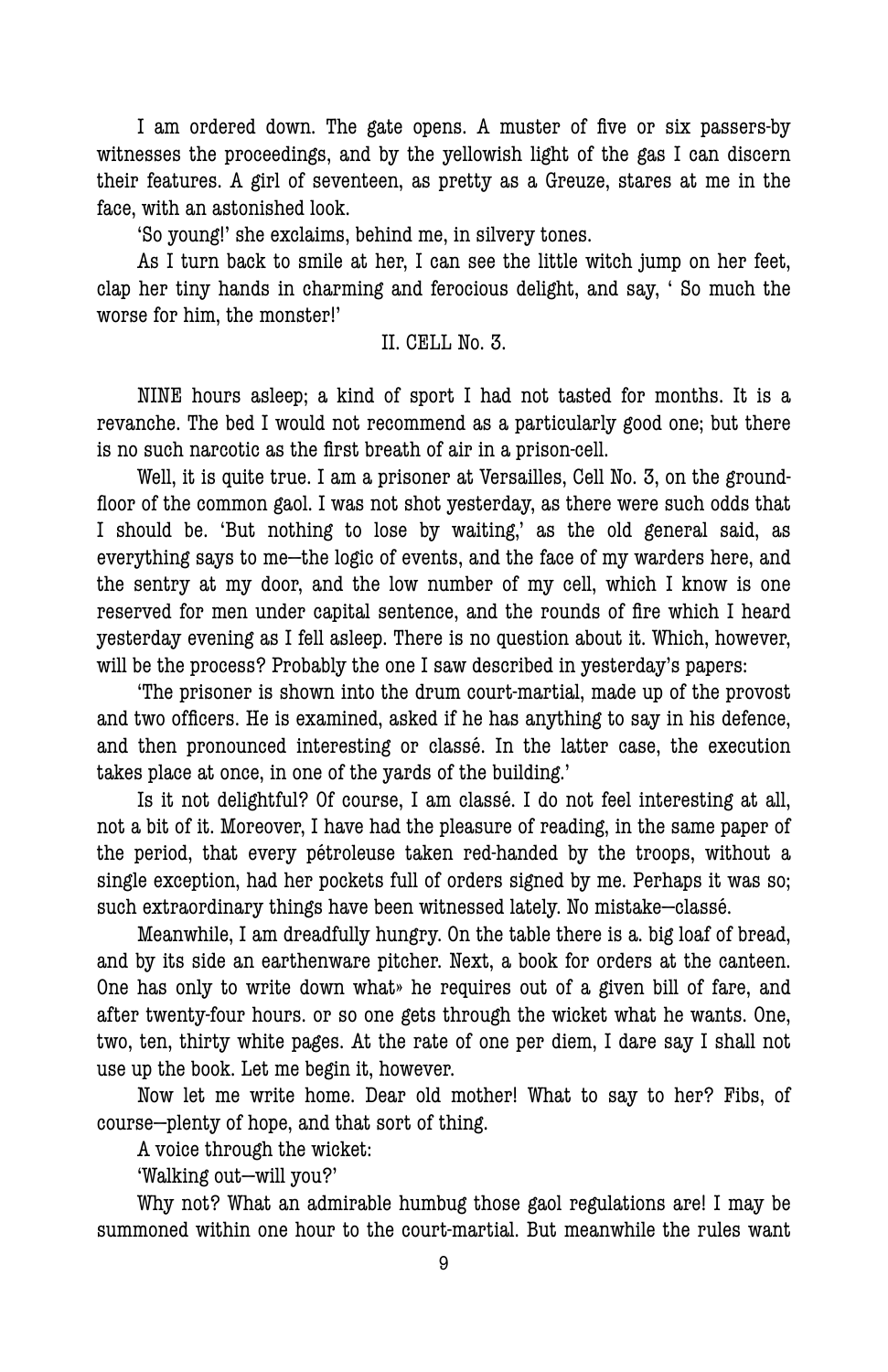me to walk for thirty-five minutes, for the sake of my precious health, and I am called out. The" walking-yard of a cellular prison is a system of triangular patches of ground, encaged within high white walls. Those walls diverge, like the spokes of a wheel, from a central turret, in which stands, spider-like, a warder, who can thus watch twelve or more prisoners at a time as they walk, invisible one to another. Speaking aloud, or trying to open communications with neighbours, whose step, however, is audible, is strictly forbidden. Men told ofl' for walkingtime go in and out in succession, so that a meeting is impossible.

Of all prison-yards, those of the Versailles gaol are conspicuous for their diminutive proportions, and for the beds of parched-up flowers, which help in giving them the look of so many cemetery enclosures. On the walls, knife-cut inscriptions can tell who are the ordinary guests of those enchanting premises: 'Volumine, of Montpernasse, sends good-bye to Bibi.' 'I love Frisette.' 'Seventythree days still. Hurrah for the 27th of October!' 'Ducky, from Plaisance stretches a twelvemonth for robbery;' and below, 'Does Ducky enjoy the ducking?' A few German inscriptions—'Wilhelm Konig von Preussen,' 'Johann Miiller,' &c.—show that the house was used as a military gaol during the foreign occupation.

It is rather hot in this kind of well, on the bottom of which the sun now pours down almost perpendicular rays. Life is swarming there under various shapes. In the dust, all along the wall, ants are hard at work. A white butterfly fairly tries to extract a last drop of juice from the core of those poor flowers; a May bug hums its awkward tune above; a pretty sage-green spider weaves its web in the corner, and the silly little flies, as they bask in the sun, let themselves be caught. I feel for the flies, and I set them free. The spider does not like it in the least. My kindness to them is cruelty to the other; she will have no breakfast to-day.

'Well, let us consider matters. Court-martial at two or three: so much for the debtor side. On the creditor page I find a rather tidy cell as a waiting-room, a bit of ground with roses and sun for a walk, the invaluable boon of solitude, a little time to breathe, no dastardly outrages to swallow, no butt-ends at my back: this is certainly something, as times go. On the whole, I have more than one cause to be satisfied with my own lot.'

The half-hour is spent. I must go back to my cell.

'Yes; but were I not a dead man I should have gone to such or such a place, seen men and things, read this, written that. How many schemes blighted in the bud! Not to speak of Olympe, whom I was to marry in September next.

'"If you marry, you will do well; if you marry not, you will do better,"' a great-uncle of mine used to say.

'He may have been right, the old man. But it is a bitter pill, all. the' same, dear girl.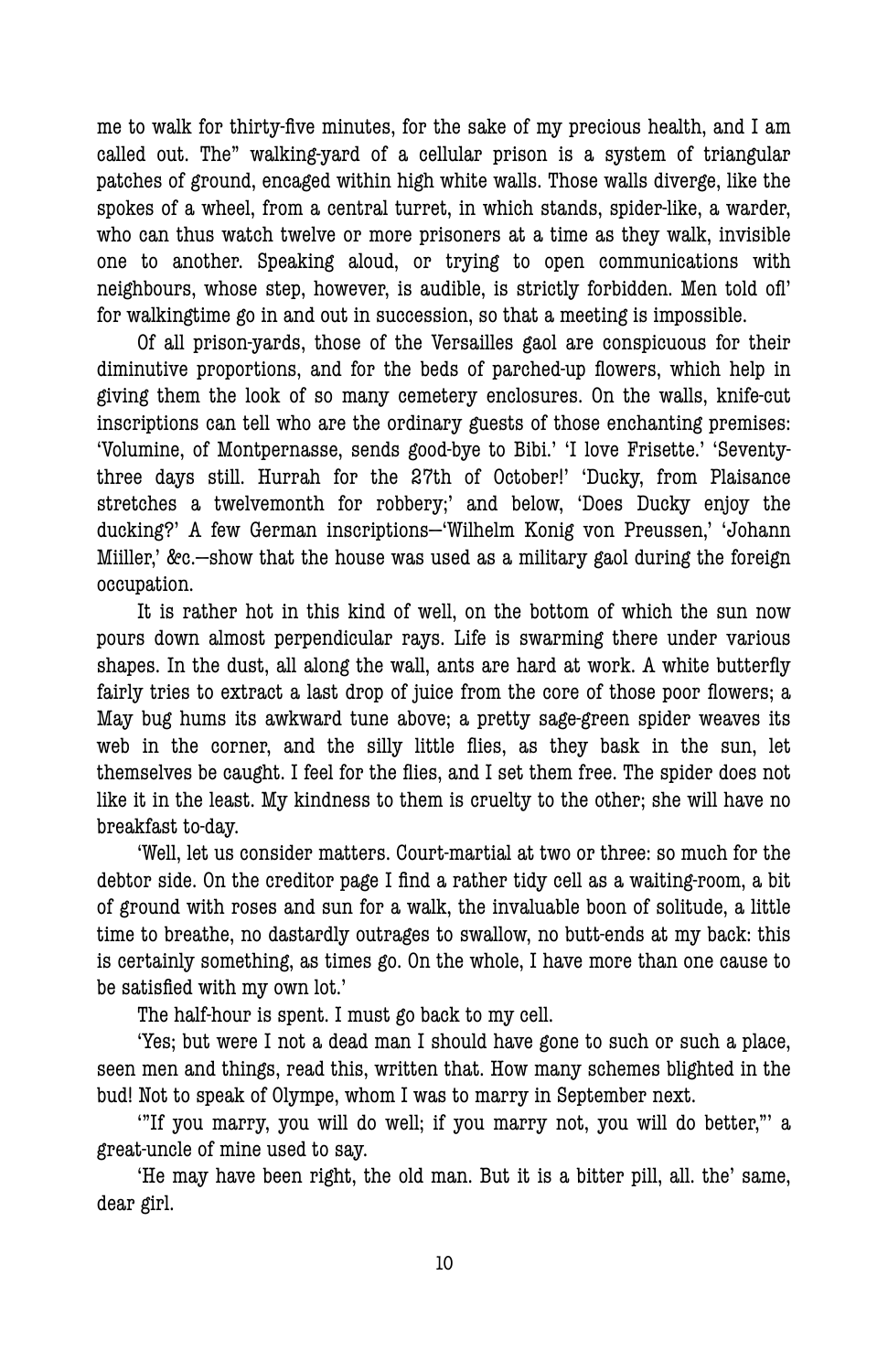'Better for her sake that the thing should not yet have been done, after all. She will not be a widow.

'Of course she will not. But she hardly will forget me at once, poor girl, and hers will be a blighted life.

'This looks very like conceit, sir. Remember your authorities: tout passe, tout casse, tout lasse.

'I will order the firing of the volley myself, if they will allow me. When the bullets go right through the heart, the brain, or the spine, it is almost thunderlike. I wonder what the feeling may be during the very short space of time between the. first notion of the bullets coming in and the total extinction of sensibility? There is no reason whatever for asserting that thought does not persist for an appreciable while, more or less confused, if the brain is not directly blown out. Most certainly, life cannot be the simple uncomplex phenomenon that some people fancy. It does not fly from the body all at once, like a bird from a cage. It is the sum-total of the innumerable but distinct chemical transactions which are going on simultaneously in the millions of anatomical elements of which we are made. One after the other, in succession, like the tiny lamps of an illumination when the oil is burnt up or overturned, those elements die when some great organ has stopped its action and ceased to send them their pabulum. The extinction of some of the number may be very slow. Twenty-four hours after apparent death, the beard and nails are often growing still. Who can tell me whether the pale head of the man just killed does not feel dimly the beloved lips which press it for the last time? There is Brown-Séquard's experiment. He injected some hot blood in the carotids of a beheaded dog, and called the poor brute to life again—caused it to open its eyes.'

My chief thought is an intense contempt for the murderers who are going to assassinate me. What does that prove? A fine argument, indeed!

'One without a retort, at all events.'

What I appreciate in my temporary quarters is a wide blazing red copper basin connected with a tap, and pure, clear, fresh water at will. The petit bourgeois at the Prefecture cannot possibly have anything better in his dressingroom. Many a so-called aristocrat in Paris would consider it a 'hydrotherapic' appliance, fit only for lunatics. They have no such baths at the Grand Hotel, nor indeed at any hotel in the world. Royal water, too, from Bougival through the Marly aqueduct.

In my solitude, I am somewhat addicted, like a premature old man, to pursue any association of ideas suggested by the surrounding objects, and the Marly aqueduct which ends in my prison tap brings me back to many a happy day spent at its source. O you quivering poplars on the towpath by the Seine, familiar woods of La Celle, cosy little inn at Tourne-Bride, merry boating parties, carps fished out from below the big paddle-wheel by the lock—where are you? So near in point of space, and yet so far away!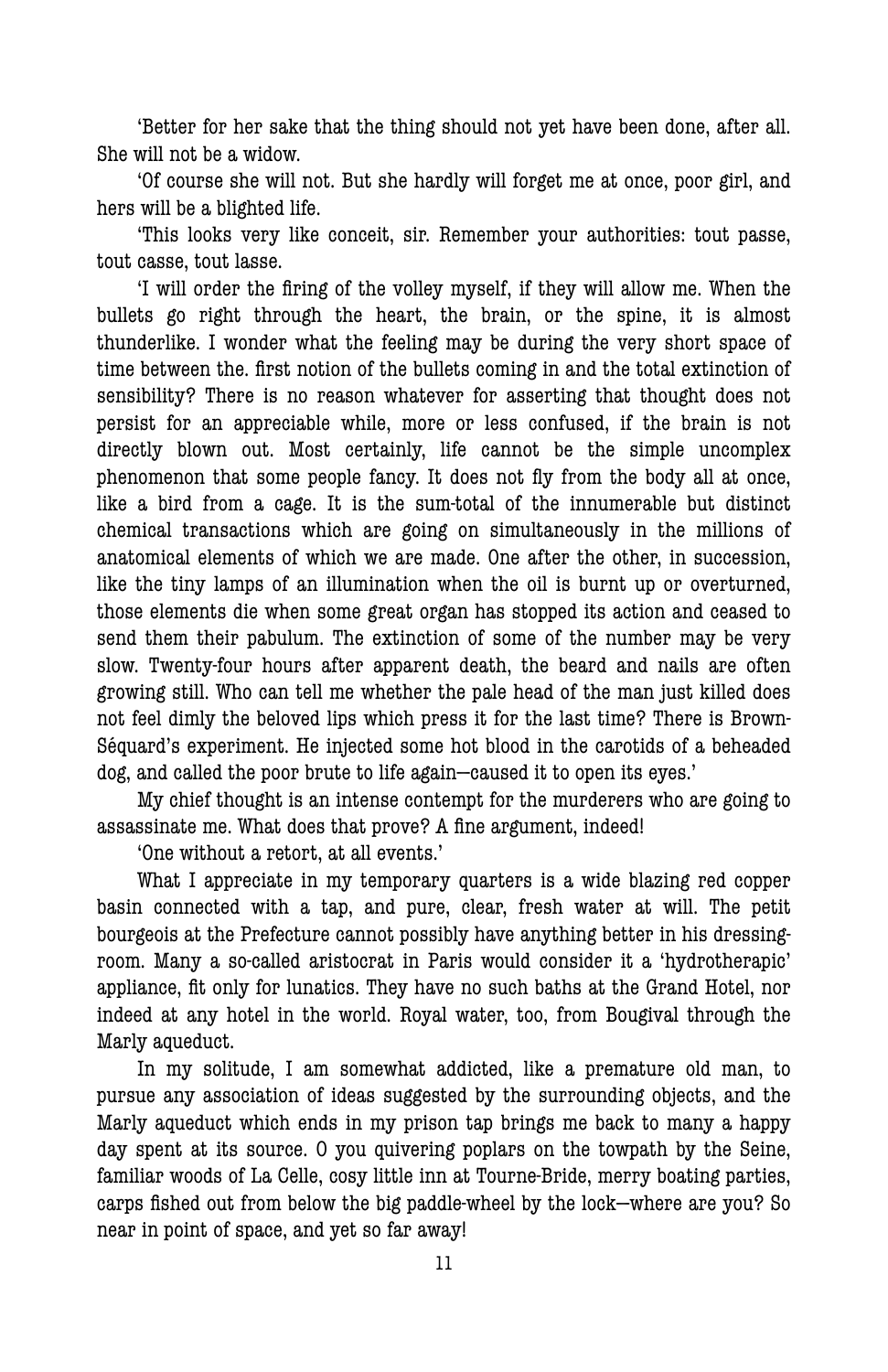Do I regret having followed the stream, or rather having deliberately taken a header in the deep? No, a thousand times no. If it were to be done again, I would do it all the same. I firmly believe in the fatality of history, and the unfailing succession of actions and reactions which constitute its weft. I consequently entertain but a very indifferent opinion of the weight of any individual man in the balance. The strongest and the greatest is only a name given to a situation—something like its algebraical expression. All appearances to the contrary notwithstanding, his part is always a limited one, as is his responsibility. The struggle of progress against routine is as old as life itself, and it is not by one champion more or less that its episodes can be materially altered. In saecula saeculorum it will last, with isochronic alternations, and the scale will for ever fall, now on one side, now on the other. Reason would consequently urge on a sensible man, it seems, the advisability of quietly reading his newspaper by the fireside in winter, by the open window in summer time, and scoring the odds as the battle proceeds. But this I cannot do. I do not care for such a passive and selfish—I ought rather to write shellfish—mood of life. Whoever is satisfied with it I consider an inferior sort of anthropoid, who has not yet developed the only sense that can raise the ephemeral being of today above his miserable condition—I mean the sense of an everlasting, ever perfectible, and progressing man-king, of which he happens to be the passing representative.

In short, I firmly believe with the Stoics of old—of whom I do not otherwise pretend to be one—with Diderot, with Cloots, with Fourier, with Auguste Comte, with John Stuart Mill, with Schopenhauer, with every one that I cherish and respect as the highest expression of Man, that there is but one thing worth living for, namely, to stand, irrespective of consequences, by what one considers to be just and true, to carefully heal one's mind of its congenital egotism, to merge one's individuality in the common soul of humanity, and to work solely towards the benefit of the number.

They say I have workman on the brain. Yes, I have; I cannot help it. Love needs no argument, but needs only to be stated. It is quite true that I am partial to the People. I love it because it is open-hearted and honest, which its 'betters' are not to any great extent; because it is unconscious like a child, and forbearing like an ox; because it keeps within its rude breast the great manly force; because it sows and seldom reaps; because it stands like a rough block of Carrara marble, from which any perfect statue might be carved, provided it is properly handled; because its stubborn and desperate effort, its long sobbing through the ages, move me deeply, with unequalled intensity, as neither the most splendid verse, nor the best music, nor the finest picture will ever do; because again and again I have writhed under a pang of indignation and pity as I have looked at the wanton sufferings of the million-headed Sisyphus.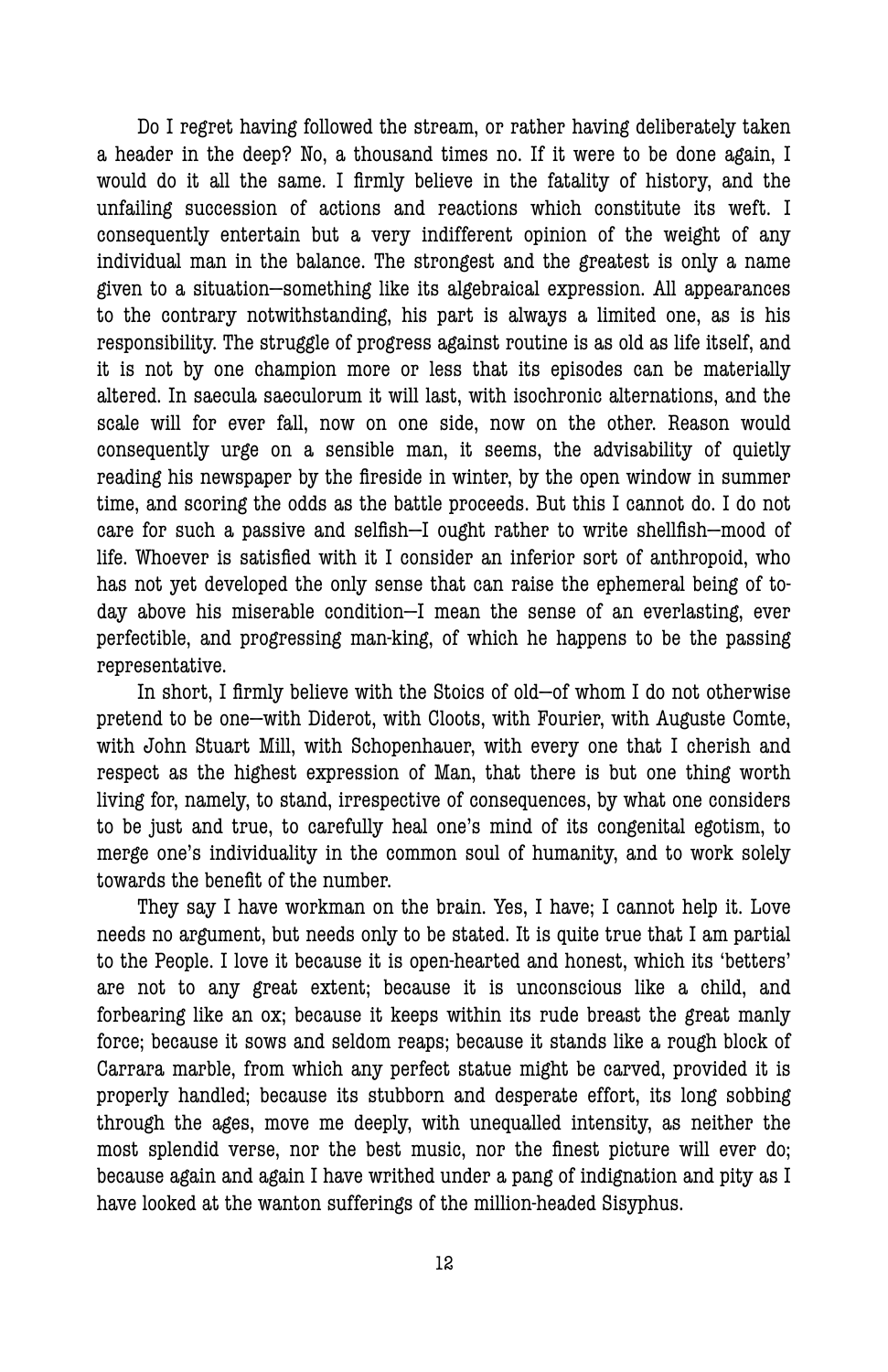It is all very well to allege that 'thoroughbreds' are born to have not only precedence, but a monopoly of power and ease. I want, then, every one to be raised to the rank of a 'thoroughbred;' and I am perfectly satisfied this could be accomplished within the space of two or three generations by a modicum of teaching, health, and comfort, evenly distributed. Is that a dream or a chimera? I cannot admit as much, so far as France is concerned, when I consider the stupendous stride which our poorer classes have achieved within eighty years; when I see the soil so radically weeded out of any aristocracy, that its dozen more or less genuine dukes are only able to keep their carriage by marrying for money the daughters of usurers; when I see the land in the hands of the peasant; the clergy depending for bread on the tender mercies of the State; the franchise in the cradle of every baby; the nation so well fitted for wholesale reform by the masterly centralisation sprung from its own ethnical temper and shaped by the Convention. How little what remains to be done looks by the side of what has been already achieved! and still how indispensable to do it at once, if the entire fabric is not to collapse, and the experiment to end in failure.

Considering that not one single progress has ever been attained in France except as the consequence of a revolution; considering that the ruling class have never granted the most harmless of improvements except on compulsion, we Parisians have made up our mind that compulsion should be resorted to at every opportunity. This is the work, this is the positive duty, to which we have made the sacrifice of our individual happiness, freedom, and life; and now the hour has come for drinking the cup to the dregs.

I am made of the earthly clay, and I cannot without a regret bid farewell to life. Still, with that regret is mixed up a kind of intimate delight at the bottom of my inner self, something like a diffuse exultation at dying for my idol, and bestowing upon it the greatest evidence of love within the reach of man.

A fine merit, indeed, considering that the sacrifice is compulsory! Would it not seem as if I had surrendered of my own free will?

Of course I did not. But none the less the odd feeling is discernible. I would fain have boasted yesterday that I was the least fanatical of beings. Undoubtedly, however, this is a pennyweight of what makes fanatics.

Five o'clock. Nothing yet. Is it possible that I may have been forgotten? I ought to have been dispatched an hour ago, according to my estimate. Mine is really an awkward situation. I feel like a guest who has mistaken the right day for a dinner, and who falls in unexpectedly amongst a family party. How willingly I would laugh at myself, if only I had some one to exchange impressions with! Unfortunately, the humorous side of things tragical is quite lost in solitude, and their dryness only remains.

Upon my word, je m'ennuie, as I should do half an hour in advance in a railway waiting-room.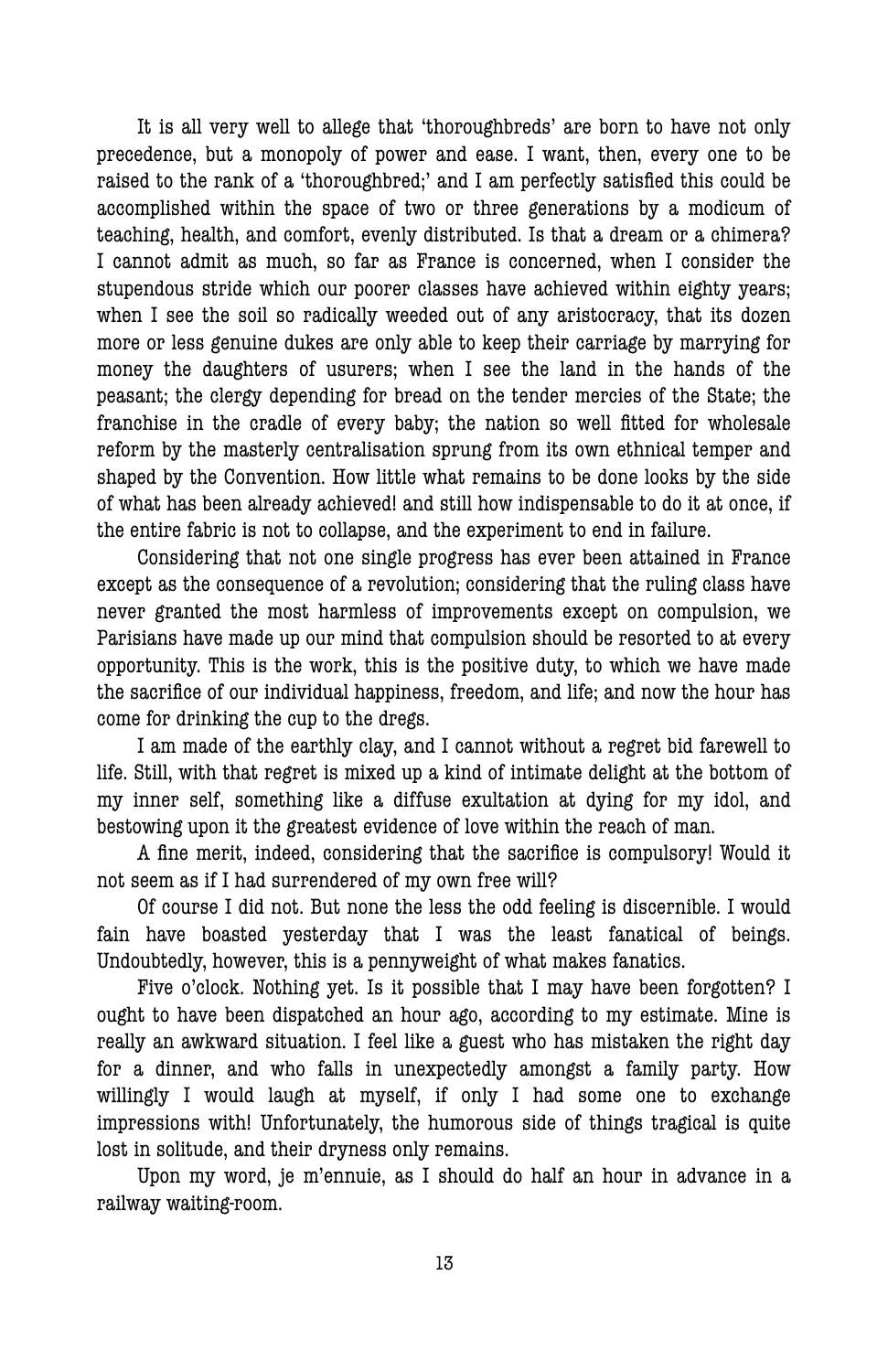Night is coming again. The silent warder brings in the lamp, which is to be kept burning here to allow of my being watched through the wicket. They do not burn gas yet at the Versailles gaol. It is deemed bad form, probably—smelling of revolution.

Although the warder is certainly accustomed to wait on the worst description of criminals, I can read in his face that I am, in his eyes, an atrocious malefactor. He is polite enough—as far even as taking his cap off when he enters—evidently because such are his precise instructions; but under that show of self-possession lies a genuine repulsion, like that which overcomes one at the sight of a reptile. To think that I am actually playing the part of an alligator or a boa-constrictor to that simple soul!

It will be to-morrow, then, unless they arraign me at midnight before some Council of the Ten, with Venetian lanterns and masked sbirri. Shall I lie on my bed without undressing, in order to be up at once, and ready for any emergency? Most assuredly not. They will wait for me in their turn. Is not the toilette of the doomed man quite an institution?

I fancy 'our contemporaries' must make a pretty hash of us by this time. Ihad a taste of it yesterday. It was quite affecting to one who knows the market price of such virtuous effusions. But what will be the verdict of the future—what will the next generation think of us? Probably the truth,—that we were wellmeaning upright fellows, with a sense of modern aspirations and requirements, but very green—very green.

It may be they will make too much of us. History has a liking to precursors. At all events, there is hardly any doubt that some day or other our bones will be carried in triumph over the shoulders of a proletarian army, and most properly made capital of by our successors. Just it!—a candidate for the dignity of a political corpse; that is my present enviable position.

These apartments of mine are decidedly gloomy by the glitter of that primitive night-lamp—merely a wick floating over a layer of oil in an ignoble glass. I had not noticed it yesterday evening, being too sleepy; but really it gives one a foretaste of the grave, of which this cell is the ante-chamber.

The grave! What a pity one does not retain consciousness when there! It would be most interesting, to be sure, even if it were not possible to make notes of one's impressions. That no live creature really expects anything of the kind is sufficiently shown by the general aversion entertained to death. Supposing that consummation should not be the definitive end of personal identity, it is pretty clear nobody would be so silly as to object to it; it would be commonly considered something like taking a dose of laughing-gas or chloroform, with reasonable hope of resuming oneself after a passing swoon. As for me, I could not for a moment admit the possibility of an intelligent being firmly convinced that, immediately after the event, he will be consciously in possession of absolute knowledge, who would not long impatiently for that most desirable of initiations. Indeed, I do not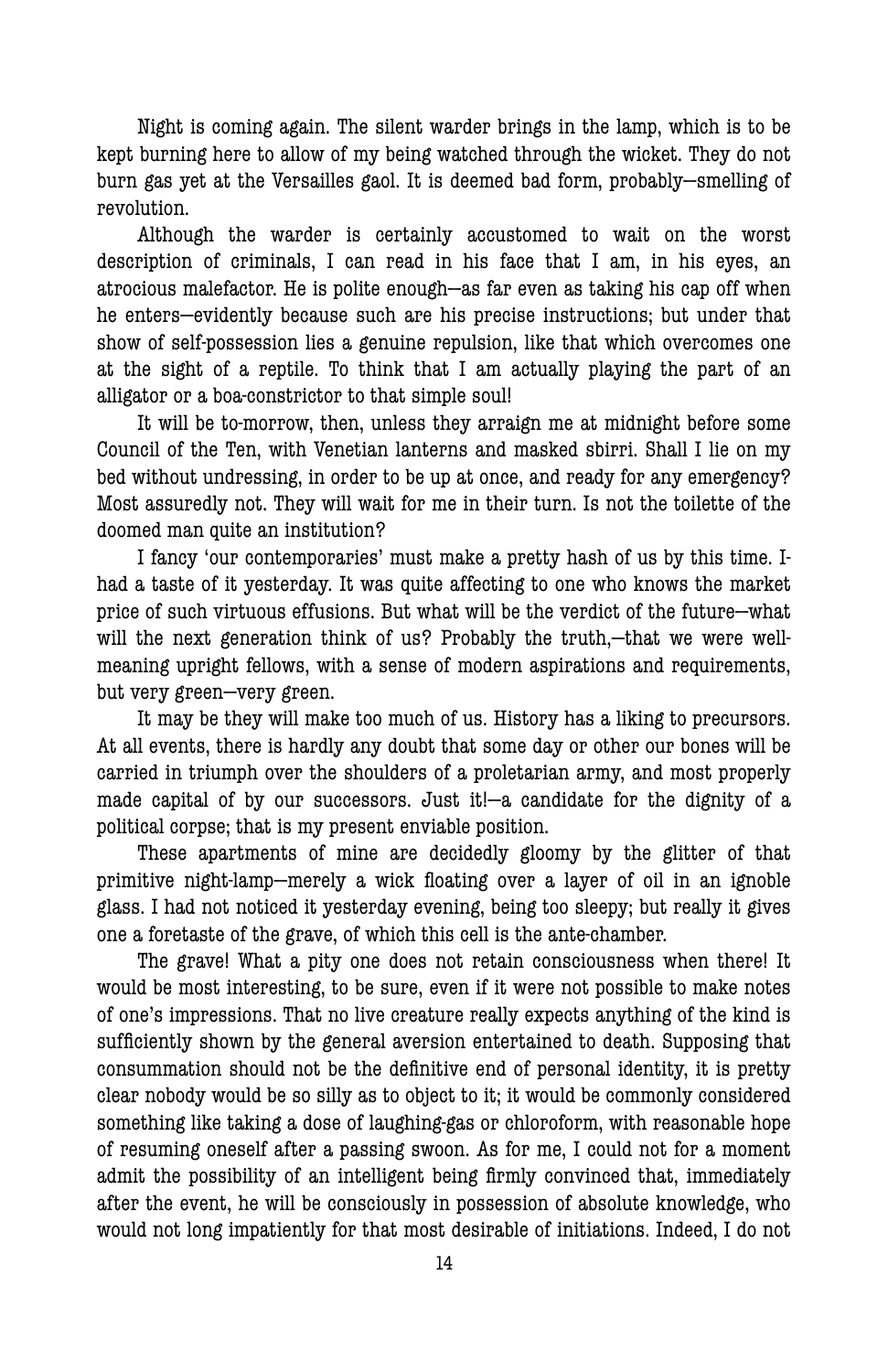profess to understand how, with such a prospect before him, he might bear the mean and miserable humdrum of existence, not to speak of its hardships and, in many cases, horrors. But the fact is that, however wearisome the journey may be in this valley of tears, every one clings to it with passionate fervour, and will not forfeit a single mile. This, in my humble opinion, does not speak much for the famous omnium consensus as to a brighter future. Logically, every one who firmly expects it ought to have no other end in life than to merit and to attain it. Now is there one single man or woman who ever behaved consistently with such an opinion?

I wonder how it is that amongst the innumerable systems respecting afterlife, edited by more or less imaginative philosophers, none has ever been suggested in which consciousness of the identity, instead of deserting the corpse, would be buried with it under two feet of earth, and would follow, as a silent witness, the whole process of resorption into the common reservoir of what was once a human being—when it would watch each constitutive element in its transformations and fresh associations, see the phosphates proceeding by shoals to join their beloved chalk, the ammonias filtered through friendly gravels, the carbonates delicately sucked up by the radicles of some grass or shrub above, to grow up in process of time into a big tree, or perhaps ultimately to decay into a bank of coals; such a particle of flesh creeping its way up to a bright daisy, to be next carried away into space on the wing of a butterfly; another grazed up, in the shape of pasture, by an innocent Southdown, and next finding its way to a chop-house or, it may be, to some fashionable dining-room, under the more ambitious title of cotelette soubise; such a bubble of oxygen quietly exhaled in the air on a fine morning, next rolled into a dewdrop with a vagrant atom of hydrogen, drifting to a garbling brook, carried away to the mighty sea, and then travelling along with the currents of the deep, now to Brooklyn or Ceylon, now to the balmy coast of Madeira, now to the icebergs of the Pole; whilst a more enterprising molecule of azot, jumping at the confines of the atmospheric layer, manages to forfeit all dead weight, starts on a ray of light across the boundless ether, and calls, after a journey of some twenty years, now on the shores of Sirius, now on the rings of Saturn, finally to get tired of this commonplace nebula of ours, and to proceed on a tour of a few million centuries to some fresh solar systems in the abysses of space, where our earth has no recognised existence, and our sun no mention in the calendar.

And who can tell, then, whether some cell of brain, retaining its individuality, treasuring up like a faded photograph some old hackneyed idea, will not start as a whole, find a temporary shelter under some other skull—bring to the cerebellum of a horse some glimpse of humanity, or to the anterior circumvolution of a child some vague reminiscence of a previous life?

Of such possibilities I feel confident—of such an everlasting interchange of materials between the inert and the live world I am certain. By such an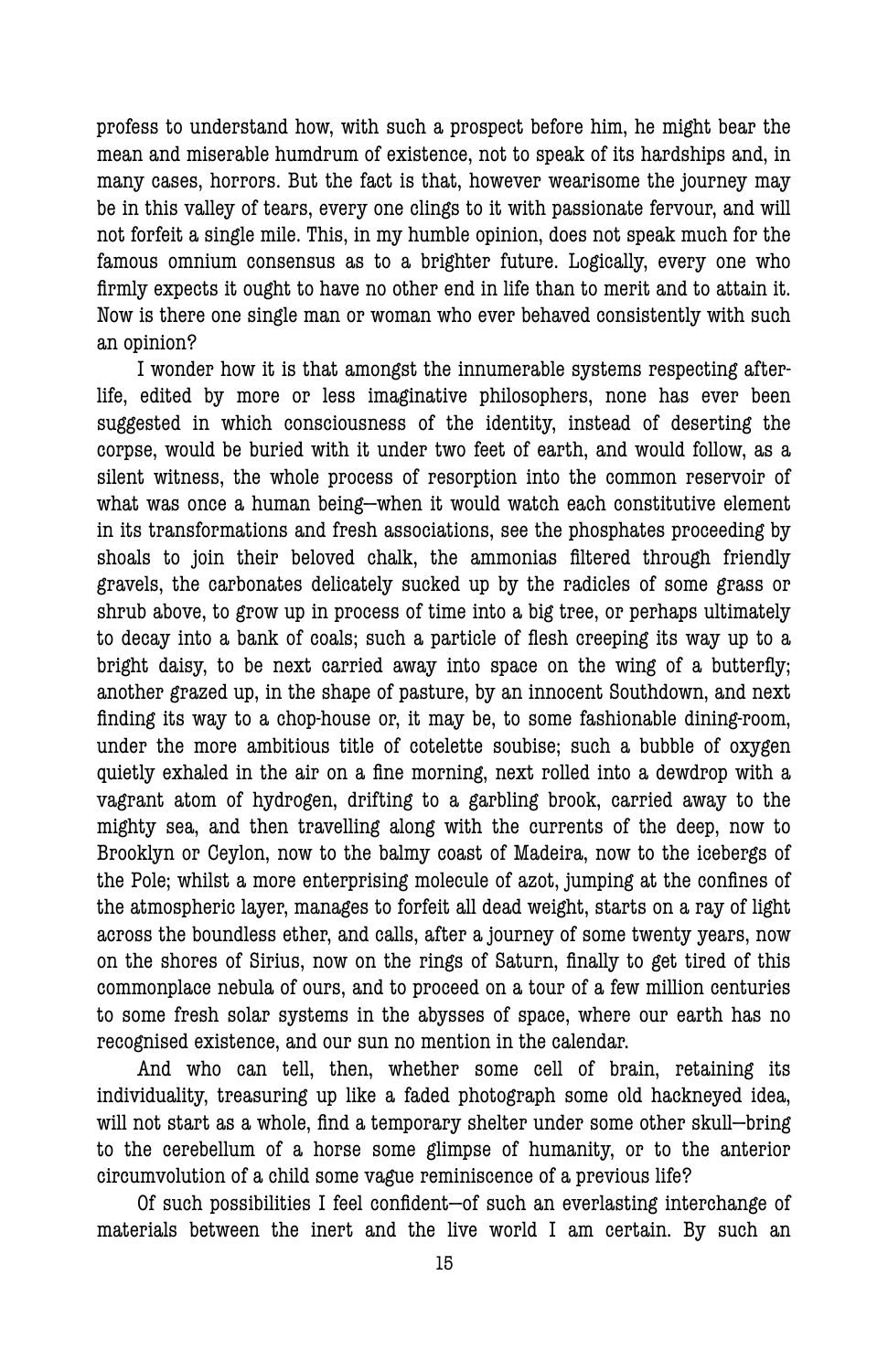uninterrupted chain of circulating elements I feel myself indissolubly connected, not only with my brother beings, but with the whole organic and inorganic universe. This is the comfortable pillow upon which my mind rests quietly—this is why the approaching dissolution does not appear to my thought with its absurd vanguard of scares and doubts and terrors, but only as a more intimate association with my mother Hertha. From some remains of animal hereditary prejudice, my actual identity still keeps to a certain extent rebelling against its disappearance; but the highest parts of it are growing athirst for that most real of nirvanas, and, but for a wholesome dread of creating a disturbance in this well-conducted gaol, I would fain cry, at the top of my voice, 'Hio, Pan, Pan, I am coming!'

Outside my door, as well as down my rough glass window, I can hear the sentries going up and down, up and down, like pendula. From time to time they are relieved from guard, and in the silence of the night I overhear them exchanging the password in a whisper. Poor fellows! They too find the watch a long one. Sometimes they will try the trigger of their Chassepot, by way of pastime, with a characteristic clicking. It would certainly be considered cruel to cause a man under capital sentence to sleep with a guillotine or the halter in his cell. How is it that, with the rifle which is to play the same part, the idea has nothing shocking? The remark amuses me for a while. All the distinction of death by fire-arms lies in it. I go on musing, hour after hour, under the low big voice of the prison clock outside, until, as dawn is creeping in, I lose consciousness.

June 4th. It is already broad daylight when I start up, suddenly aroused by a tumult in the passage. Scabbards are jingling, rifles clanging, heavy steps beaten on the floor, orders given aloud. I expect my door to open every minute.

But again this comes to nothing. Some fresh prisoner shown in, I fancy. '

All this waiting is getting positively fulsome. I think it very unfair of them to leave me thus in suspense.

If I am disappointed, it is somewhat my fault, however. I will have it that I am to be shot without delay. But suppose they want to reserve me for some kind of judicial show? Suppose public opinion has revolted at last against the butchery, and summary assassination has grown to be no longer practicable? Why, then—who knows?—it is quite possible. . . .

This is too absurd. Solitary confinement is beginning to tell on my brain. The idea of venturing on anything like a possibility of escape! Thousands upon thousands of my friends have been slaughtered without even the semblance of a trial, and I, one of their elected leaders, who would certainly not discard the responsibility of any of the measures agreed to in our councils, suffered to get out scot-free? Nonsense! Too many irresponsible persons have perished. Scapegoats are wanted now to bear the weight of the reaction. To spare me would be practically to admit that unnecessary haste was used in the work of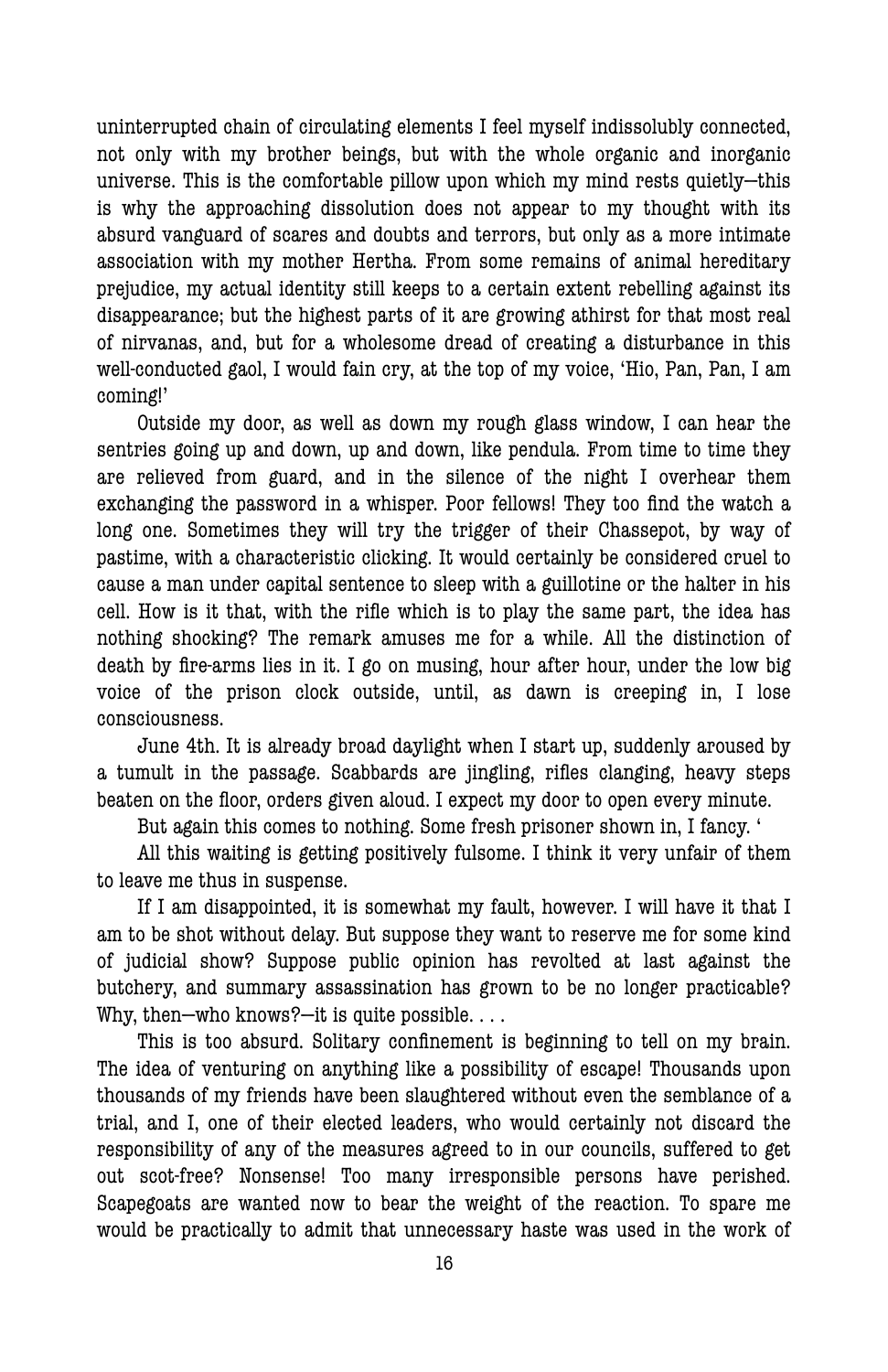wholesale murder. Not to shoot me would amount to a confession that the shooting of so many prisoners of war was an abominable crime. I am clearly a predestined victim on the altar of Versaillist consistency.

It matters very little, after all, if it is to be now or within a few days. For thirty-six consecutive hours I have been thinking of that one contingency. It is far more than it deserves. Enough of it! I will have no more of such absurd inward prattle. The first time I again find myself arguing on the subject, I will inflict upon myself the heaviest penalty at my disposal—suppression of tobaccosmoking.

June 5th. I have just made a discovery which had not occurred to me before. I am in 'close confinement'—au secret—that is to say, deprived by special orders of any communication whatever with the outer world.

This morning a portmanteau from home was delivered to me, not without having undergone the most searching examination, and the warder informed me, in the number of words strictly indispensable, that a bottle, apparently of Cologne, had been kept at the record office for analysis by an expert. They are afraid lest it should be poison.

I can see now the reason why I had no sign from home. The explanation is a welcome one, for their silence was most disheartening. I know them better than to doubt their loving anxiety; but so many dreadful events may have taken place within those terrible days. It was on the 23d May when I saw them last, and I have not since had any communication with their part of the town. The portmanteau shows at least that they are alive, and know where I am.

Close confinement is rather a poor affair. Some remains of the torture of old, I suppose. Why do they put me in close confinement? Could they not let me enjoy, to the last minute, the presence of my own dear ones P The Commune, which they continue madly charging with cruelty, found time enough, pending the battle, to abolish close confinement in its prisons. If only that could be of any use to them. But they have not even such justification.

It is a mere question of form. I am in close confinement because gaol regulations entail it in criminal cases, and, it need hardly be said, I am the worst of criminals.

I believe I am grudging my fate. This is good indeed. How many of my friends would only be too glad to be in close confinement just now, packed up as they are in damp cellars, in dirty stables, in cattle railway-carts, on a bed of straw, or perhaps on no straw at all, without sufficient air to breathe, no water, hardly any food, and double ration of insults!

The precaution these people take against poison is simply idiotic. I have two or three processes of suicide within my reach, if I choose to try my hand at that game. First of all, the iron rod in my window, to which it would be the easiest thing in the world to fasten a cord torn out from my bed-clothes, for the purpose of hanging myself. I would raise myself against the wall by force of hands, put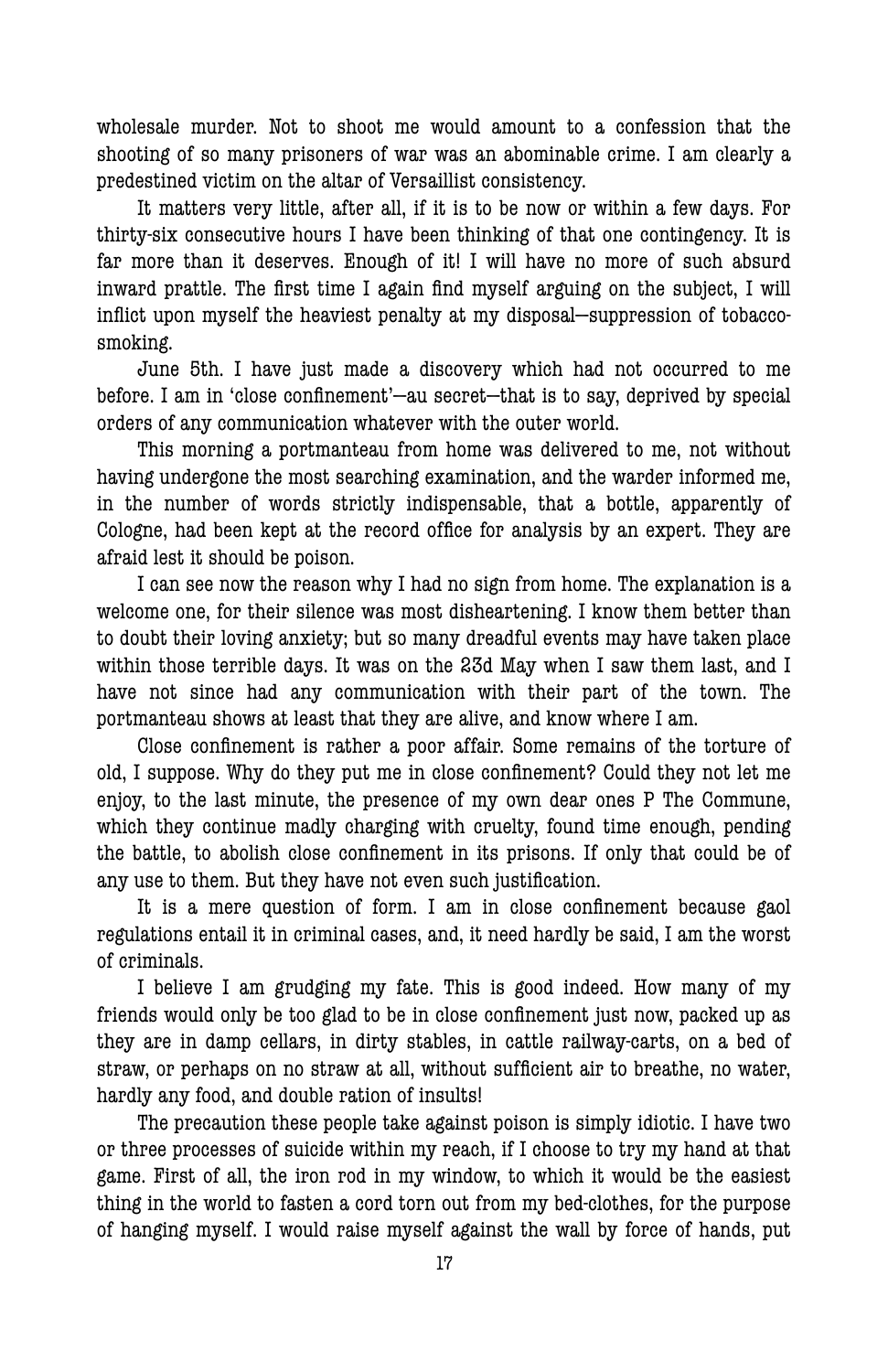my neck in the noose, and let go. It would be done in a minute. On the other hand, I have noticed, in the walking-yard, small fragments of glass, quite sufficient to open my veins or cut my throat, if I had the taste for a Roman exit. Even poison I could get, if my preferences lay in that direction. I should only have to scrape the copper-basin underneath to obtain verdigris. There is enough of it to kill twenty rats or one man. Finally, although I am not allowed the luxury of a knife, and my fork and spoon are wooden ones, I have the use of a regulation military truss, in which, together with a thimble and thread, there is a long big needle—quite long enough to puncture one's heart or spinal chord. Now you see, gentlemen, that you are putting yourselves to useless trouble. I am still the master of my own life. But do not feel uneasy, you philanthropic turnkeys, I do not want to take it. I deem the spectacle too interesting by far, to desert my stall previous to the fall of the curtain.

Olympe is, according to my standard, exquisitely pretty. She has got very, very tiny feet, of which she is somewhat too proud, by the way, like the true Parisian that she is. But I cannot be very indignant at the weakness, as I have it in common with her, and its objects are really the most wonderful little things I ever saw. Then she is such a light, airy, pleasant, womanly creature to look at such a clever girl, such an accomplished musician. What I like most in her, however, is her limpidness. She is as clear as spring-water, and never fails to utter at once what happens to come to her mind, which is always fresh and charming. Although she is not a bit affected, she has not one single movement in her which is not graceful. I am delighted at her ways of speaking, and sadly addicted to fall into silent raptures whenever I see her walking, dancing, or doing anything. She is something of a flirt, I am afraid. At all events she knows her power, and is never tired of trying it. But she confesses her familiar sin with such affecting frankness, that she manages to turn it into a further seduction. In short, I am over head and ears in love with her.

Does she love me? Chi lo sa. She hardly knows her mind herself. She is such a child. When I mastered courage enough to break the question—just one year ago, on the terrace of St. Germain—she looked at me with her deep blue unabashed eyes, and without getting shy in the least, she said: 'Yes.' She certainly felt considerably more at home than I did. Perhaps she had some previous experience of the situation, or else she had been for some time guiding my strategical moves, without my knowledge.

It was an evening. A lukewarm breeze incensed us with the fragrance of the beds of mignonette by the Pavilion, as we walked some twenty paces in front of the mammas. I can see every detail of the scene as if it had just taken place: the huge black mass of the forest in the background, the silver streak of the river down the valley, the faint roaring of Paris in a haze of reverberated light in the distance, the moon slowly rising on the horizon, and surrounding the sweet face of my dear girl with a kind of halo. Some one spoke to me. We were not able to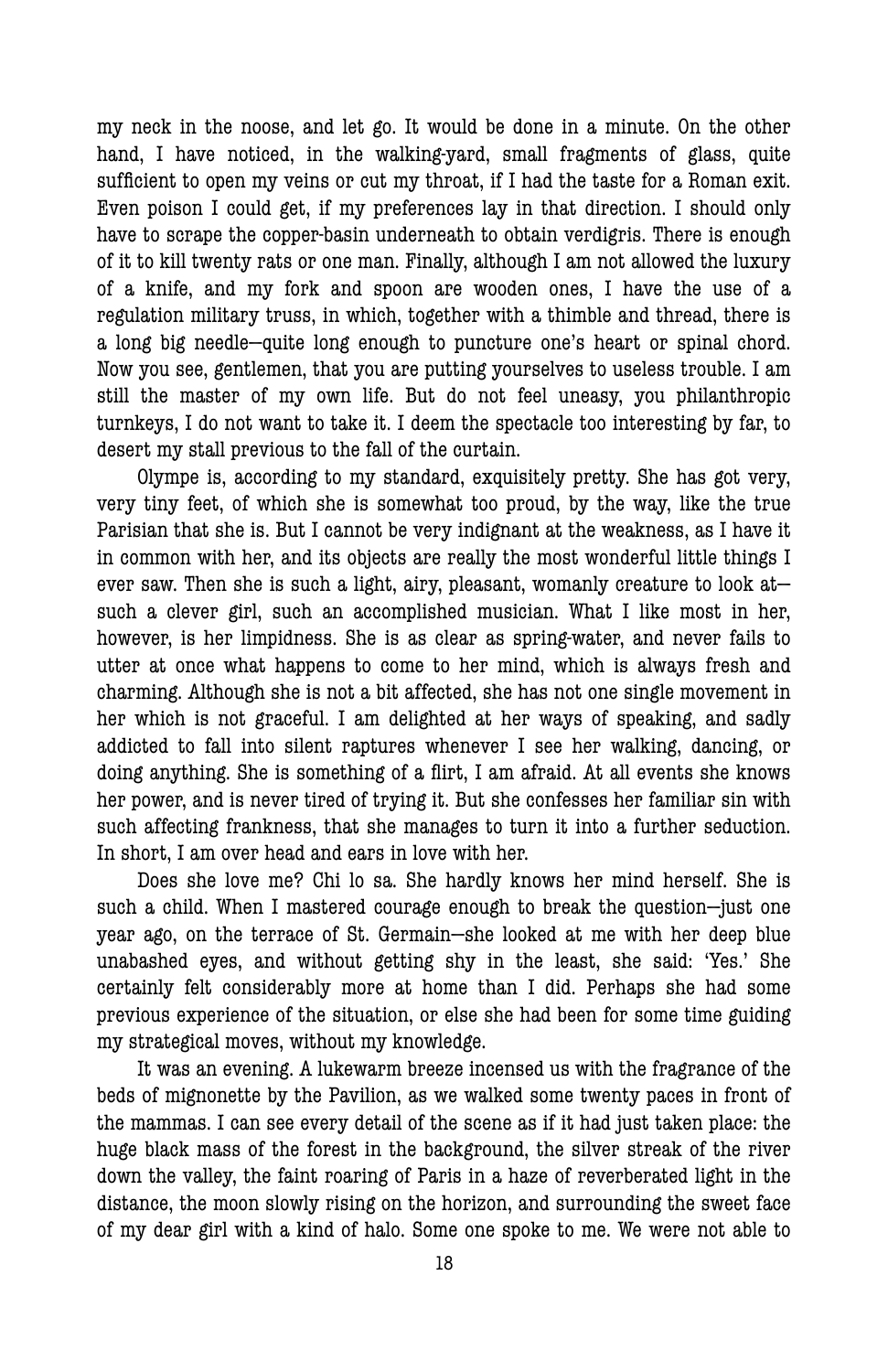exchange any more words by ourselves. To tell the truth, I was not over sorry for the circumstance. I was too happy not to want to be silent, and I am afraid I did not utter a reasonable sentence, or indeed any further sentence at all, for the whole evening. When I took my departure, I felt, as I said good-bye to her, that her hand was as fresh as a fish. Mine was burning.

We were to be married in October last. The war came, which of course upset everything. On the news of Sedan, I enlisted with my friend Silvestre as a volunteer. Good-will we had, to be sure, but scanty opportunities of putting it to the test. During the five months of the siege we were kept in the Aubervilliers Fort, drilling night and day for a sally that never came, and without, except on two occasions—at Champigny and Buzenval—getting any chance of firing a shot at a German line.

As often as I was allowed I ran to Paris; I put down my regimentals and called on my betrothed. These were holidays! She was somewhat angry with me for having enlisted without her leave. If only I had entered a regiment of colonels! But the idea of being a private—a common private—like those who used to walk with her nursery-maid, years ago, in the Luxembourg Gardens! She could not put up with the disappointment, and this was my reason for never donning military honours when I had a chance of being shown into her presence. She knew well that I had declined being elected a Chief-of-Battalion in the National Guard, and teased me so about it, that when I got the stripes of a sergeant, after the battle of Champigny, I never ventured to impart the circumstance to her, although these dear stripes were to me no mean object of pride.

Apart from that special point, we got on capitally together. Hour after hour glided swiftly away, by the cheerful fire of logs, whilst the distant booming of the bombardment went on every minute without even being heeded. My future mother-in-law went to and fro, or sat by the window, busy with her Penelopian tapestry. Olympe and I chatted in whispers, and never felt tired of building castles in the air.

We were to live at Passy, by the side of the Bois. A small house to ourselves, without the nuisance of a concierge, with a lawn in front and one in the rear. The drawing-room was to be blue, the dining-room yellow, the study dark crimson. Lots of books and pictures and china. Not one single bore was ever to have admittance. Only a few tried friends and selected relations would obtain the password. Plenty of work and love. Such was the programme.

'Ladies and Gentlemen,—Owing to the unaccountable circumstances, the intended idyll is not to take place. A short scene in an open field, with a stake in the middle and a firing-party in the rear, is to be substituted. The bride is no longer to be Mademoiselle Olympe Desarnaux, but that well-known and respectable widow, Madame La Terre.'

Well, it does not matter. These were hours of infinite sweetness, and whoever knew them once has lived long enough. I took their sacred warmth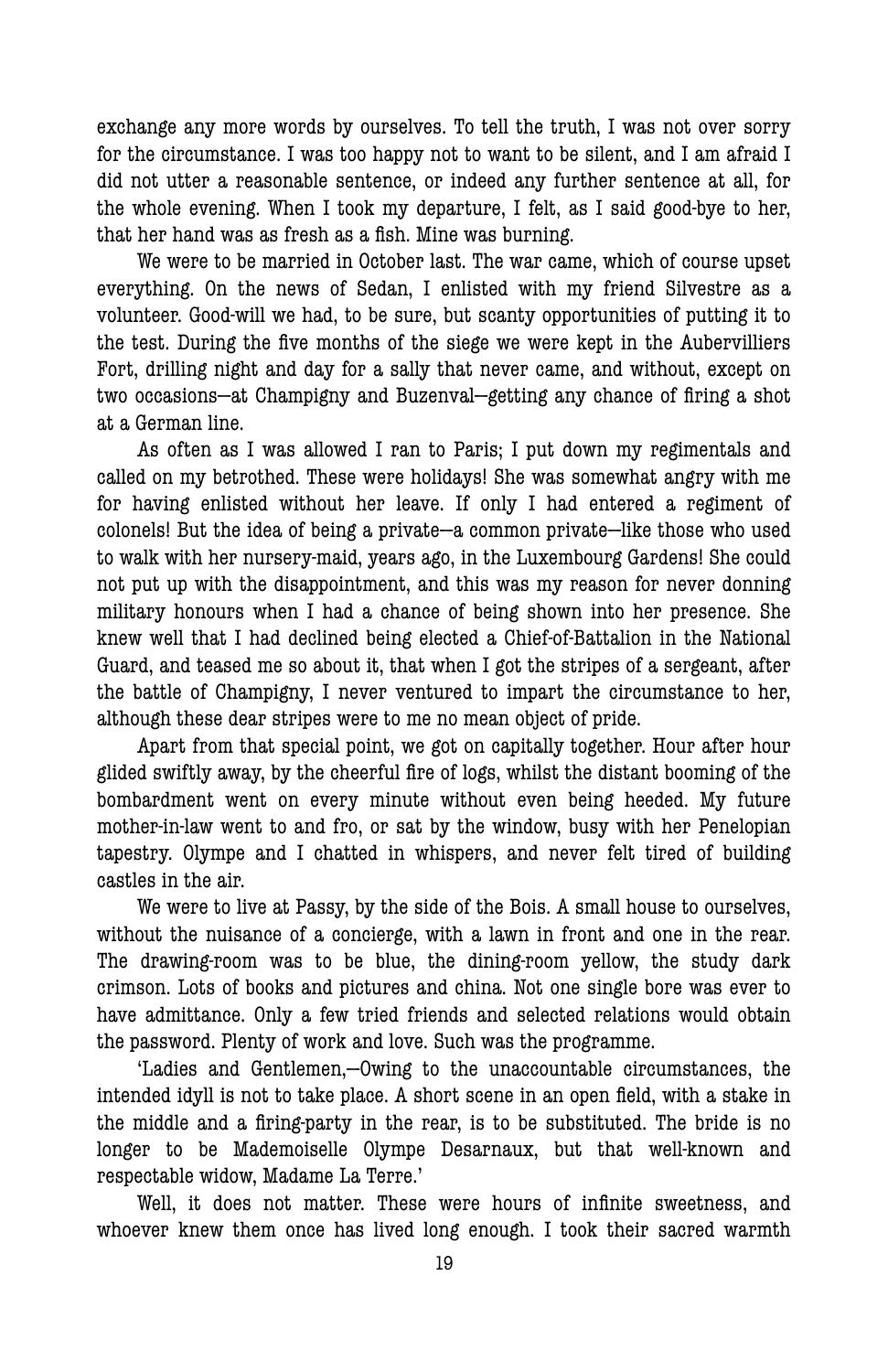away within my breast when I went back to the outposts. With my feet deep in the snow, on advanced guard at night, or, again, rolled up in my cloak in the scanty kennel-tent, under the whizzing and bursting of the Krupp shells, I dreamed of all those things, and I did not feel our hardships. Now, again, in this solemn watch-of—arms—the bitter dulness of which all the philosophy in the world could not entirely counteract—the memory of those passing visions, the flavour of that living poetry, penetrate me with a kind of glee. Yes, glee-it is not saying too much. It is hard to part with all that was summed-up to me in that one affection; and still, how empty I should feel if I were not intoxicated with that love! At times I overtake myself, speaking half-aloud in my cell and uttering her name. There is in those syllables a victorious power, perceptible to myself alone. When I die, I will cry: 'Vive la République! Vive l'humanité!' and in the same last breath: 'Olympe!'

'My dear boy, the instinct of perpetuation of the species is somewhat predominant in your idiosyncrasy,' would be sure to remark the illustrious master, Professor Charles Robin, if I were to impart such frolics to him.

Jane 6th. Habit is a strange force, and the mind is often satisfied with very poor reasons. I am now quite at home in prison life, and I have just ascertained that the following reflection holds no inconsiderable part in my resignation:

'After all, I am in the situation of a consumptive at the last period of his disease, with the advantage of an excellent appetite and no loss of strength up to the decisive minute.'

So much for the scientific side. As to the literary, I have just remembered the very appropriate remark of Euripides:

'No use rebelling against things, as things will only laugh at the attempt.'

Upon which classical reminiscence I have spent three or four hours in trying to reconstitute the short story of my life. In order to keep some milestones along the way, I wrote the principal dates in pencil on the whitewashed wall. To my astonishment, I find that the chief events in it have left very poor traces behind them, and that a bird's eye view of life is summed up in two or three clusters of general impressions which shroud every detail in a kind of fog. It is certainly easier to retract the current of one's leading ideas than to recall to mind the chain of impressions by which they were moulded. Of childhood I remember next to nothing: the younger looks of a beautiful mother; my partiality to a favourite nurse; the pleasures of unlimited gourmandise; a month spent in bed on account of some broken bones; a peculiar pair of velvet knickerbockers, which I considered the ne plus ultra of finery; and my intense sorrow when, about half an hour after being presented with my first watch, I pulled it to pieces in attempting to study its mechanism. Of school, the temper, face, and general appearance of my masters and fellows. But many of their names have fled away, and nearly all the forms are mixed up in a shapeless chaos. Next comes Paris, university life in the Quartier Latin, work and the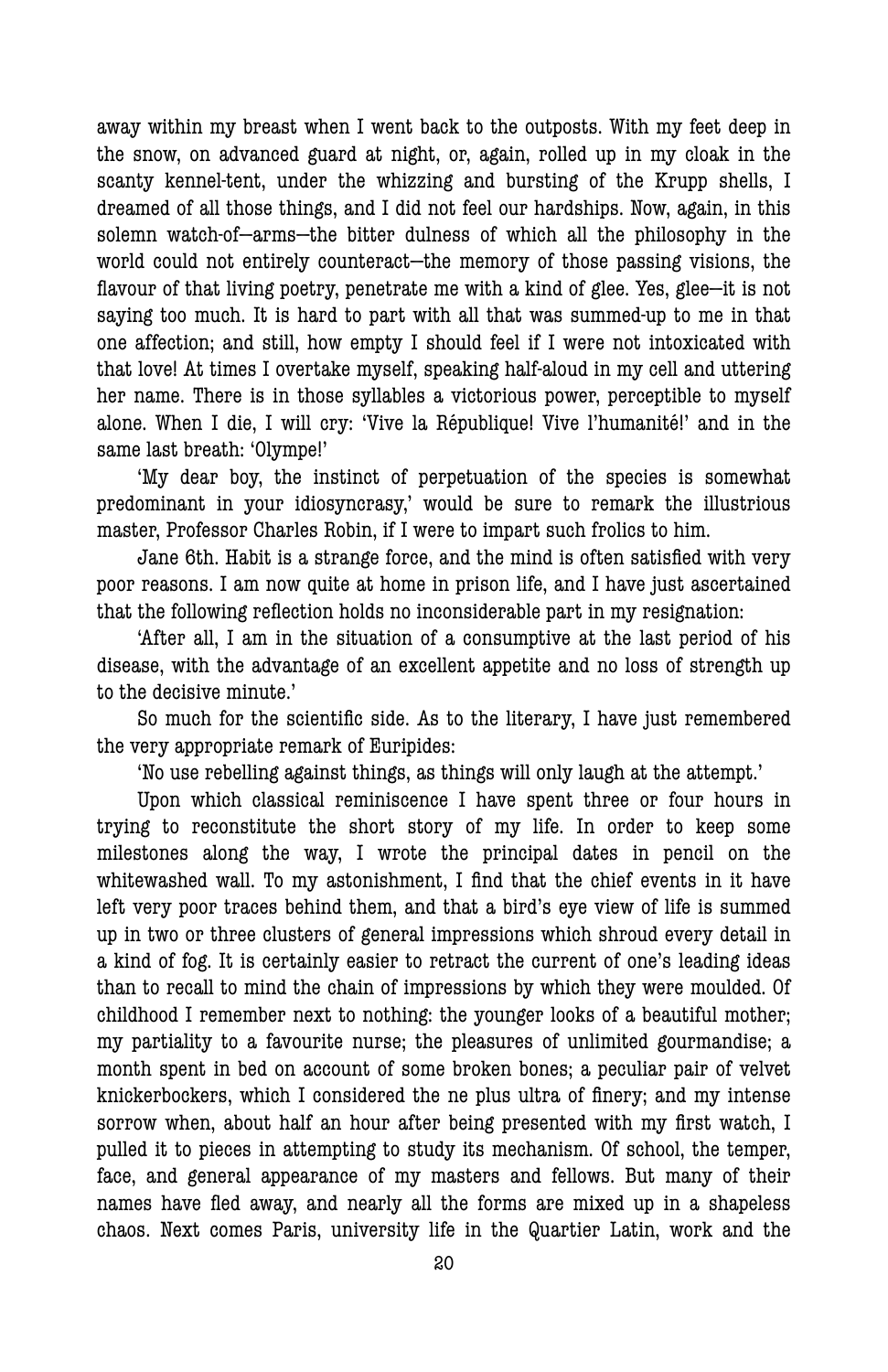reverse mixed up by fits, in somewhat unequal proportions, and then the first start, the first cares, and that great drama of the war upon which the curtain has just fallen. How narrow the circle is! Hardly eight or ten years of conscious life! Hardly eight or ten times three hundred and sixty-five days bestowed on the great human function—loving, thinking, acting! and still my visual power is only able to discern the greater masses in that limited field, whilst every particular is already confused and lost in the distance.

The very remark led me to the idea of keeping my diary like a schoolgirl. If I am allowed three or four weeks more, which after all is becoming hourly more possible, I am satisfied that I shall be glad to have preserved a diagram of my impressions. For the special purpose of hindering the police from ever putting its suspicious hands into my inner world, I indulge in the pastime of altering on every fresh page the relative value of the signs which I use in writing, according to a rule framed by myself. Thus, cryptographists will be at liberty to exercise their guessing propensities on my Ms. if they like. They are sure to believe that they have hit upon the monita secreta of a political society, and some of them will not fail to assert that they have succeeded in translating the awful charter. They will be rewarded by a grateful Government, raised to a superior rank. Here is at least a family that will bless my name. Affecting prospect!

By the way, under which form of government do I at present enjoy the advantage of being kept in durance vile? I have not the remotest idea, and should considerably like to know. Were I to learn that Napoleon III. has just been proclaimed by the ex-Imperial Guard, Henri V. by the Assembly, the Duke d'Aumale by himself and a few respectable dowagers, or the Republic by General the Marquis de Galiffet, none of these pieces of information would surprise me in the least. As a matter of course, if the Republic is done away with, the honourable Republicans of the conventional persuasion, who have quietly retained their seats at Versailles and helped in shooting down their constituents, will not fail to declare that it is all our own fault; although every one must admit that but for our desperate stand a Monarchy would have been patched up two months ago. But suppose that, through a miracle, in spite of their desertion and our crushing defeat, the Republic stands proof against all attempts: what will they say to that? Well, they will probably suggest that in the innermost of their honest soul they were on the side of Paris. Double-faced wretches! A thousand times better to be here, awaiting the platoon, than to walk outside in their traitorous shoes.

June 7th. Nothing—always nothing! What do they mean, and what is to be the end of this? I rather think the sanguinary mania is beginning to subside. A marked change is discernible on the face of the warders. The suspicion seems to dawn in their mind that I may be like any other man. It is only a dim sense as yet; its outward signs are few and far between; but I can discover them. And why not admit the fact?—it is with real satisfaction. Very foolish of me. What the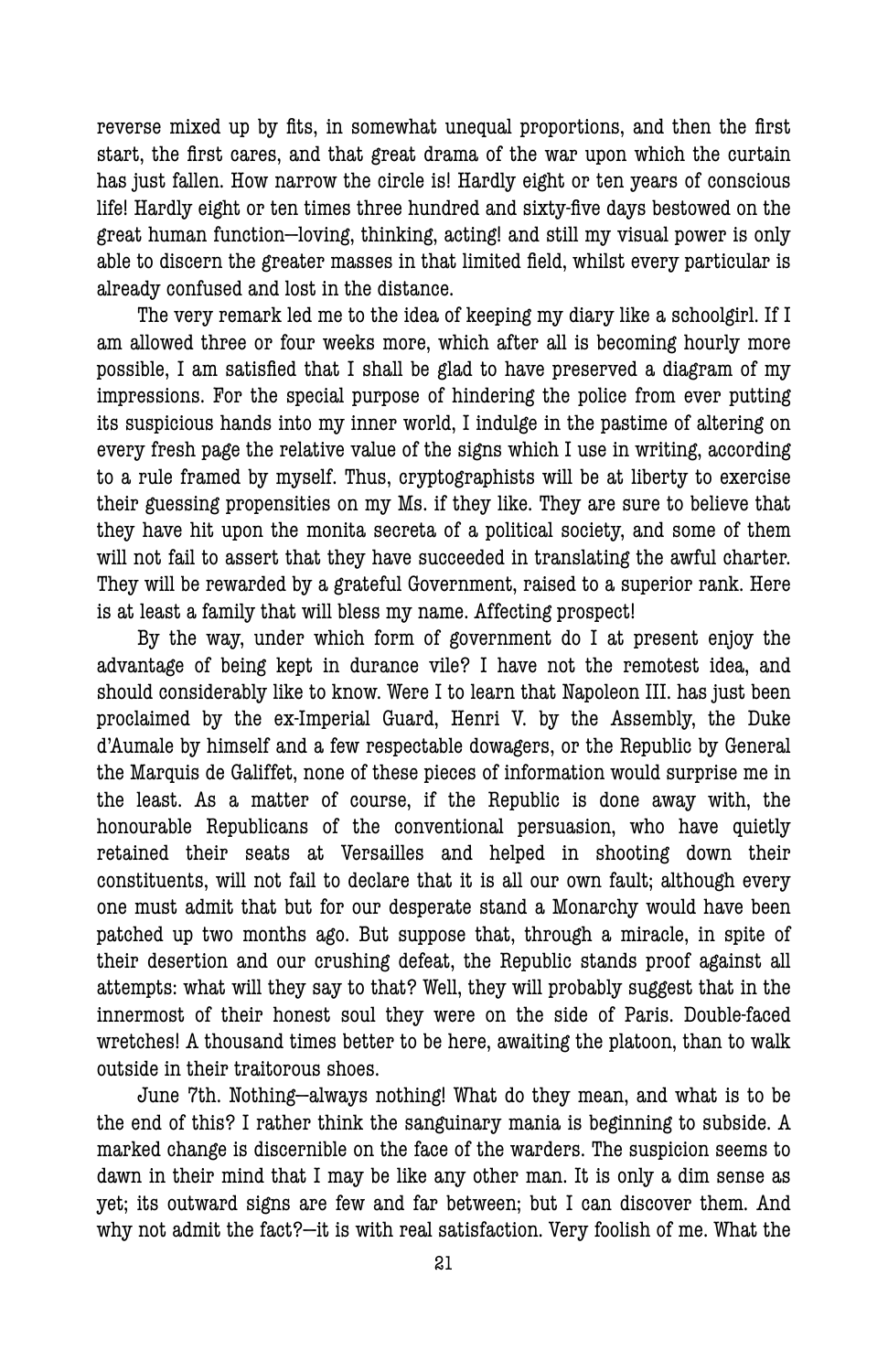Versaillists in general—and those men in particular—may think of my line of action ought to be quite immaterial to me. But the will or the reason has no power against such feelings; it is like the sense of cold or heat with which one is impressed by the side of a block of ice or a fire of coals. The sincere horror with which I filled for the last few days the minds of those poor devils—absurd and unfair as it was—was a burden to me. From cultivated persons it would have amused me; from men of the people, on behalf of whose cause I am going to die, it hurt me.

Whatever be the case, the glass of wine which I make a point of offering the senior warder whenever he brings in my dinner has at last been accepted. The man is now quite tamed. Wine is, of course, to him the best thing in the world, as I had inferred from the peculiar hue of his nasal organ; and a Parisian who gives his ration away, instead of drinking it, must, of necessity, upset all the notions of a Versaillist warder respecting the movement of the 18th March.

June 8th. I have taken to reading the prison-books. I did not care much for them at first. A more extraordinary olla podrida of useless and absurdly chosen trash than the two hundred odd volumes on the greasy catalogue could not easily be collected. So-called moral novels, which would be enough to make one loathe the very name of morals; family magazines of the whining school; exploded accounts of travels by literary hacks, who never left their favourite tap-room; some twenty tomes of a 'history' by Anquetil,—such is the staple of the library. Hardly five or six readable volumes, which, as a matter of course, have been generally neglected, and are the only clean ones. Most of the others are illustrated on the margin with quaint drawings and notes—sometimes signed —which are not altogether without an original flavour. Our old friend 'Volumine, of Montpernasse,' seems to have been hard at work with this kind of comment. He was evidently endowed with a gift of casting a tinge of romance on the most commonplace event. For instance, when the alleged traveller relates that at a kraal on the Orange River he had a very good supper, after the day's harassing journey, Volumine will remark, 'I wonder if he made love to the cook?' Or, again, by the side of a glowing description of tropical splendours, he will burst forth: 'This, I think, is vastly inferior to the scenery at the Bel Constant on a Sunday night.'

I have begun with reading Bossuet's Discours sur l'Histoire Universelle, which I had not perused from the days of school—a rather heavy morsel, I should say. It is now the turn of Rollin's Histoire Romaine. Dear old friend of my fifth form, what a light for me recent events are casting on your chronicles! Curiously enough, the venerable scholar—who would certainly have sided now with Versailles, had be been alive—was in his lifetime full of secret partiality to the Gracchi. How many Rollins here below, while fully admitting in theory the justice of our claims, cast the first stone at us as soon as we come to practical work?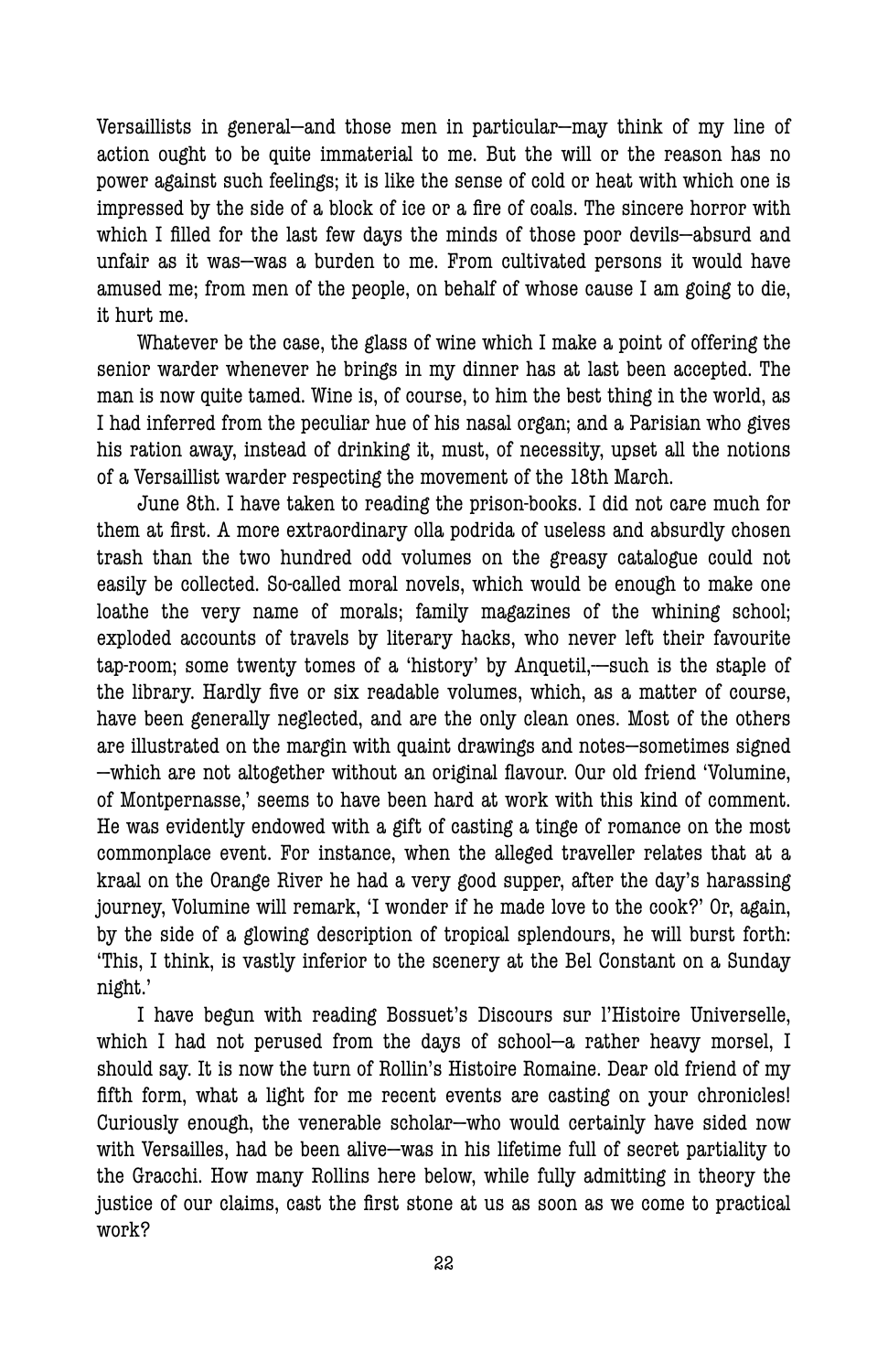June 9th. The first event in my cellular life. As I went to the walking-yard I just caught a glimpse between two doors of a familiar face, with large deep brown eyes, like the object-glass of a photograph. There is but a pair of such eyes in the world, which belong to my esteemed friend and colleague, Gustave Courbet, the illustrious painter. Poor fellow! He, too, has fallen by the hands of a merciless foe. I am very sorry, for his sake and for the sake of art.

The indispensable warder has seen the good-bye which I hasten to beckon to my friend. He at once remarks, with a dubious accent, irresistibly comical:

'This one does not seem to be so bad, after all.'

Is it not provoking?

'Well, the countenance of clever criminals is very apt to lead observers into error,' I answer the man, quite seriously. 'I may as well tell you, in confidence, that during the civil war the miscreant used to indulge every morning in a human steak for his breakfast. It was thus that he managed to acquire the majestic extra flesh for which he is conspicuous.'

'Again an illusion the less!' seems to say the distracted face of the man, as he locks me in the enclosure.

#### III. The Pale-Blue Ribbon

June 12th. Hurrah! I live, I breathe, I am mad with joy. Olympe loves me.

To-day some linen from home was delivered to me. I took a handkerchief, when something fell from it, which I picked up at once. It was a ribbon-bow—the simplest of pale-blue ribbon bows, such as girls wear in their hair. Her favourite colour. She told me so many a time.

Dear valiant soul! How did she summon courage enough for such an unusual step? How, having once dreamed of it, did she manage to bring the undertaking to a successful issue? Thus, it is true! There are no walls and no bolted doors for love! She wanted me to know that she stands by me; and at once —little aware as she is of the ways of the world—she managed to baffle the whole array of état de siége and guards and prison regulations. The idea intoxicates me—distracts me. I actually overtake myself in the act of laughing and leaping in my cage. This is very bad for a political man and an apostle of social reform. Fortunately there is no one to watch me.

When the warder came in at breakfast-time I was almost on the point of shaking hands with him, for want of imparting my happiness to some one. I said something—I really don't know what—in such an extraordinary strain of joy, that he looked at me in wonder, and went away shaking his head. He thought, probably,

'One more on whose brain solitary confinement begins to tell!'

You fool, don't you see that your cell and your bundle of keys and your whole gaol, with governor, recorder, warders, and sentries,—don't you see that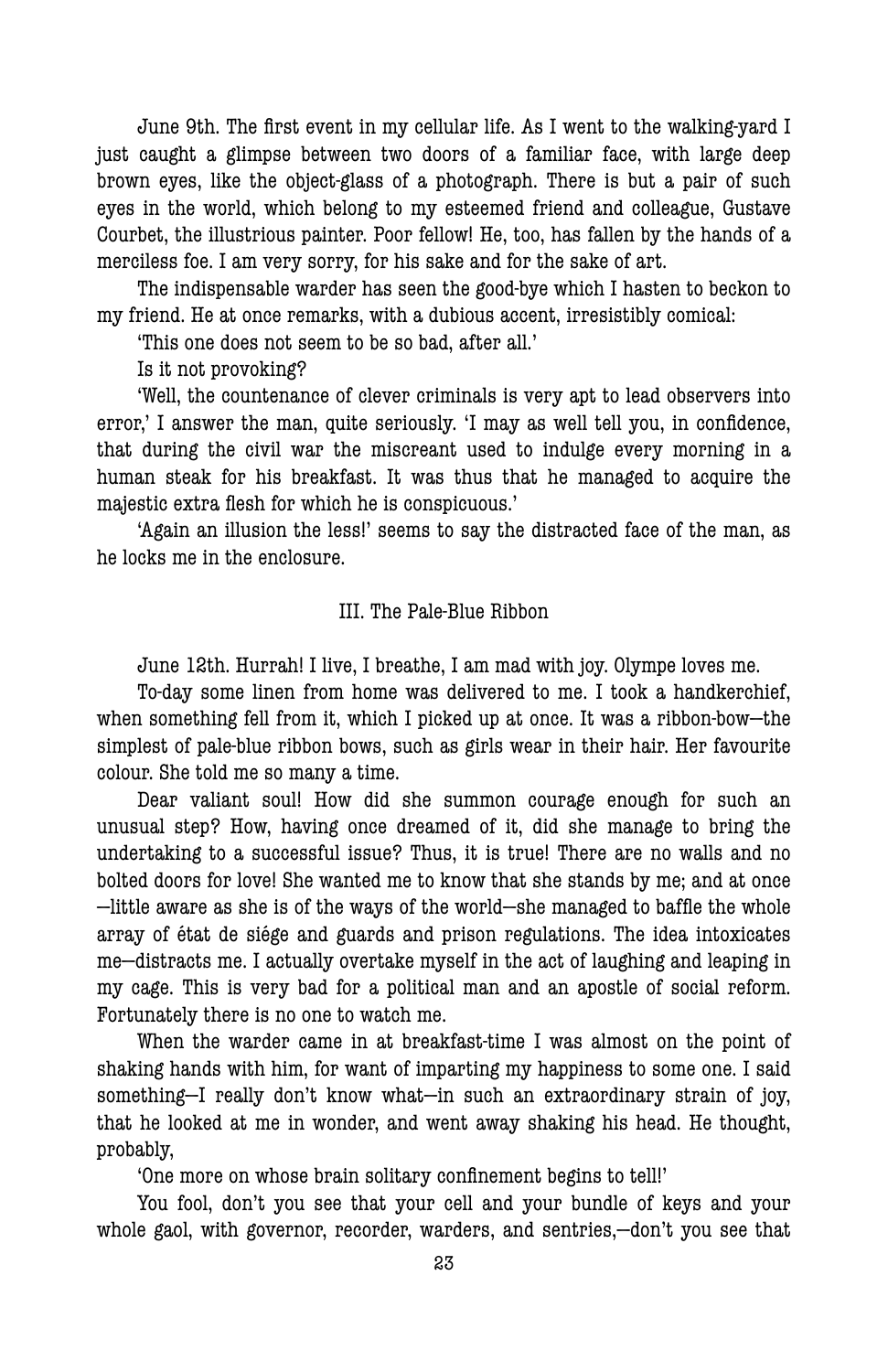all your display of horrors has no more objective existence to me? that there is but one thing in the world to my eyes, namely, that little pale-blue ribbon that once tied the blonde hair of my beloved? How fresh, how sweet, how charming, how eloquent it looks! It is like a concentrated extract of her own adorable self. As I press it on my lips and shut my eyes it seems to me as if I could see her once again, in the light fabric of her white summer dress, sitting by the piano, and playing on the keys some vague tune of a waltz, half-lost in her musical reverie, half-laughing at what I said to her.

My own brave girl! It is when the world's dogs of rabid anger are unchained upon me, when there is no adequate obloquy for my name, no sewer dirty enough for my corpse; it is at the hour of defeat, humiliation, and agony that you are pleased to send me the assurance that I had not yet—that I would so readily have purchased at any cost. It is then that it pleases you to whisper through the space and the prison walls: 'Olympe sides with thee, Olympe loves thee!' Thank you, dear.

A cynical voice will have it, inside me, that possibly the compliment is not paid to me personally, but to my tragical fate. It is not the man, but his coming death, it suggests, which caused her to send such a gracious message. Pity for my situation

My situation be hanged! What does that matter? Why should I not savour the unexpected delicacy, even supposing that it does not by right belong to me, but to the sentence upon me? Are not the fate of a given being and his person quite inseparable? Is not my own death emphatically my property? Shall I not, as I bite at the poisoned apple, be allowed the right of appreciating its flavour? Here, here is the triumph, which it is in the power of no one to steal from me. The more they outrage and crush me, the more Olympe loves me. Strike, then, murderers!

June 13th. But how to let her know that her sweet message reached me? Impossible without help. It would be necessary to bribe some one; and I have nothing left, except, perhaps, a pair of wrist-buttons, overlooked when I came in, and worth, maybe, forty francs. I would fain offer them to Fabert the warder, but I cannot make up my mind to it. Very hard it is to ask a man to forfeit for money—especially for very little money—what he considers his duty. This one is an old soldier; his breast is covered with medals. Really, it is impossible.

'Is your situation a very good one?' I asked him as he brought in my dinner. The glass of wine by this time had become quite an institution.

'Well, sir, I would hardly say so much. Sixty-eight francs a month; ninetytwo with my pension and military medal. When one has a wife and two children to maintain, you may well believe that it is not equal to a gold-mine.'

'How is it that your pension is so scanty? You certainly took part in several campaigns?'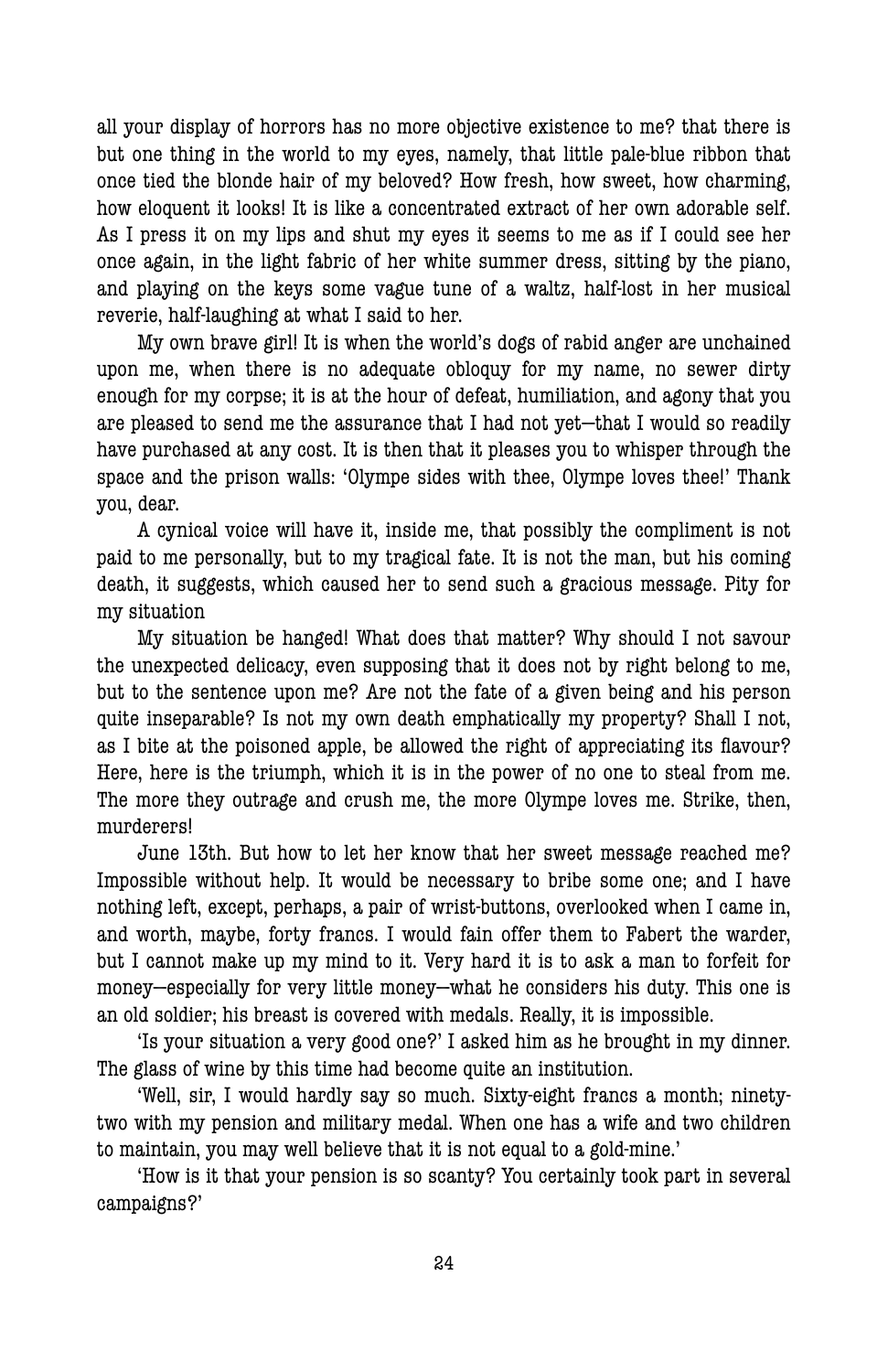'Eleven campaigns, sir. Thrice wounded; four honourable mentions. I was proposed for the cross; and last year again I was led to hope that I should have it; but the war came, and good-bye to my cross. So many were wanted that there were none left for old folks like me.'

A flash of inspiration strikes me.

'Would you be so very glad to have that cross?'

'Of course I would. But what is the use of thinking of it? I know well that it is lost beyond hope.'

'Perhaps. Hem! If you like, I can give you a letter for a friend of mine, who may obtain it for you.'

Fabert looks exceedingly serious all at once. He turns his laced cap in his horny hands, and after a while:

'That depends upon what would be required from me in exchange,' says he, in a sepulchral tone.

'O, very little indeed; nothing, if you think it better. I will give you a letter which I am satisfied will do you good; and you, in your turn, may find it convenient to take from me an open note, with only two words on it, to its address.'

'Well, two words are quite enough, they say, to have a man hanged.'

'It will be nothing that could possibly be detrimental to you; simply an acknowledgment to a lady for a bow of blue ribbon which she sent to me. A red ribbon against a blue one. There is nothing political in the bargain, you can see.'

Fabert turns round' to the door; ascertains that there is no one to spy him; then he winks to me, and says, ' All right.'

'Well, in half-an-hour, if you come round, you shall have both letters.'

I am perfectly satisfied Valras will do me the favour I am about to request from him, and will actively try to obtain justice on behalf of the veteran soldier. He was my chum for years, and once we had but one room to ourselves, in which everything, work and pleasure, was in common. Still, I do not reckon so much on our old friendship—knowing well how the frictions of public life are apt to tear that stuff out—as on his peculiar temper. In spite of his robes of a maitre des requétes at the Council of State, Valras is, and will always remain, a humourist. I would readily bet that he will think obtaining the cross for a turnkey at the request of a prisoner a capital joke.

June 14th. Fabert has vanished. Another man does duty in his stead. I suppose he has obtained leave of absence and proceeded to Paris.

June 15th. This morning at dawn, I was quite awake when the

door of my cell turned silently on its hinges, and I beheld Fabert by my side.

'Well, sir,' he began at once, 'I have seen M. Valras, and delivered your letter to him. He was very kind to me, bade me leave my papers to him, and promised to look after my situation.'

'And Mademoiselle Desarnaux?'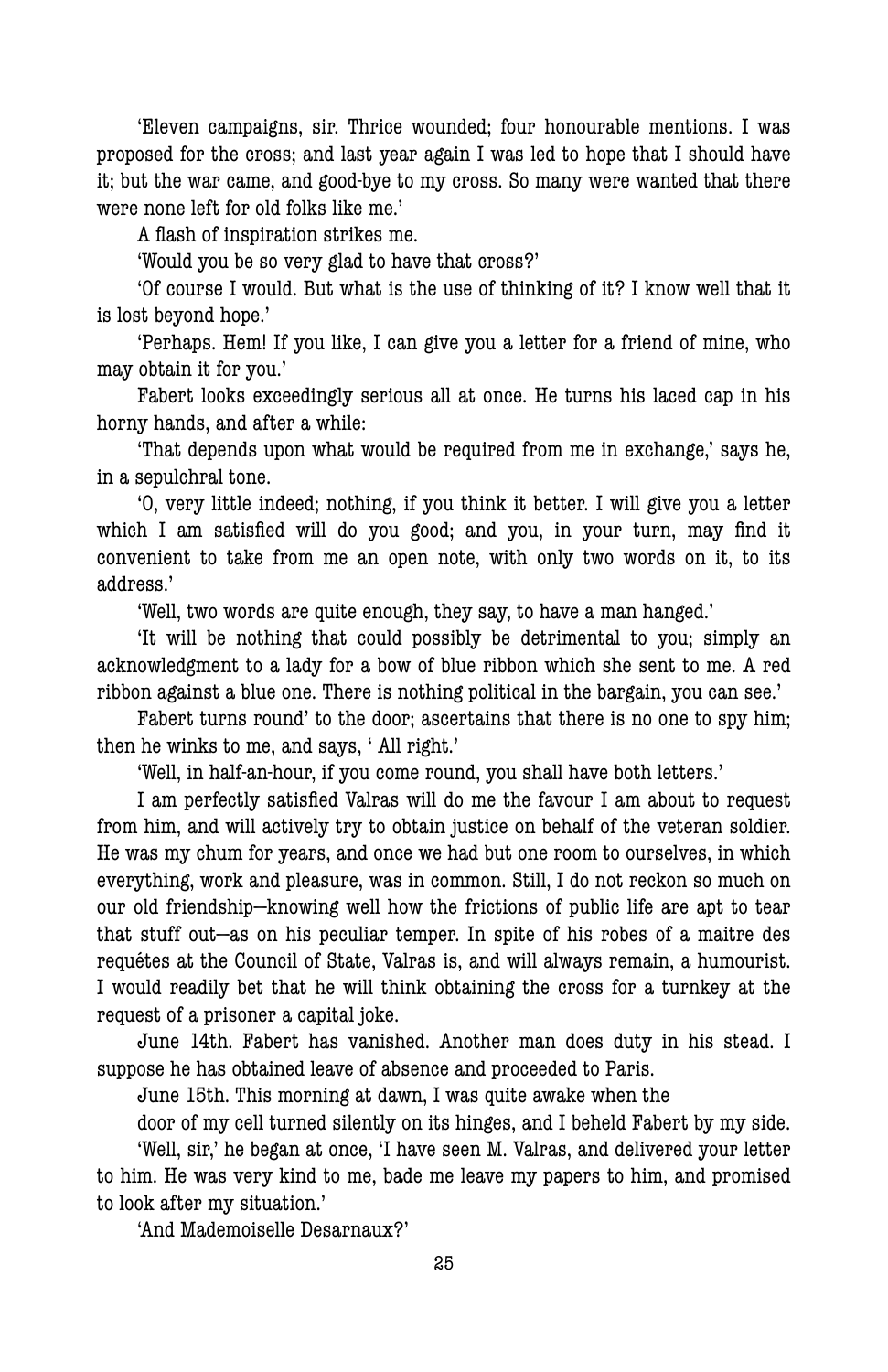'He recommended me to bring his compliments to you, and to thank you very much for having thought of him on a matter of justice. These were his own words.'

'Very well—and Mademoiselle Desarnaux?'

'He said, too, he wished he could call and see you, but you were sure to understand the motives which prevented him from doing so. Of course, I did not tell him you were in close confinement.'

'Why not?'

'Because he would have been too sorry, the dear gentleman. He seems to like you so much.'

'Pshaw! never mind that. He will not have a glass of wine the less at his dinner. But what about Mademoiselle Desarnaux? Did you not see her?'

'Of course I did. I was very well received too. The housemaid hesitated at first to let me in, but when I stated that I came on an errand from you, you ought to have seen her go at once to the young lady,—who, in her turn, came up breathless. She took your note, read it, and began crying. Women always do. Then she took me to the sitting-room, where the old lady was; she bade me sit down, and began asking me lots of questions: How you were; if you were allowed every requisite, if your room was a large one, if you had exercise enough; what kind of food—'

'How was she dressed?'

'In black, I think—mourning like.'

'Go on, then.'

'Well, when I had answered every question, Mademoiselle asked whether I was willing to take back a letter to you; and here, I must tell you, I could perceive the old lady did not look very pleased. She said, "But, my dear child, you see how impossible it is. The warder can certainly not—" "I beg your pardon, madam," said I, "if it is only a little friendly note, I have no objection. The young lady would never willingly put an old soldier in jeopardy." This silenced the old lady. Mademoiselle rose at once, and went to a desk by the window. She was not long in writing her note, I promise you—'

'Why, you have a letter for me, then.'

'Of course I have. Only wait a minute, please. I will just give it to you.'

As he spoke, the brave old fellow extracted from his breast pocket an old military book, and slowly, methodically, he took out of it a little square envelope, upon which I stooped like a bird of prey.

The man has long ago left my cell and drawn the heavy bolts on the door, when I am still on my elbow, reading and reading again the sweet message, and treasuring up in my memory every particular of the account.

She is in deep mourning. She wants to see me. She wants to die when I die.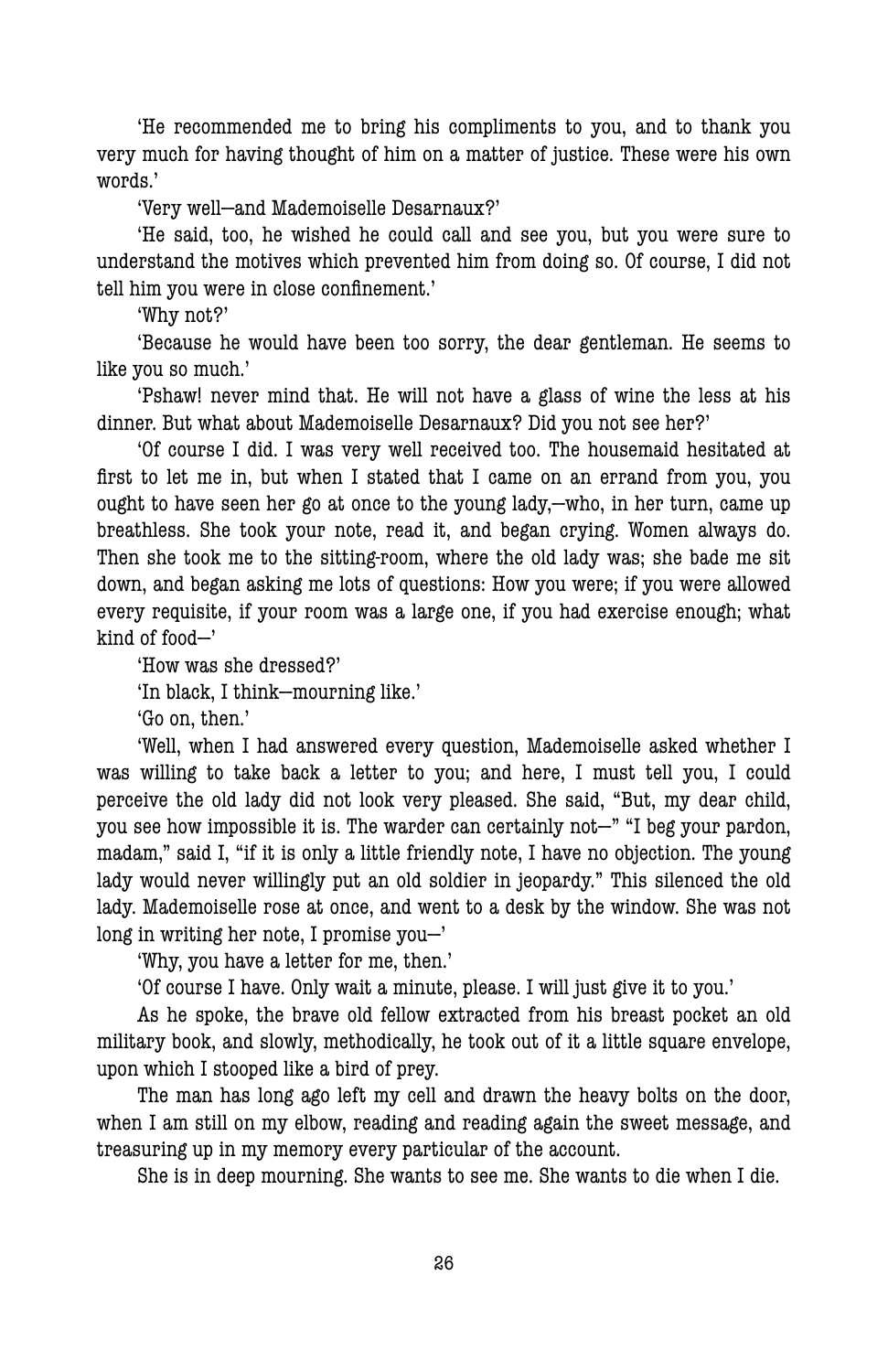Dear, dear child! How was it that my sad fortune came across the bright thread of yours? You were not born to such storms; you ought to have sailed along a smooth career with a smile on your rosy lips. Be blessed! Be blessed!

#### IV. A Magistrate.

I AM to be tried by Military Commissioners. This morning, about ten o'clock, Fabert entered, and said: ' They come to fetch you for the preliminary examination.'

At last!

Four Paris guards, headed by a brigadier, were waiting for me at the Record Office. The usual forms of exit once gone through, here I am out of doors.

No city in the world is quieter than Versailles of a morning, with its general look of emptiness, as if it were still waiting for bygone pageants, gilt carriages, and retinues. But six weeks in solitary confinement have inured me to the stillness of a prison-cell, and what strikes the living man as an image of death is to me a feast of life. The sun is already more than half-way to the zenith. Far away, the avenues stretch out, fan-like, under the huge bower

of the two-hundred-years-old elms. Every individual tree is as '

well combed as a big wig, and looks down in stately disgust at the rampant iconoclast below. A child trundles his hoop; a soldier mounts guard; a housewife sweeps her steps; a girl in summer dress, as light as a shadow, darts a sly glance under the brim of her parasol. All those things of the street which one is wont to elbow unawares impress me as a new spectacle, and the very sense of novelty gives me the measure of my case.

To me the world came to a stop thirty-eight days ago, like a clock which had not been wound up. Outside it has been going on its customary course, and on the walls I can read the time. Slips of white printed paper, remnants of official proclamations, are still throbbing there under the kiss of the breeze, by the side of a big brand-new bill in red and white, advertising a great novel in six parts: THE MYSTERIES OF THE HÔTEL DE VILLE. They have put us in feuilletons already.

Now we reach the Place d'Armes, which has been turned into an artillery park. As far as the eye sees, on each side of the road, guns of every size, of every pattern, in compact array, are raising their open muzzles against the dark-blue heaven. The bright seven-pounder, as clean as a new pin, fresh from the hands of Dorian, dazzles its contemptuous rays on its neighbour, the mountain howitzer. Old cast-iron naval cannons from Brest or Lorient are puzzled at finding themselves in the same row with green-bronze culverins that,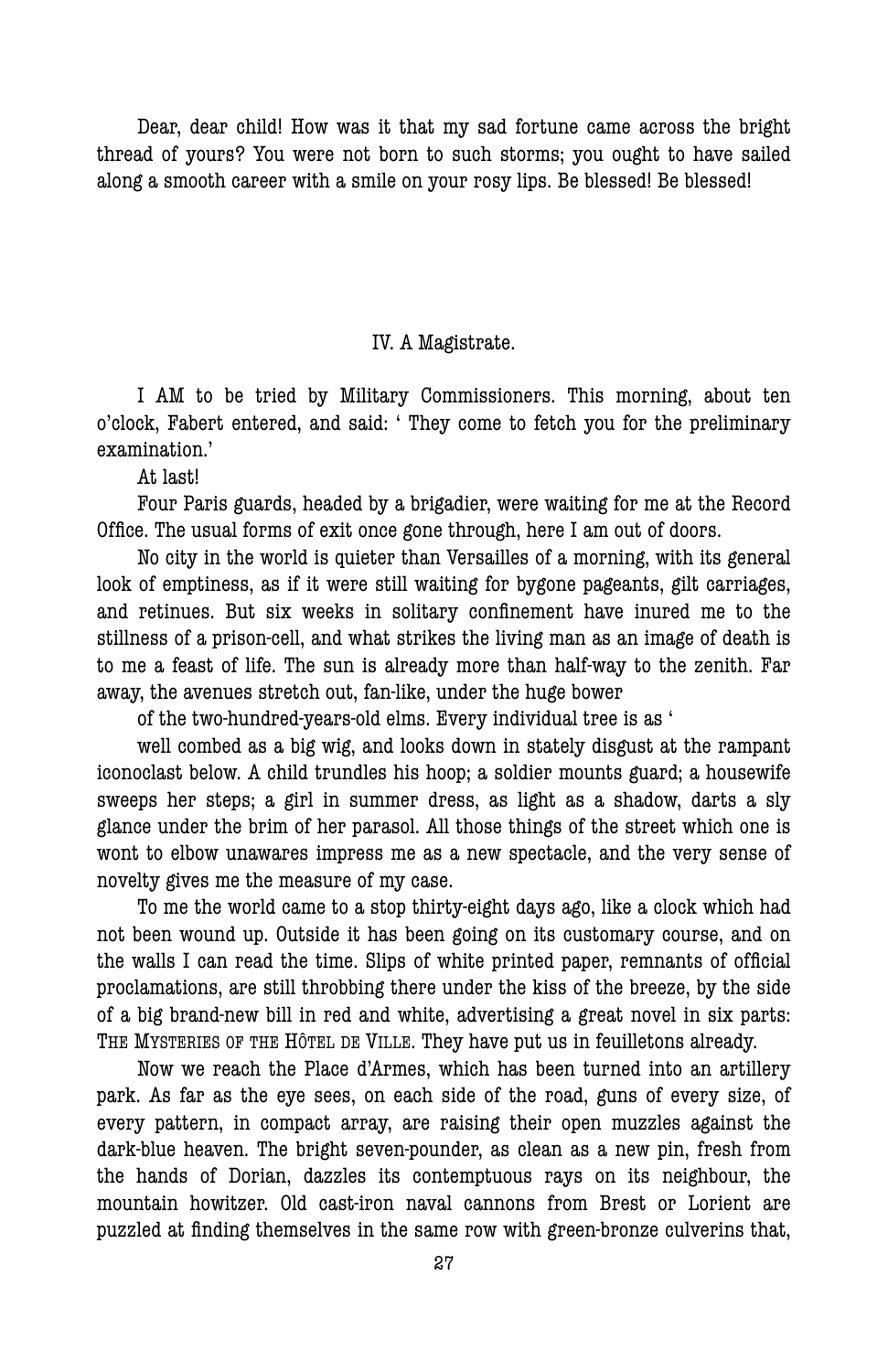it may be, have seen the days of Montmirail. It is an incongruous and irregular army of dumb soldiers, a host of eloquent though now silent witnesses, who cry out like a curse a tale of invasion, defeat, and shame, of empty arsenals, of a country betrayed into surrender. Two typical Cookists, with guide-books in hand, and opera-glasses slung across their painfully checkered travelling-suits, look like surveyors on the bankrupt's estate.

Here is the gilt grate of the Chateau. Squatting by a diminutive table against the spur-stone, a poor woman is exhibiting for sale a few old newspapers. How fresh they would be to me! But it is forbidden fruit. Although I am sub Jove, through a legal fiction I am still in solitary confinement.

In the middle of the wide desert courtyard, Louis XIV., sitting on a charger as bountifully maned as himself, keeps majestic and solemn watch. Right and left, Bayard and Duguesclin are mournfully gazing from under the vizors of their helmets at what their sons have allowed to be made with France. Richelieu and Sully, Turenne and Condé, Dugay Trouin and Suflren, Lannes and Duquesne, are holding a cabinet council, and wondering whether it is true that this country of theirs has fallen into the hands of Olliviers and Gramonts, MacMahons and Bazaines, Jules Favres and Trochus, De Broglies and Belcastels.

We proceed up to the Cour de Marbre. From that balcony, on the first floor, Marie Antoinette had to bow on the morning of October 6, 1789, to the hungry insurgents who thought that they would have bread for ever henceforth, as they took the boulanger and boulangère back to Paris with them. From this passage Louis XV. used to slip out at night to the Parc aux Cerfs. On the left aisle of the palace we enter, through a postern, a subway, at the end of which may be seen, in white array, the tables of the parliamentary refreshment-room. Those vulgar tables in the very middle of the ruins and memorials of old France! What a symbol! This indeed is the true committee-room of the dirigeantes and, above all, digérantes classes. Here our bourgeois legislators must really feel at home. Can it be for such a result that our forefathers destroyed the traditional establishment?

We ascend a stone staircase, at the foot of which Louis Philippe I., Roi des Francais, is standing on his pedestal. At the top, a long lobby, hemmed in with a line of kings and queens flourishing over us their marble or stucco sceptres. A door again, and we go down a huge gallery.

It is the Galerie des Batailles, the biggest of all in this home of big galleries. On the walls, gigantic knights in full armour are bestowing tremendous blows on improbable Saracens. Here are the 'Clovis at Tolbiac' and the 'Charlemagne at Paderborn' of Ary Scheffer. There the 'Battle of Mons-en-Puelle' by Lariviere, the ' attle of Taillebourg' by Delacroix, the 'Austerlitz' of Gérard, the 'Bovines,' 'Fontenoy,' 'Jena,' 'Friedland,' and 'Wagram' of Horace Vernet—an epitome of the national history, which it is my privilege to peruse as the last and saddest page is being written for me.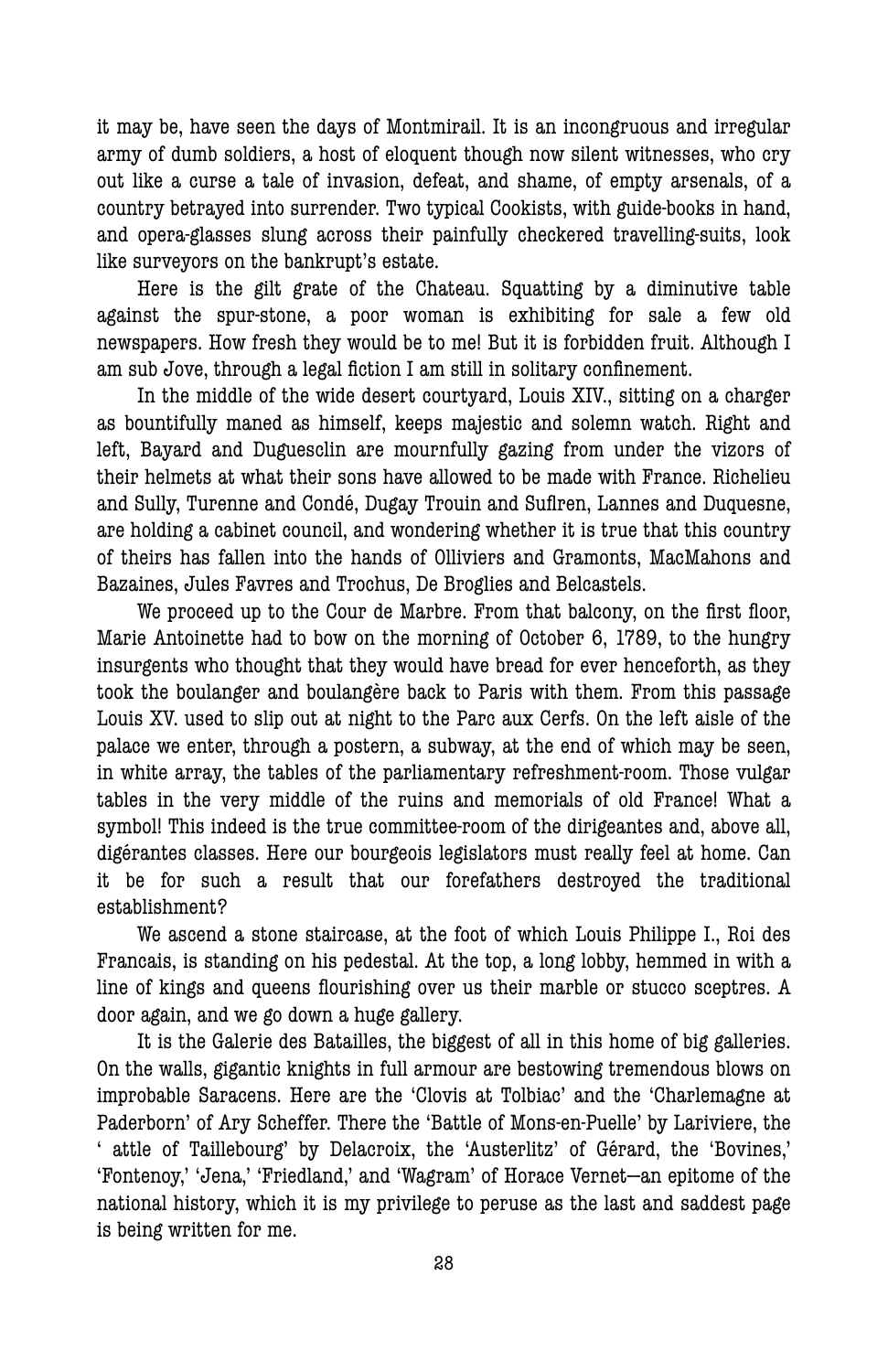In the deep recess of each bay-window, a system of wooden partitions makes up so many boxes, somewhat in the guise of the confessional of a Roman church. My would-be confessor is a young captain of the line, who sits at a table by the open window, and smokes cigarettes as he is waiting, whilst his recorder is cutting a quill-pen. A third chair is prepared for me at the other end of the paper-laden table, and a bench for the guards in the rear.

Name, surname, and address are recited. The scribe writes away, laying out with obvious satisfaction wonderful capitals and unimpeachable hangers. A silence. The captain is turning over, with rather a perplexed face, the leaves of a big brief, and seems hardly to know by what question to open fire. Over his bent head, I see the trees of the park softly swung by the morning breeze, and from the adjoining lawn, down the Parterre du Midi, childish peals of laughter, mixed with sparrow chirps, are reaching me. How pleasant it would be to walk hand-inhand with Olympe there! I little fancy that in close proximity, down the triumphal steps of that masterpiece of Mansard, L'Orangerie, the most perfect architectural gem in the whole wonderland—such a sweet place, too, with such charming associations—hundreds of my friends are huddled in abject custody, and are grudged a pint of water to allay their thirst or wash their hungry faces, though within twenty paces of fifty fountains. O Versailles, O palace of marvels, that cost sixteen thousand lives to be built, not to speak of the hundreds of millions taken from the substance of a starving people, what crimes and miseries your deadly stones have witnessed in the short space of two centuries! Will you now feel satiated with the purest French blood—you murderous den,

white sepulchre, painted cour tesan? Do you want any more of it? or shall our sons have to burn you down and to spread salt on your site, as we did with the Tuileries?

A question wakes me up. Says the captain:

'You were present, I have reason to believe, at the sitting of the Commune, when the decree on the hostages was voted?'

Poor fellow! I cannot help feeling for him. He has been such a long time in coming to the startling discovery.

'Don't trouble yourself with any more of this examination, sir,' I said to him; ' I am not in the habit of answering questions at

secret proceedings. Please to have my declaration couched formally in the minute of your report.'

'O, is it a system?'

'A principle, sir.'

The scandalised face of the recorder is a sight for a dyspeptic to look at—so intensely comical in its amazement. Again the captain: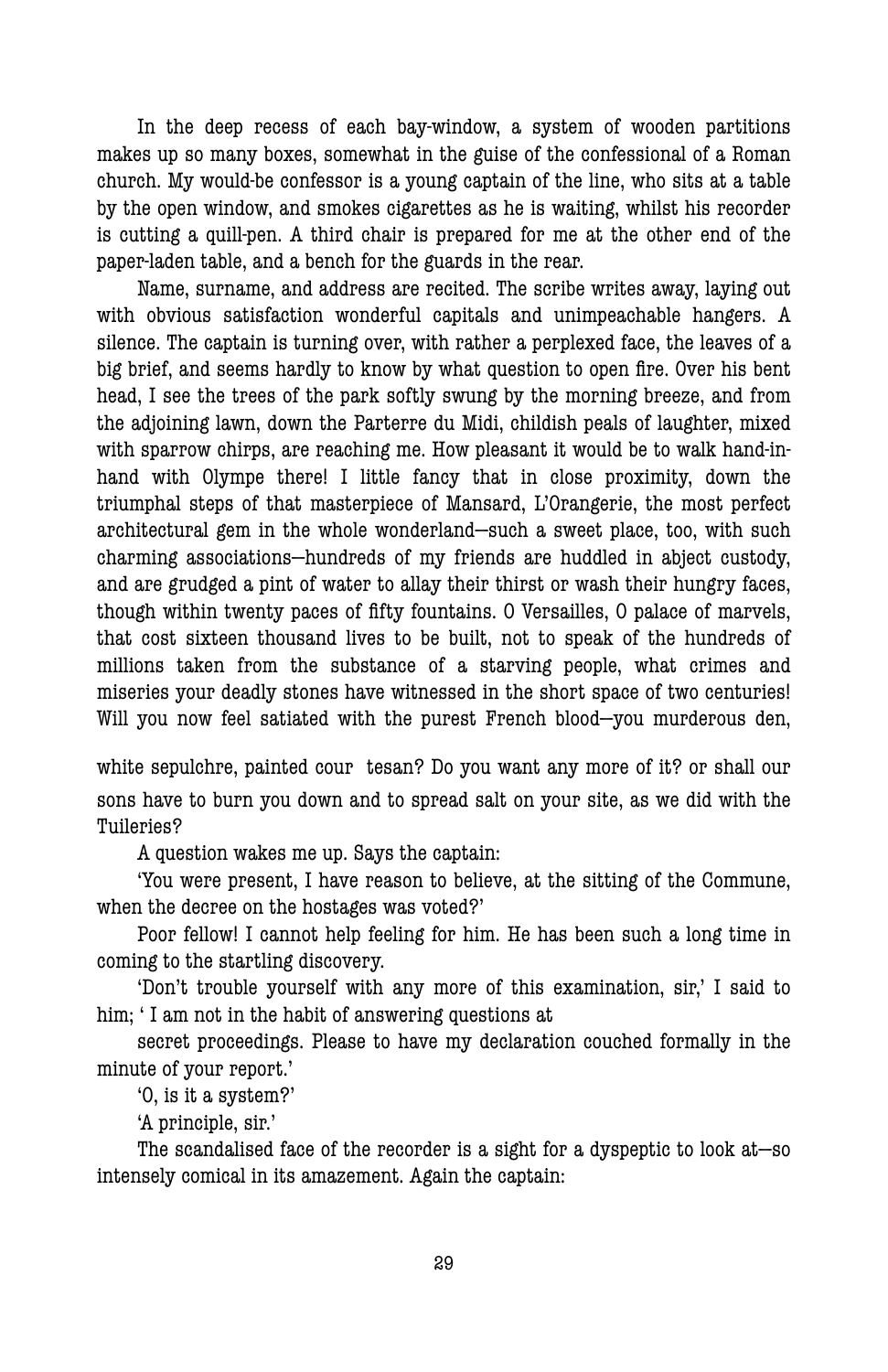'You are wrong, sir, allow me to tell you in your own interest. You ought not to overlook the fact that terrible charges are recorded against you. I have drawn up no fewer than seventeen heads of accusation involving the penalty of death.'

'Seventeen, indeed! There is at least a comfort in the knowledge that I can only be shot once.'

'This is no occasion for joke, sir. I can read over the charges to you.'

'No, thank you. I hate being read to aloud;' and I rise to take my departure.

The recorder drops a word in the captain's ear.

'But will you decline signing your declaration too?'

'Not in the least—provided, however, I can look at it first, and see that no extra blanks are left. . . . All right. Here is my signature.'

I am inclined to think that the captain is not over sorry for the conclusion. What seems to warrant this opinion is the fact that he bursts forth with,

'Sapristi! had I only known it sooner, what a lot of trouble I should have been spared over those papers of yours!'

'I am overwhelmed with confusion at the trouble, captain; but honestly you might have reduced it to a minimum if you had called me sooner to your private tribunal. For thirty-eight days I have been in close confinement, allow me to mention—and, by the way, such confinement ought to be at an end now, considering that examination is done away with.'

'But confrontations may be necessary.'

'Confrontations will share the fate of questions. I beg to inform you, in advance, that I will know no one, and answer not a word.'

The captain has a good-humoured laugh.

'Well, after all, you may be right. It is the true way of being detrimental neither to yourself nor to others.'

'Just so. And may I ask whether the " others" are numerous?'

'You are fifteen members of the Commune on our hands, who will be tried together.'

'Soon?'

'That depends on the course of the preliminary examination. Probably by the end of the month.'

'The sooner the better. Good-bye, sir.'

The brigadier and his four guards, who have been silent witnesses of the whole affair, are simply dumbfounded. My way of going through a preliminary examination by a captain upsets all their notions of hierarchy and discipline. They lead no more, but escort me. I rather believe that if I took it into my head to proceed to the park, and take a constitutional round the Piece d'Eau, instead of going back to prison at once, they would feel in duty bound to follow me. The indulgence, however, is hardly worth the days of arrest which it would be sure to bring upon the poor devils.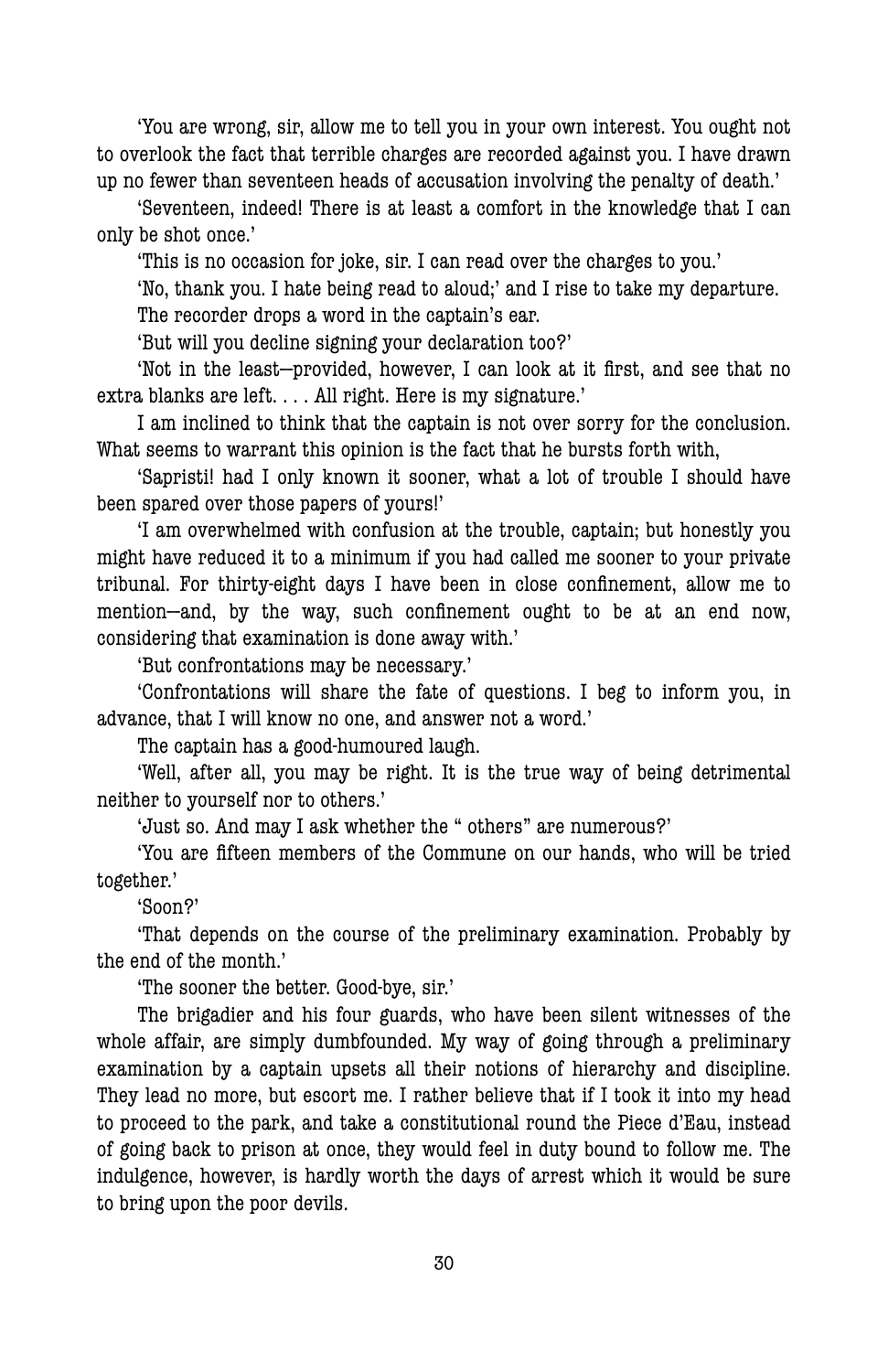Eleven o'clock. The bolts of my prison-door are shut upon me. This is an end of the job.

An end of the job to me, who was, under the Empire, at the practical school of Judge Bernier, who knows that the worst of mistakes for a prisoner is to answer a question. A sense of interest, as well as a sense of self-respect, are tracing out the rule. . But to think of all those unhappy men, still new to political trials, who are about to be submitted to the ordinary and extraordinary torture —how to prevent their betraying themselves, their friends, and their party by being pressed into confession? If only they knew how to hold their tongues, to decline giving any answer, even as to name and address—why, a thousand courtmartials would never be equal to the task of despatching such a tremendous mass of prisoners! But they will not; they will state everything—name, address, number of their battalion, strength of their company, service-days, and military feats—more than enough to seal their doom and the doom of others.

July 15th. A phenomenon has been taking place for some days, which I may as well acknowledge in its triviality. As many times as I have cream-cheese for my breakfast, the aforesaid dainty reaches me wrapped in a bit of newspaper. So far nothing extraordinary. Since newspapers have been printed it was their fate to end in wrappers for eatables. What seems worthy of notice, however, is the fact that the bit of black and white is clearly chosen with some discrimination among such items as are likely to interest me. - In this way I have learned the fall of Jules Favre, the Laluyé law-suit, the result of the complementary elections which have just been an undoubted success for the Republic, the arrest of some friends. Mere chance, I said at first. But the recurrence of the phenomenon stamps it with a peculiar character. Cream-cheese stands now every day on my bill of fare, not only at breakfast but at dinner; and I am thus able to obtain a regular supply of useful information. Whoever may be the unknown friend who thus makes a point of keeping me posted with important news, a thousand thanks to him.

July 17th. This is what I have found to-day round my cream-cheese:

'Tiburce Moray's father, who was arrested about one month ago, and sent to the hulks at Brest, has just been taken back to Versailles. He is now at the Maison de Justice.'

Then they have arrested my father too! They sent him to the hulks. He is now within the same walls as me,—it may be in an adjoining cell. O passion partisane!' as D'Aubigné said. Rabid pack of wolves! infamous dastardly deed! I thought I was prepared for anything, but this beats all that I expected. Such' blows are constructed to stun and to petrify. I stand before the abyss of malice a dazzled thunderstruck man.

Dear mother! It was not enough for her to be waiting for the execution of her son; she was to see her husband too-—the kind devoted companion of her life —carried away by a brutal soldiery! And I did not even suppose that such things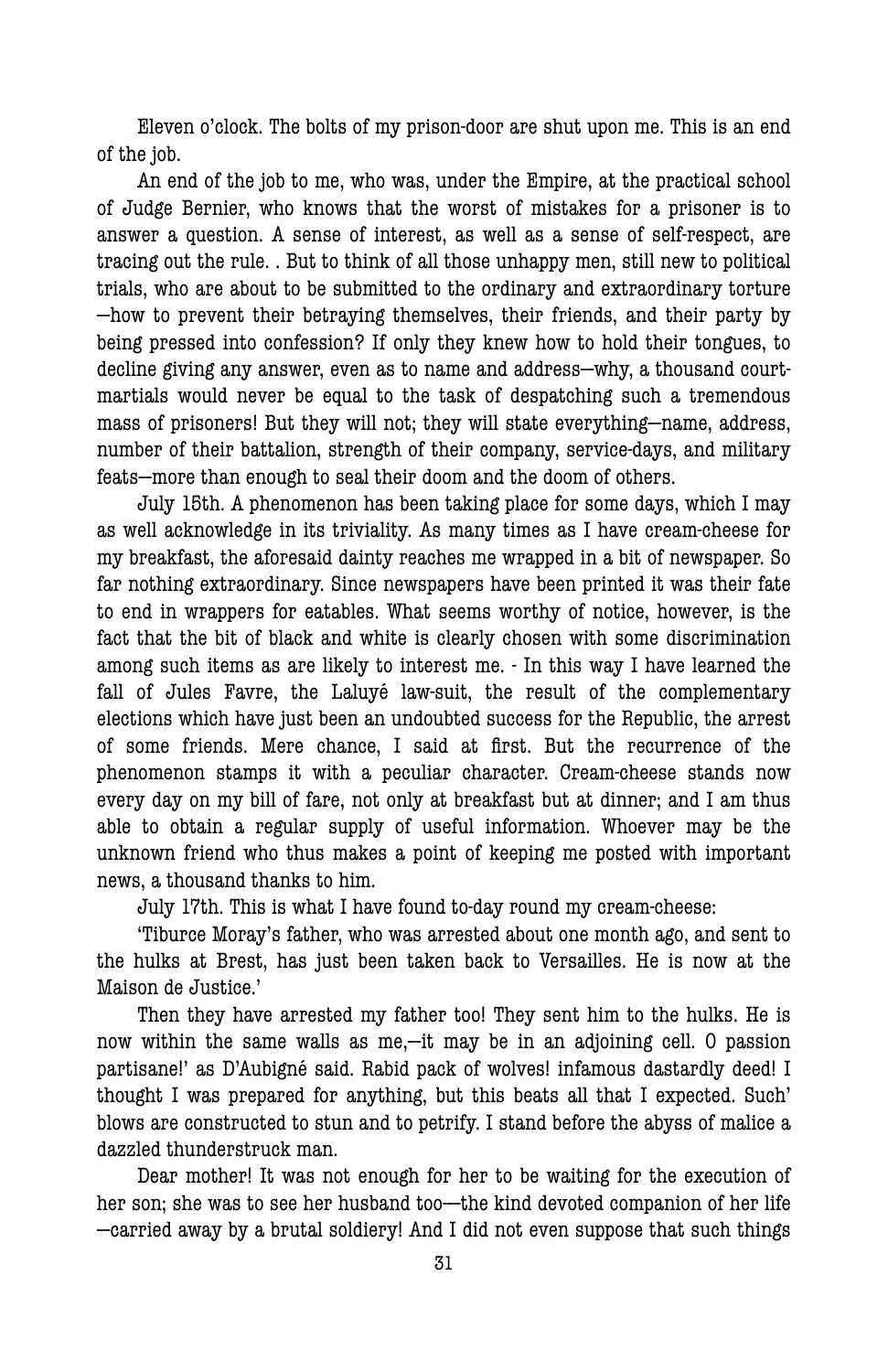were possible. Like a selfish being, I wrapped up myself in I don't know what blind dilettantism, to relish my own fate. I dared to enjoy my solitude, whilst the horrors of the hulks were reserved for my father!

A white-haired man was in his study, unassuming and modest, secluded in the silence of his quiet pursuits, a stranger to the rumours of the outside, a sorrowful witness of the civil war. He is my father—that is enough. He will be taken away from his family and interests, laden with chains, driven from damp vaults to the hulks, and from the hulks to a gaol; and then, after months or years, if he is not dead from rheumatic fever or insane from indignation, he will be set free without as much as an apology, as 'there are no charges against him.' One may well look, combine, and ponder. Anything so monstrous could hardly be imagined.

#### V. A Friend in Need

A CALL in the passage: 'No. 3 to visitors' room.'

I am shown into a long narrow lobby, ending in a kind of wooden square box, about one yard wide, the anterior side of which is made of an iron grating, and in which I am locked up.

Facing my grate, in another box like mine, turned towards me, I recognise in the faint light, through the double iron net, the kind, smiling, yet sad face of Silvestre. Honest Silvestre! I have hardly thought of him since I have been in custody. But he thought of me. His are the first friendly eyes that I have met for some weeks. I am not surprised in the least at the fact. Is not the devotion of Silvestre my own indisputable property? is it not a part and particle of my own life? As a boy, when we rambled through our native mountains, he always took to himself the thankless part of the task. If there was a wallet to carry, it was for his shoulders; if there remained only a drop of wine in the flask, it was for me; when it was necessary to be up early, he would rather have lost his rest than let me miss the time. At school he made my pensums, fought my detractors, and lent me his pocket-money. To think of the cakes and ices that I ate at his expense is enough to make one's hair stand on end. Later, in Paris, how often I neglected him to court trumpery friendship! When I came back from my wanderings, with empty brain and empty pockets, I always found my same Silvestre to greet and cheer me up. Never has he ventured a complaint; never has he even gone so far as to remonstrate with me. He seemed to think everything right, everything legitimate that I did, and say, with his kind sly slips, 'Pshaw! Wild oats, wild oats! I knew well enough that he would come back to me.'

Politics had no attractions for him. After Sedan he enlisted with me; but the time of the civil war he spent in retirement, a perfect stranger to the strife. Once or twice only did I see him—and then in a hurry—during those two months.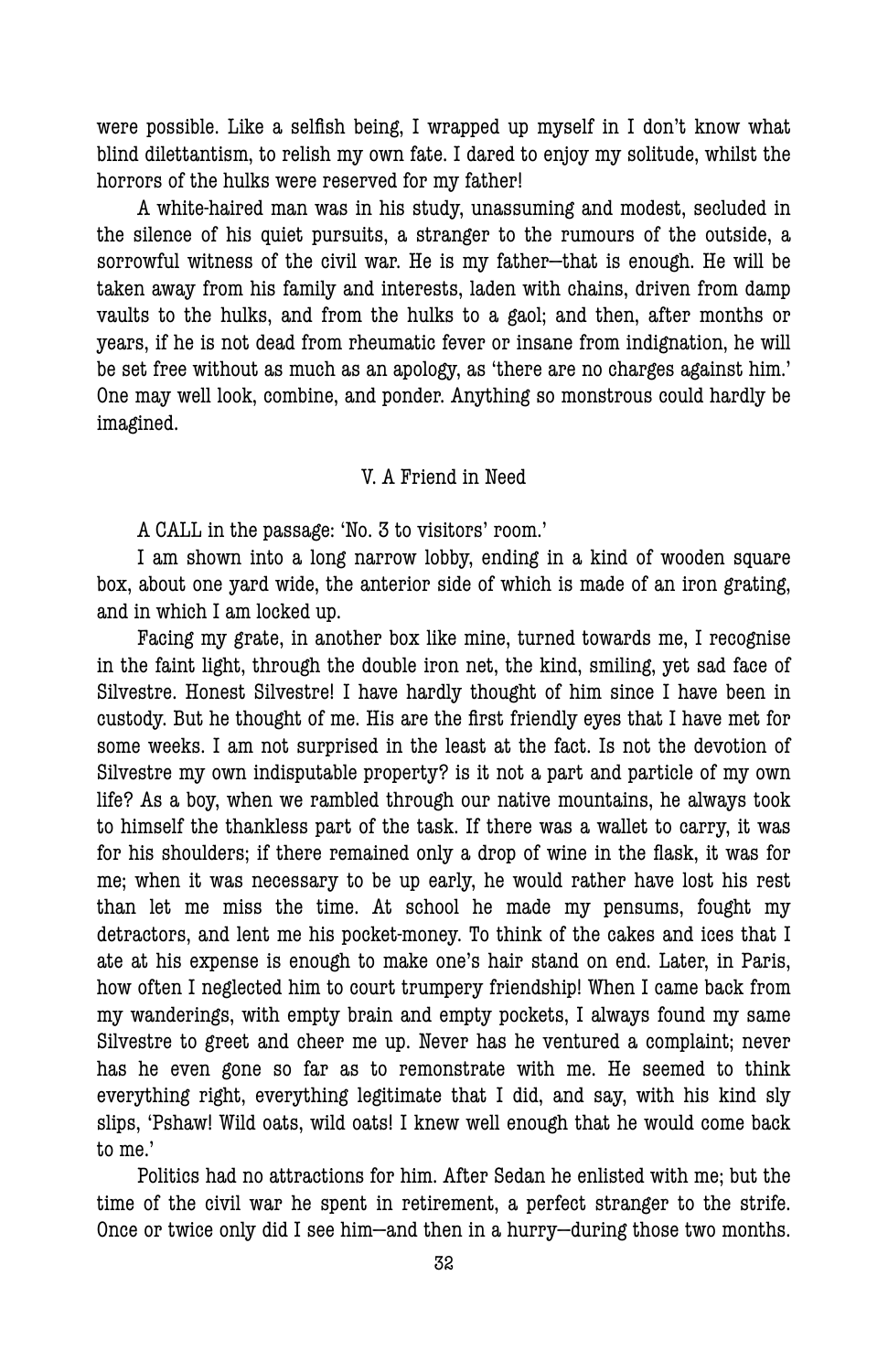Now, however, I am in the ditch; and, of course, his hand is the first one extended to me, as his first phrase is:

'Why did you not come to me? I expected you.'

Brave heart! Most certainly I did not go to you. Why should I have done so? To involve you in the consequences of my deeds?

This, indeed, would have been a fit crowning for the unequal friendship in which you were always the donor, and I the obliged. But let us speak of the present.

Silvestre brings news from home. Mother has broken down under the weight of her anguish. She is ill in bed. Father is no longer in this building, but has been transferred to the camp of Satory—he is a cripple with rheumatism. So much for health. As for me, against all evidence Silvestre wants to hope. If I am to believe him, hatred begins to subside, a fairer sense of the responsibilities and fatalities has succeeded the tremendous reaction of the first few weeks. He wants me to believe that everything will be squared, that all will end in general reconciliation and forgetfulness. Very shortly I can hardly fail to be free: this is his individual opinion. At the most, a short banishment. Meanwhile it is necessary to act. He is not without friends; our families are well related. With a modicum of energy a favourable result may be relied upon.

Such kind illusions I must at once nip in the bud.

'My dear Silvestre, it is not possible that I could allow of any such steps as you refer to being taken. Your friendship dictates them; but a little reflection will show you that they are not consistent with a delicate sense of honour. The honesty of the vanquished man is to accept his defeat openly and frankly, as the honesty of the unlucky gambler is to pay his debt. Once for all, I declare to you and I beg you to inform my friends—that I admit on that point of no compromise, of no attempt whatever. Let me tell you, besides, that anything of the kind would be useless. Power, my dear Silvestre, is another name for bondage; the apparently most absolute dictator is only the arm of a clique, of an anonymous tail, as blind as it is merciless. You told me yourself that, although M. Thiers sent word to let my father go free, his order was snubbed by the War Oflice. How do you know whether a Minister, even with a will to spare me, could do it? And supposing that he could, what a humiliation! I only ask from my friends one thing: do not meddle in my affairs; let me die properly, conformably with my sense of moral obligation.'

'But this we cannot do. Is it possible that we can see you on the point of being shot without raising a protest?'

'Why not, if I request it? It will be the best evidence of your devotion.'

'Romantic nonsense! Sheer madness!'

'I maintain it is only good sense. Be sure, my friend, that if I am shot, it will be because they can see their way to no other course. Your intervention would consequently be both degrading and useless.'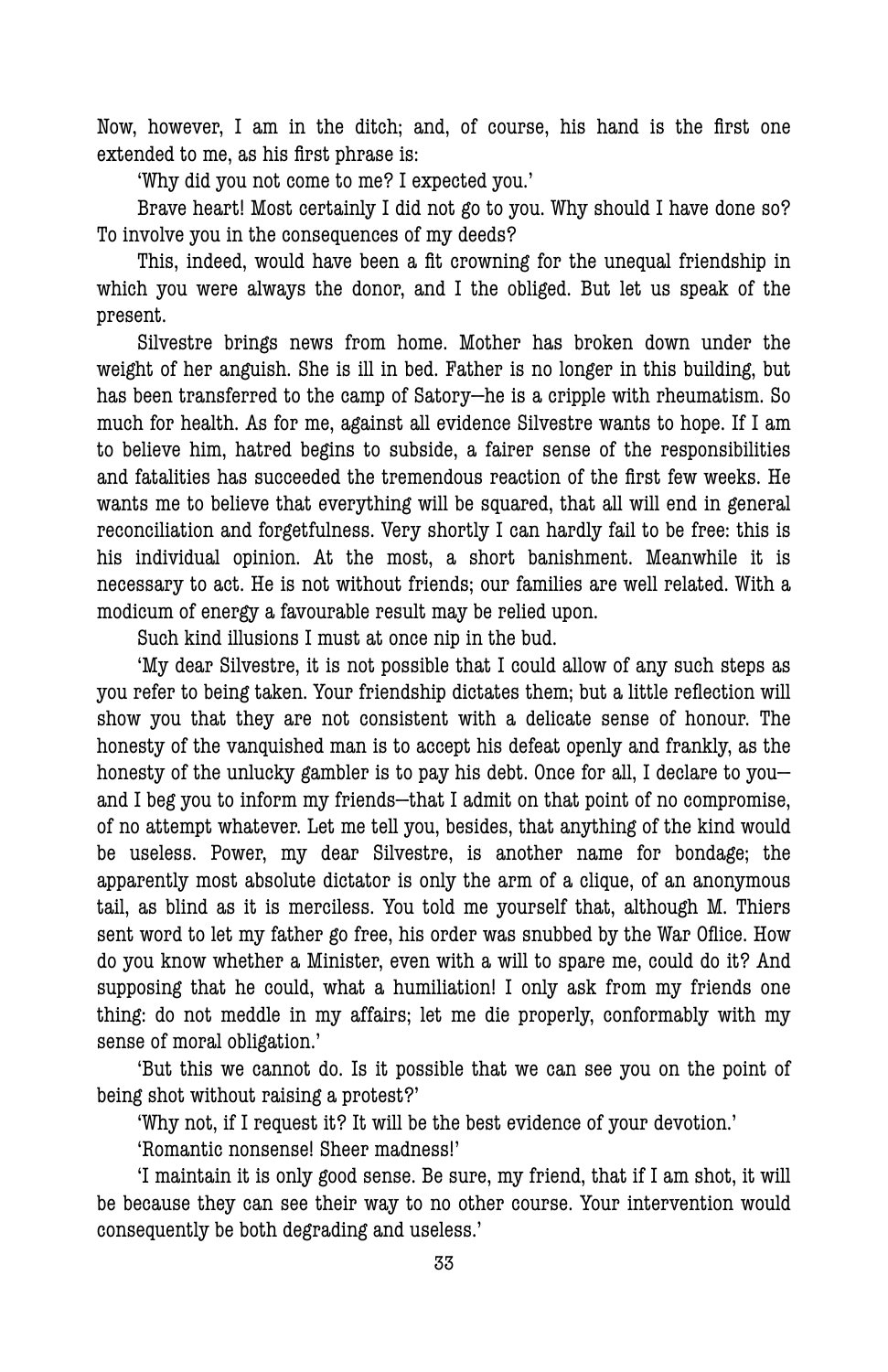'I hope at least you will not object to being defended before the courtmartial?'

'This is a point to consider. If I am tried publicly even by prejudiced judges, I have no reason to object. Behind the tribunal of exception there is public opinion, which revises all cases, and it is not repugnant to me to see mine discussed.'

This declaration seems to relieve Silvestre from a heavyweight. Says he at once:

'The selection of a counsel may be of the first moment. He must be learned, clever, eloquent, welcome to the judges.'

'This would be another way of cringing for mercy. Nothing of the kind. I do not want my counsel to be an ass, but I want him to be an upright honest man, and perfectly resolved in saying not a word that I could not indorse. Why should you not be the man yourself?' '

'Me! How can you fancy? I have never appeared in a court before.'

'So much the better. You are just the fellow that I want. Besides, this will give us occasion to be as often and as privately together as you may wish.'

'I really do not know what to answer. Such responsibility!'

'You may try at least. There is a good boy. Go at once to the War Oflice, and get yourself registered as my counsel. Then come as soon as possible, and we will have a good talk about it. At the last moment, if you do not feel inclined to appear, it will always be time to select another counsel.'

'When you put the question on such terms—'

'Gentlemen, time is up!' says the warder, who, unseen, stands present at the interview in the lobby that divides the boxes.

'Do you want anything—books, money?'

'O yes—books, to be sure. I will give you a list when I see you again.'

'Au revoir, then.'

'Good-bye.'

The visit has thrown me back into the reality of which confinement had freed me for a month and a half. I felt at times as if I were somewhere in space, quite apart from the terrestrial spheroid, and the periodical return of night and day, unconnected with any of the usual cares of life, was productive of a strange delusion. I could see the earth revolving on its axis and walking round the sun; one after another, its continents, its seas, climates, and countries were running off under my gaze. Deserts and cultivated fields, cities and villages, nations with characteristic habits and customs, peculiar communities, even private individuals, were discernible to me, with the minutest detail, although they looked like microscopic beings under a powerful object-glass. I read fully through their minds; I witnessed their hidden ideas, their hopes, aims, and motives of action with extraordinary lucidity.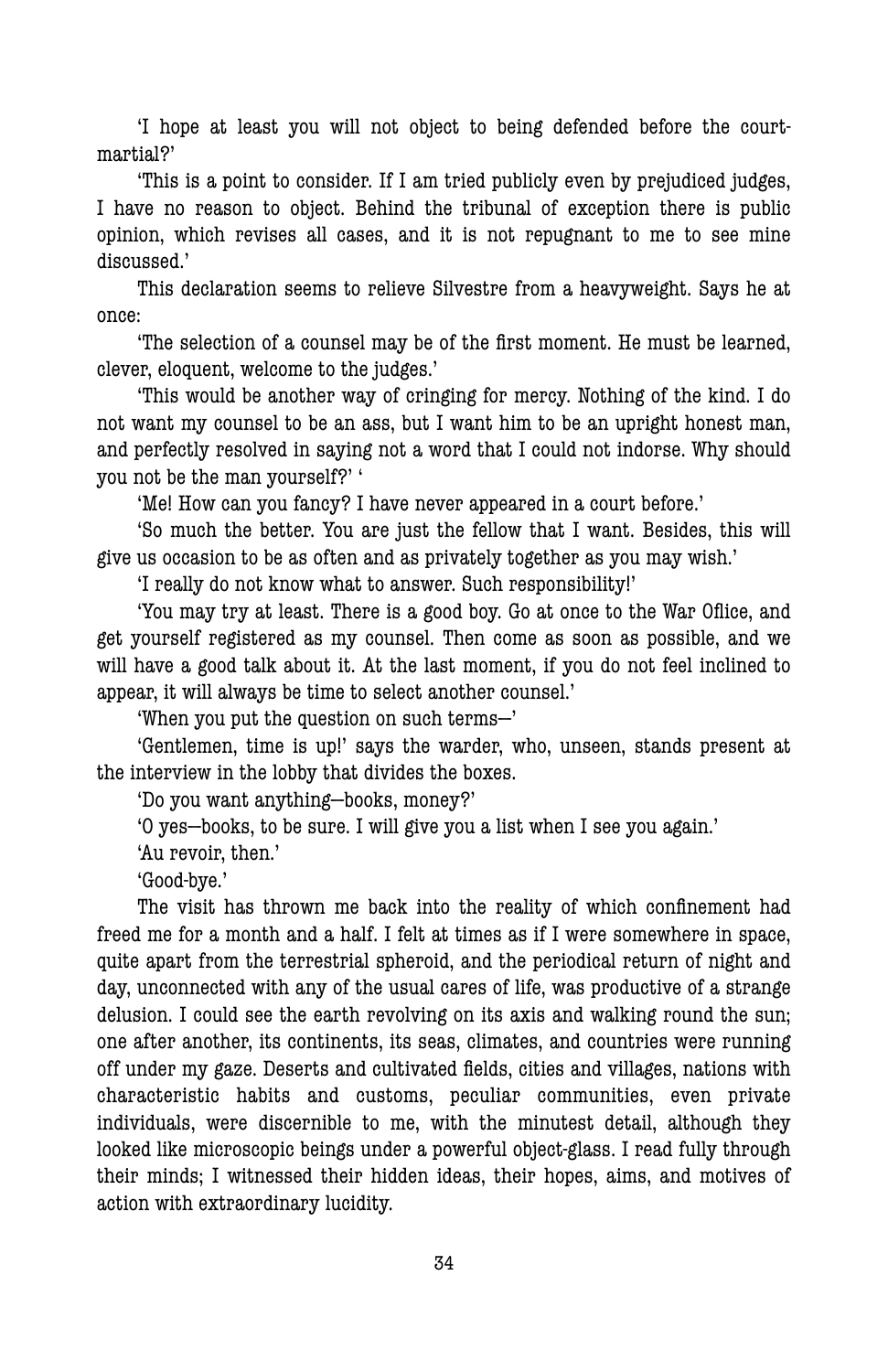Now I am back to our planet. I am to be tried. I am to be called to proffer a defence. What shall I say to those people?

The defence would be easy enough if only I meant to make one. I should simply have to enter into a brief review of the historical chain of events from the Empire down to this day; to show the 2d of December and the abdication of the nation entailing war on its master as a system of government, whilst twenty years of Sybaritism entailed national defeat; to evoke the aspirations and sufferings of Paris; to put them side by side with the unconditional surrender of the rural constituencies, first to Bonaparte, and next to Bismarck; to show how it was impossible that what has taken place should have been otherwise, and why it is as unfair as it is absurd to charge one single man, or any peculiar set of men, with the burden of the whole responsibility.

'You want to confuse war events with motives of action,' I should say, 'and to leave at our door the weight of such fatalities? We are the guilty men, and upon us must the expiation fall? All right. 'If amongst my judges there is one who did not implicitly vote last year for the Franco-German war by giving his "Ay" to the imperial plebiscite; if there is one who can boast that he did his duty, as a patriot and a citizen, better than I in a war which I had deprecated with all my strength; if there is one single man who can rise in court and complain that I have done him any wrong from any personal motive—let me be declared guilty.'

This is what I might tell them, if I chose, because it is only the unsophisticated truth. But I will not say anything of the kind. I will only answer what will practically amount to, 'I lictor. Vae victis.' Above all, no melodrama, for goodness' sake.

A queer idea occurs to me. It is a common charge against us that we are the plagiarists of '93. Suppose a wag should follow up the hint, and say in answer to the formal questions about name, age, &c., 'My name is at the Pantheon of history; the age of the sans culotte Jésus,' &c. I can hear the protests of the true plagiarists, who are not among us, to be sure. As if one had not a right to indulge in a little fun when his head is at stake! Let us be serious, then, immensely serious.

July 18th. Yes; there is worse still than the arrest of my dear innocent father. 'Dereure's wife,' says my newspaper today, 'is now at the Prison des Chantiers. There is there a governor, Lieutenant Marsereau, who knows how to manage these

gentry. With curious perversity she declines confessing the hiding-place of her husband. Her obstinacy is exceeded, however, by that of the son of Ranvier, a boy of eleven, who baffles with distressing audacity all the questions of the examining magistrate as to the father's abode.'

At first sight, such items of news have something in them that savours of humour; and still there is nothing of the kind. They are written in earnest, printed and published without sickening the public. Those people have actually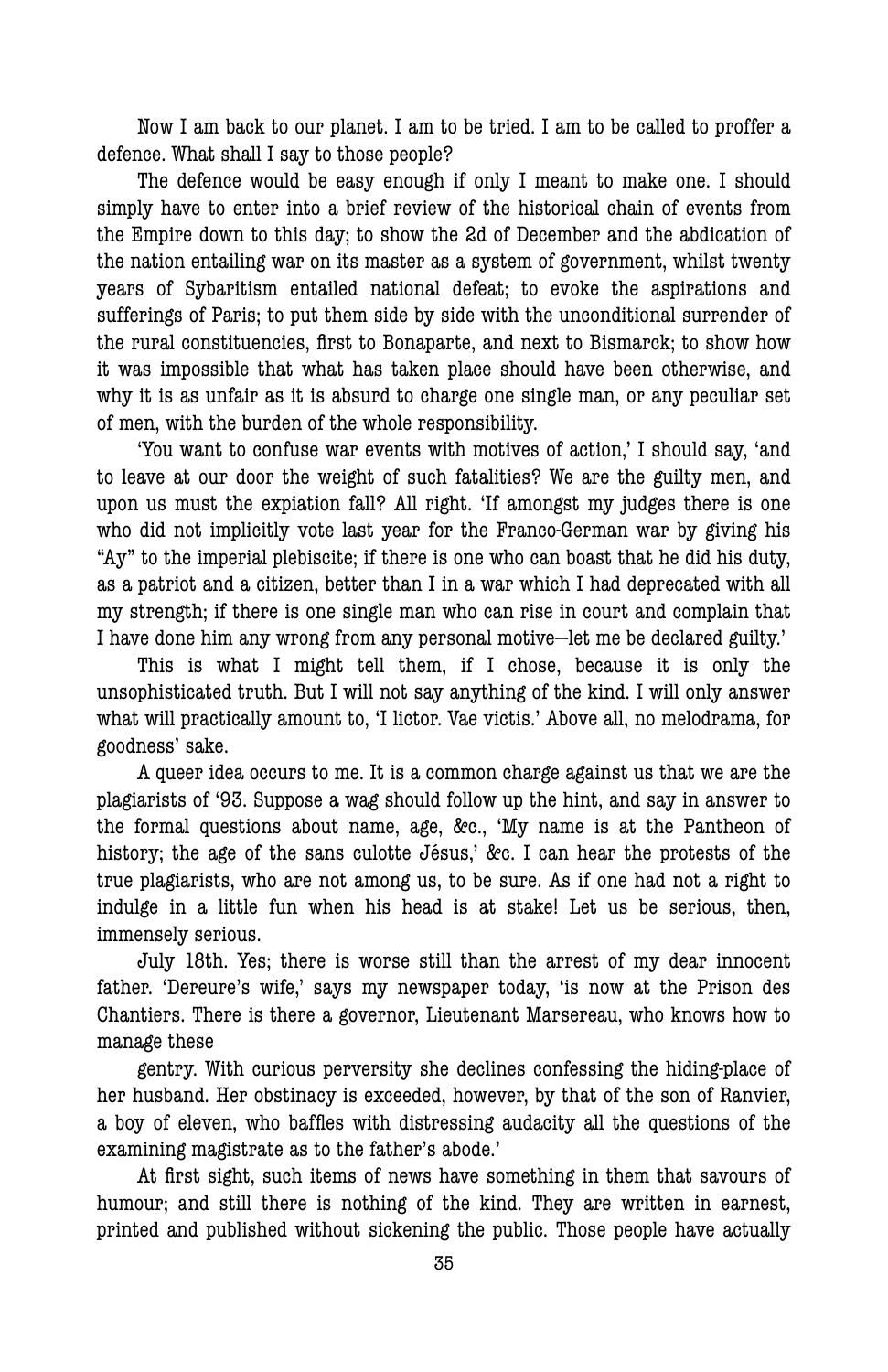come to the point of wondering that a wife does not betray her husband, or a boy his father. Am I at Timbuctoo, or at Versailles? In A.D. 871, or 1871? Under the sway of Louis XI., or under the magistracy of M. Thiers?

Related by a MS. chronicle in mediaeval characters, such facts might possibly sound normal. Printed in small-pica type by steam-power and improved machinery, they make up the most loathsome of nonsensical nightmares.

Silvestre is right. I must make out a list of books. It would be unpardonable to withdraw from the scenes without having said good-bye to the dozen masterpieces of human wisdom and genius to which we all owe the little that we are worth. More than enough to be utterly bereaved of music and paintings, and not to be allowed to listen once again to Don Giovanni, or, say, to that other sublime concerto of light and colour that Paolo Veronese wrote in his Nozze di Cana. Let me at least enjoy to the full the only privilege which is left to me, that of conversing for a few hours with the best representatives of mankind. No yachting fellow would embark on a cruise of three weeks without taking in his cabin a consignment of favourite volumes; and should I leave for the great cruise, whence there is no return, without storing away similar supplies?

But what to select? Here is the difficulty. I thought of a dozen books at first, and I have not been half an hour engaged in making up my list, when I find that I want nearly a hundred.

This will never do. There should be modus in rebus. For a whole afternoon I weigh and ponder and compare, and finally, after many a struggle and erasure, I come to the following conclusion: Rabelais; Shakespeare; Moliere; Voltaire, Romans et Contes, with two volumes, selected haphazard, of his correspondence; Diderot, Le Neveu de Rameau; Pascal, Lettres a un Provincial; La Bruyere, Caracteres; Honoré de Balzac, Les Paysans; Shelley, complete works; Byron, Childe Harold; Montaigne, Les Essais; George Lewes, History of Philosophy; Daguin, Traité de Physique; Legendre, Géométrie; Baudelaire, Poésies; Leconte de Lisle, Poems; Edgar Allan Poe, complete works; Goethe's Faust. In all, thirty volumes. I hope I may have time enough upon my hands to read them all. Quite lately, I have discovered a taste for fine verse in me with which I did not know I was blessed to such an extent. All the poetry that I know by heart, and a great deal that I remember only partly, comes back to me. It sings within me, as it were, and every other minute I overtake my lips scanning it almost mechanically. La Fontaine's splendid verse on behalf of Pellisson went up with such force a few minutes ago that I felt bound to write it in pencil on the wall; and the account of Othello and Dante's Francesca! Is there anything finer? Since gods are necessary to man, why does he not worship those who wrote such superhuman lines?

July 20th. Every day now I have a visit from Silvestre. He dons his gown at the Palais de Justice, close by the gaol, and comes to me through the tunnel between the two. It is his professional privilege to enter my quarters, and to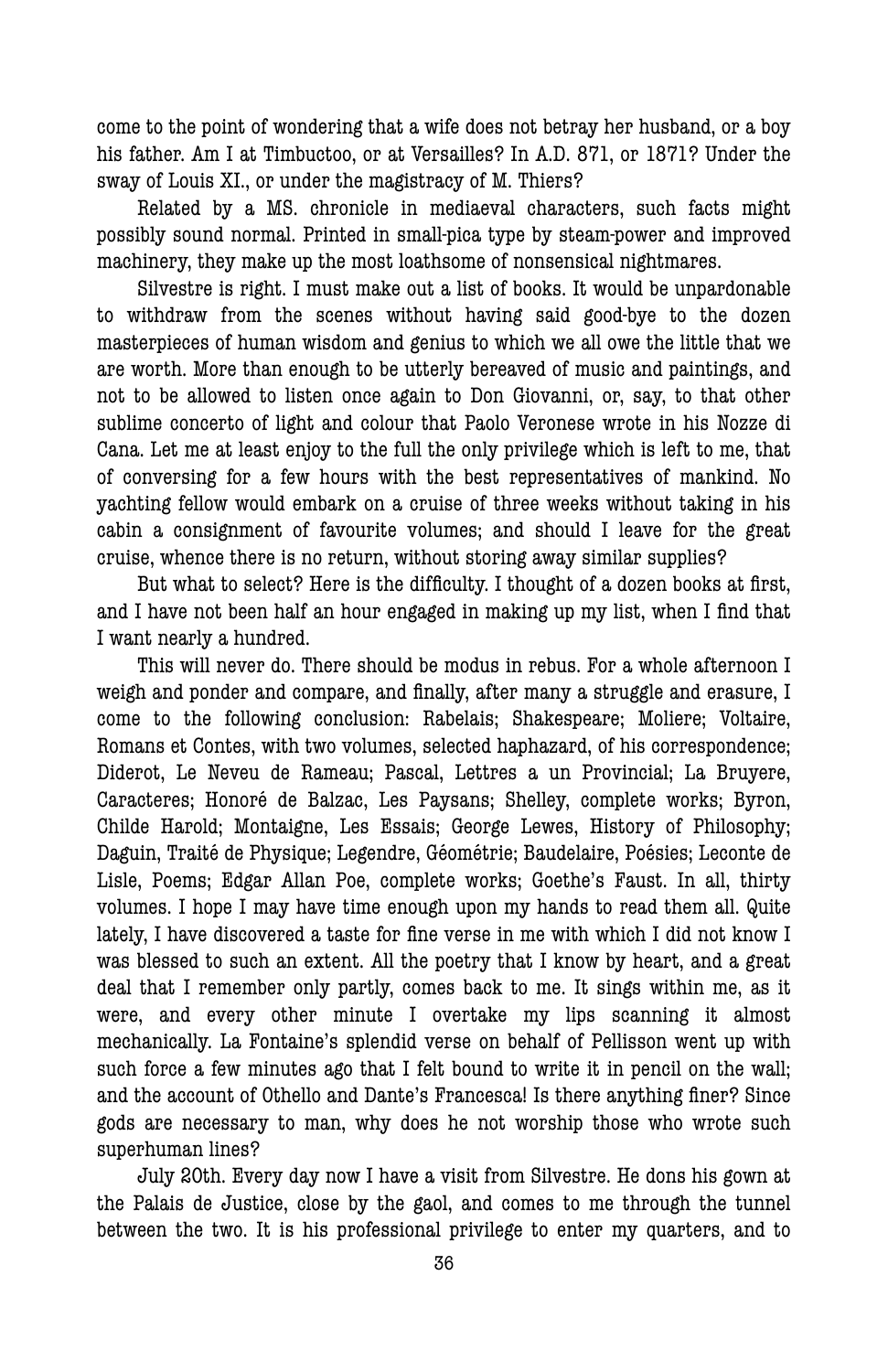stay there as often and as long as he deems convenient between morning and the fall of the day. We sit down on my wooden bench, and we chat as in the good old times.

He sees my mother frequently, and keeps her informed of what relates to me. Twice he has visited my father at the camp of Satory—not, however, without fastidious steps and long hours of waiting at the military Provost's office. Still he finds time again to call on Madame Desarnaux, and bring to me the flowers which Olympe sends me. When does he find leisure to study his big brief, to annotate and master every page? Out of his rest, no doubt.

The fact is, he has at his fingers' ends the seventeen famous heads of accusation, and means not to let one of them stand. The honest fellow indulges in strange delusions. Little by little he has come to the point of hoping that he may save my life, and even at times of reckoning on an acquittal.

He becomes impassioned, he almost turns bitter, if I happen to impugn his opinion. Fain he would charge me with being an obtuse Reactionist, blinded by party spirit and systematically opposed to reason. He is a sight to look at when he blazes up and booms with the artillery of his arguments.

'After all, what can they charge you with?' he exclaims, in a passion. 'To have been elected to the Communal Council without even having solicited the privilege? This will not hold water. Sucking babes know, or ought to know, by this time, that the elections took place by permission of the mayors and deputies of Paris, provided with the full powers of the Government of Versailles, and were consequently perfectly lawful. To have voted in such or such a sense in the Council? But your votes are protected by the inviolability of the representative character. Is it the lawfulness of such or such measure, decreed by your Council, that is questioned? But unlawfulness of this kind could only entail governmental repression, such as the public censure or dissolution of the delinquent body, and cannot be made the subject of criminal proceedings. There remains only your own participation in given material deeds, qualified crime, or offence. But here, forsooth, we are prepared to meet any charge, and I defy the prosecution to prove anything like it. Consequently they are in duty bound to discharge you, and they shall do so, or I will lose my Latin on it.'

I laugh heartily at that sophistry of friendship. With one word I could reduce it to atoms, but I do not care to do so. Silvestre is so sincerely in earnest, that I scruple to overturn his scaffolding. If I happened to do this one day, it would be necessary to do it again on the morrow.

Besides, there is some good in his theory. I daresay he dwells on it very forcibly of an evening for the benefit of my mother, and the more willingly, as he finds in her an enthusiastic audience, ready to grasp at the faintest hope. The mirage affords at least a respite and a provisional rest to the tender soul, to which the bitter truth will only too soon come back. For not only are the arguments of Silvestre utterly groundless, but even supposing them to be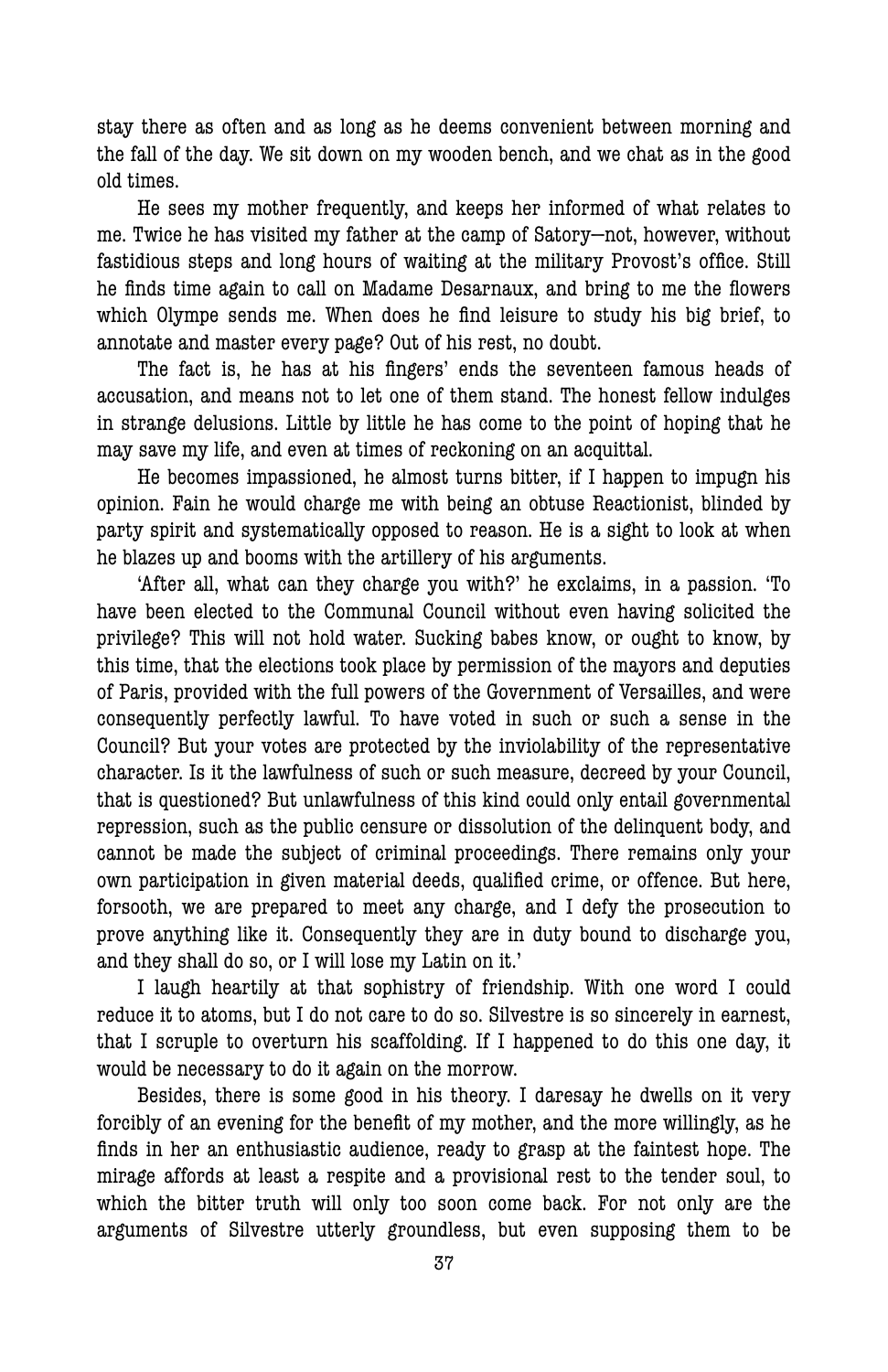plausible I would never allow them to be submitted in court. On no account do I want to cavil with my foes, or to extort from them a piteous verdict. I mean to assume the whole responsibility of my deeds, and my very first words will be to that effect.

From what Silvestre says, I can gather that the delusion is not peculiar to him. It is a special disease that he has in common with nearly all the prisoners at Versailles and their friends. At Satory, at the Orangerie, at the Prison des Chantiers, at the St. Cloud Dépot, on the hulks, in the forts of Brest and Lorient, at Cherbourg, in the islands of Aix, Oléron, and Ré, at the Ennet and Boyard Forts, on the whole coast of the Atlantic, at every hell where some of those fifty thousand vanquished men are waiting and suffering and panting—hope is the order of the day. Every one reviews his chances and values them at the highest.

'I shall be discharged for want of evidence. At the most I shall get three months,' they all think, to one man, wondering how they may still stand on their legs after the cataclysm.

In Paris, rumours of a coming amnesty find a ready echo even in streets which have lost one half of their population, and the weight of an unexampled military pressure is unavailable to put them down. Every one is bent upon averting his gaze from the present calamity, and looking at a brighter morrow. Every one tries not to see the gaping abyss, but rather to watch the doubtful star that glitters above. Pandora's box is no longer the privilege of demigods, and two hundred thousand Parisians keep a two-penny facsimile of it in their pocket.

July 31st. It will be in four days. A major of the line has just entered my room, in company with an adjutant, the governor; and the chief warder. The adjutant has unfolded a sheet of paper, and read to me a warrant of committal for trial at the 30th Court Martial, sitting at Versailles in the hall of the Petites Ecuries, on the 4th of August next.

As he proceeded with his reading, he looked from time to time in a little yellow code, full of white markers, for the articles aimed at by the prosecution—a long litany, the burden of which was 'penalty of death.'

That man has otherwise a good jolly face, that contrasts with his present avocation, being one of those short plump little men who always seem to look at the bright side of things; whilst his superior officer is a long bony sample of humanity, with a big nose, small unsteady eyes, a yellowish and malcontent complexion.

The ceremony once over, I have the minute of the warrant delivered to me, and Tristan the Hermit withdraws with Little John and the governor.

As for the chief warder, he considerately lingers to propose a loan of his own copy of the code, that I may enjoy thoroughly the fun of the document. Out of sheer courtesy I accept the offer, when I find to my utter disgust that it is an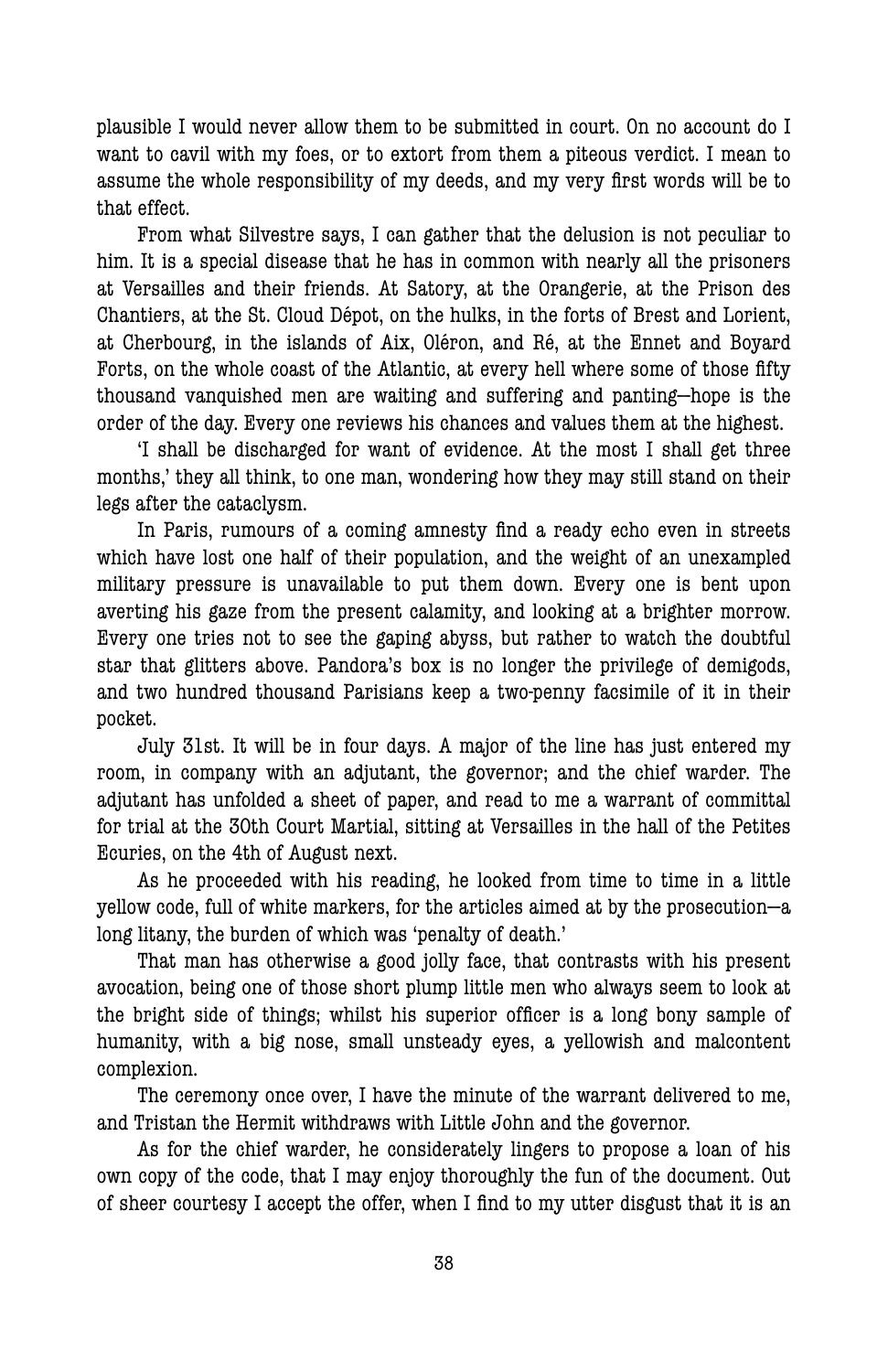old copy, full of articles that will never do, or have been cancelled, and do not concur with my case.

I confess, however, at finding some gratification in the perusal of the 'Title of Matrimony,' and the comfortable certainty that I am past its dreadful provisions.

August 2d. The trial threatens to be a long one, as we are no fewer than eighteen accused, and more than four hundred witnesses are to be called. I shall see Olympe pretty often in the interval, as she has managed to secure cards of admission, and means to use them in spite of all remonstrances. The dear little thing is full of hope, and fancies that I am discharged already.

As for Silvestre, he loses much of his confidence as the ordeal approaches. Did he not want yesterday to throw up his brief and to apply to Me. D——, the great barrister? I had to laugh at him, and to remind him seriatim of his irresistible arguments.

#### VI. COURT-MARTIAL.

The Hall of the Petites Ecuries is an old riding-school of the time of Louis XV., rather elegantly decorated for its present destination with green serge, carpets, and flags. At one end a Praetorium is drawn up by two tribunes on right and left, one for the press, the other for us prisoners. At the top of it a dais, with a long table for the judges; on a smaller table the pièces à convictionrevolvers, swords, laced caps, and red sashes, somewhat artistically displayed by the upholsterer. Farther on, a barrier to stop the public, for which a pit and two galleries, with numbered seats, have been prepared.

It was through the vaults of the gaol, and along the courtyards of some neighbouring artillery barracks, connected by a breach opened into a wall, that we were led to the tribunal.

Exactly at eleven the roll-call had taken place. We were put in a line between two ranks of Paris guards, and on the word of command the column moved on.

For the first time since the journées sanglantes we met. Hearty shakes of the hand, swift questions in suppressed tones, were interchanged.

'Hallo! You are a guest too! I did not know you were.'

'Any news of So-and-so?'

'Killed at the barricade of the Rue Myrrha.'

'Vermorel died the other day from his wounds.'

'Varlin was torn to pieces at Montmartre.'

Ghastly as were the news, the meeting was merry enough.

'Silence!' shouts the officer rudely.

In less than ten minutes we are at the Petites Ecuries. A wooden structure, propped against the old gray wall, and connected with the ' dock' by a temporary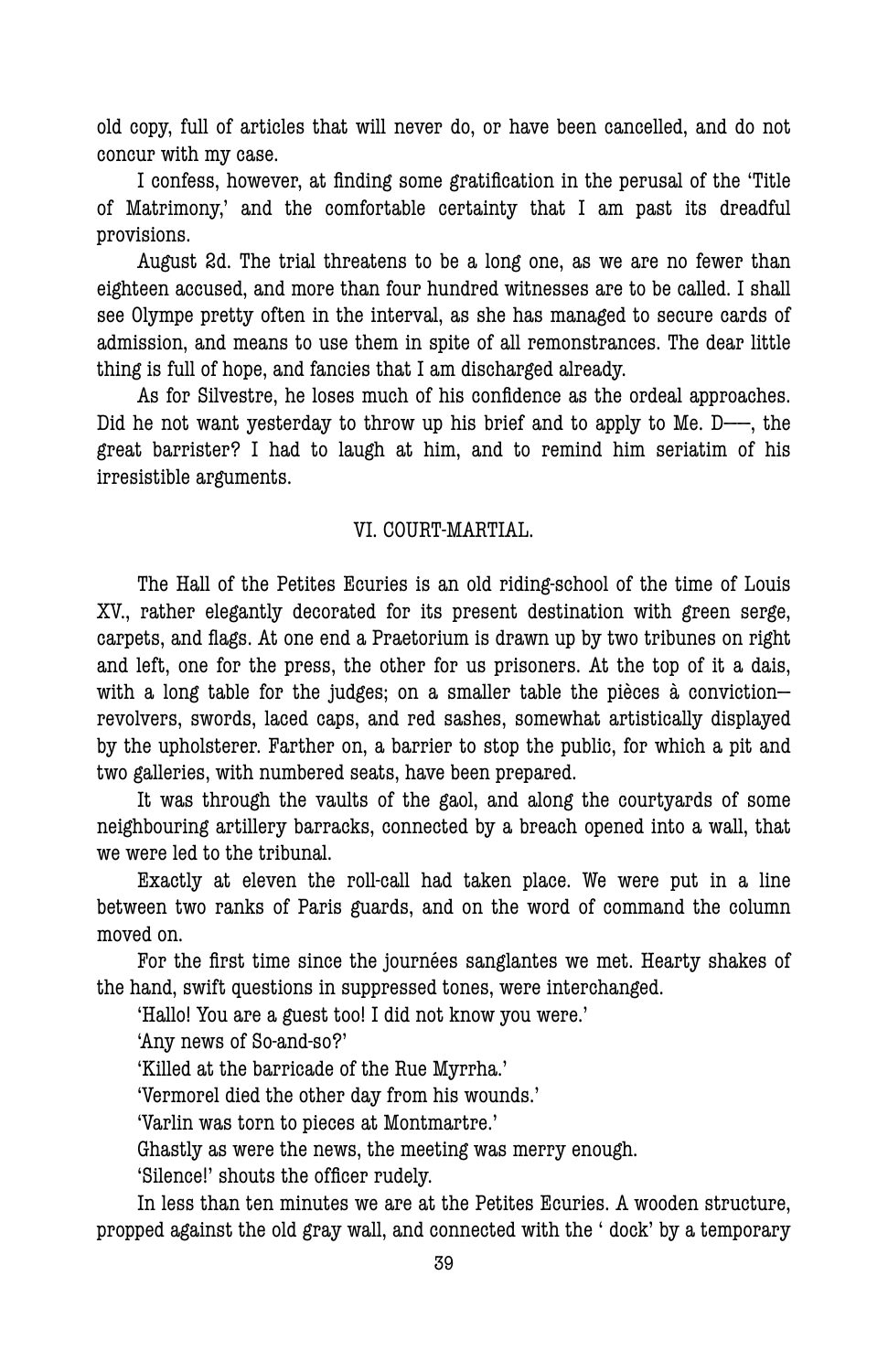flight of steps, is our waiting-room. There at last we are allowed to chat for a while, and to make common whatever information on the past two months each of us has been able to gather. A poor total on the whole. And still the fifty guards who surround us, with drawn swords and angry eyes, are obviously little satisfied that we have any right to breathe, still less to speak.

Twelve o'clock. En séance I

The court, filled with a hard raw light, crammed to suffocation by a thousand spectators, is buzzing in a flutter. Everywhere gold lace and epaulets, ladies in light summer dresses, fans in motion, rustlings of silk, wavings of feathers.

'Here they are!'

The wild-beasts are loosened in the arena. A loud murmur hails our appearance, as one after the other we emerge from the narrow staircase. All necks are stretched out, all eyes bent upon us, as we sit down on the benches, with a guard next to each one of us. The audience looks for some stigma on our faces, for some bloody stain on our hands, and being unable to discover anything of the kind, feels disappointed.

'The wretches! They were afraid! They have washed it!' seem to tell the irate countenances.

In front of us, along our tribune, the counsels in black gowns, with their caps on their heads, are sitting. The younger ones attitudinising, and the elders simply perusing their briefs. Silvestre is there amongst them. On the dais, behind the vacant seats of the judges, a string of privileged persons, ministers, members of the Assembly, ambassadors or distinguished foreigners, have found accommodation; but I see little of all of them. I no sooner sat down than, in the middle of the fashionable crowd, on the front row of the west gallery, I discovered a light form, white and fair, in a cloud of black grenadine. Who could she be but my own girl, who greets me silently with her little close-gloved hand and heavenly smile?

'Portez armes I Présentez armes!' shouts inside the praetorium the sergeant in charge of the platoon of honour. And the court-martial is sitting.

One, two, three, five, seven military commissioners in full dress; the President, a white-haired artillery colonel, with clear gray eyes, a pug nose, and lips as slender as a thread. On his right a stout commandant of the staff is bridling up over his stiff collar, ready to burst at any moment like a shell. On his left, a cavalry major is so lean that he seems to have been bodily cut out of a poor man's coflin. The captain, who comes next, has not one single hair left on the top of his head—let us hope this is the result of immoderate reading at night of his tactics. His neighbour sports uncommonly red eyelids and a falling underlip. Lieutenant, beware of the green goddess! The sub stands erect on his gorget, and tries to look as grave as possible. As for the non-commissioned officer,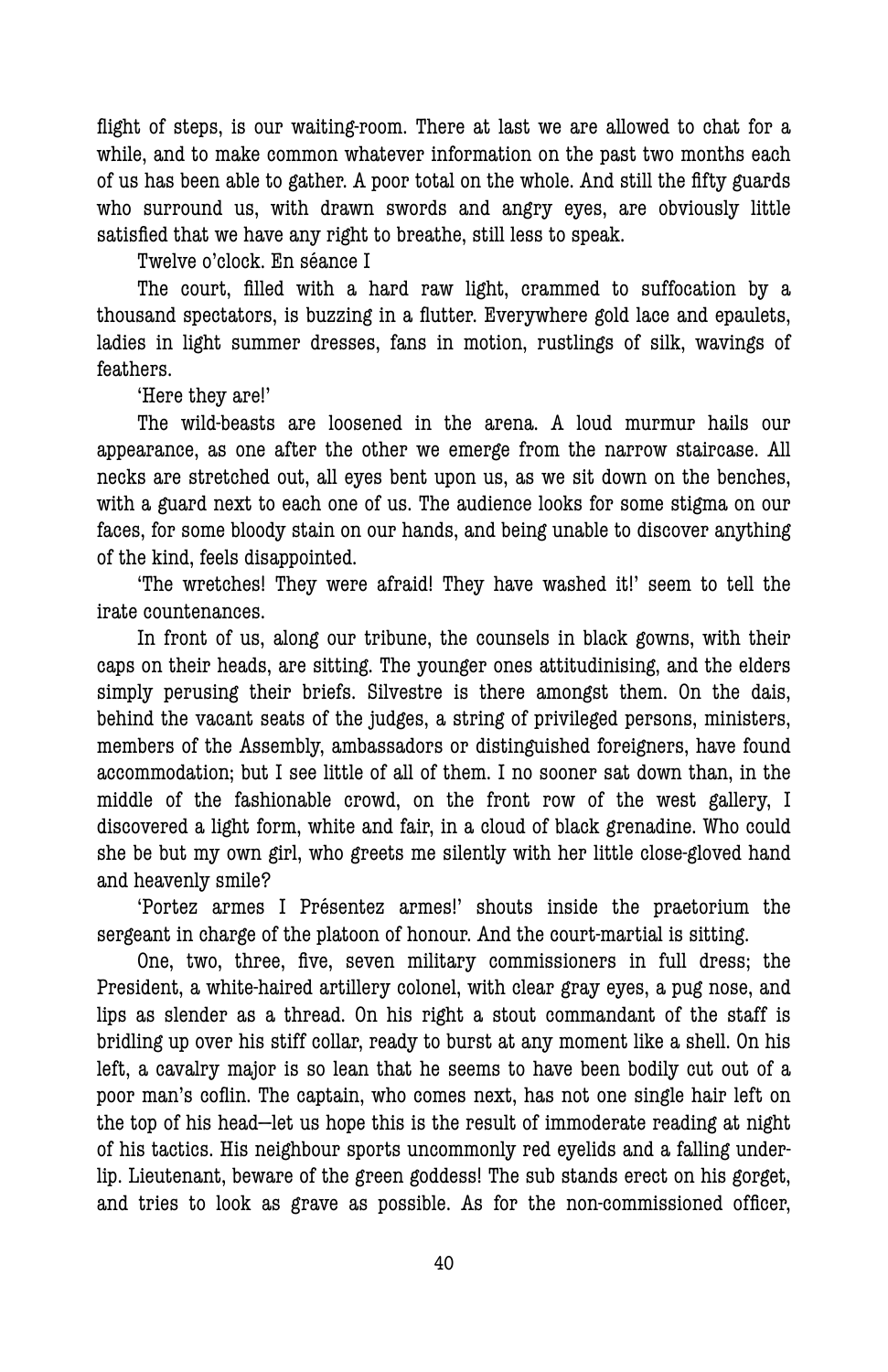overwhelmed with a sense of his passing dignity, he sits on the narrow edge of his leather chair.

Close by us, Little John, in full uniform, does duty. On the other side, close by the newspaper men, Tristan the Hermit is about to open the case for the prosecution, and this being his début in the forensic line, he does not seem to be quite at home.

The calling out of witnesses begins. Little John is the man of the situation. He should be seen bestirring his short self, busy, consequential, overflushy in the face, and still amiable and condescending; but for him, the affair would never go on. He keeps the key to everything, knows the witnesses by Christian and surnames, and calls them in stentorian tones.

'Jacques Isidore Chardin!'

'Here I am.'

'Mathurin Népomucene Leroux! Come on, sir, or this business will last all the daylong! Sit down, M. Chardin, please. Mathurin Népomucene Leroux is not here. He was duly summoned, however. Mathurin Népomucene Leroux, accountant, Impasse des Vinaigriers, No. 14.'

A cloud saddens the radiant face of poor Little John. Is M. Leroux's absence to upset everything?

No; here he is, as red as a lobster, in his brand-new frockcoat, wiping his forehead with a wide-checkered kerchief. Little John breathes more freely, and scolds the late man in fatherly fashion.

It is at an end. The list is exhausted. Every one has sat down in his due place. La parole est d M. le Commissaire du Gouvernement.

A general flutter; a dying report of unsteady feet and tongues; a silence.

M. le Commissaire du Gouvernement rises slowly. He waddles on his endless legs, puts his left hand on the hilt of his sword, darts an enticing glance at the ladies on the front row, and 'takes a pause' as the word is on the stage. Every mouth in the audience is gaping; every ear, every eye, wide open. The fans themselves have subsided. Something grand, something extraordinary, is going to be uttered. It is not a man who is about to speak out; it is France herself, in the majesty of her grief; it is the Law, Social Order, Civilisation. All the old world incarnate under this uniform, saddled with those epaulets, and girthed in this varnished belt, is about to call to account the indiscreet innovators for their culpable attempt; to brand, with indignant comments, their impotence and failure; to overwhelm them under the weight of their defeat; to expose to the public gaze the baseness and the indignity of their motives; to show with pitiless logic the insanity of their theories.

But, lo, a Bossuet would barely be equal to the task, and M. le Gommissaire is not a Bossuet.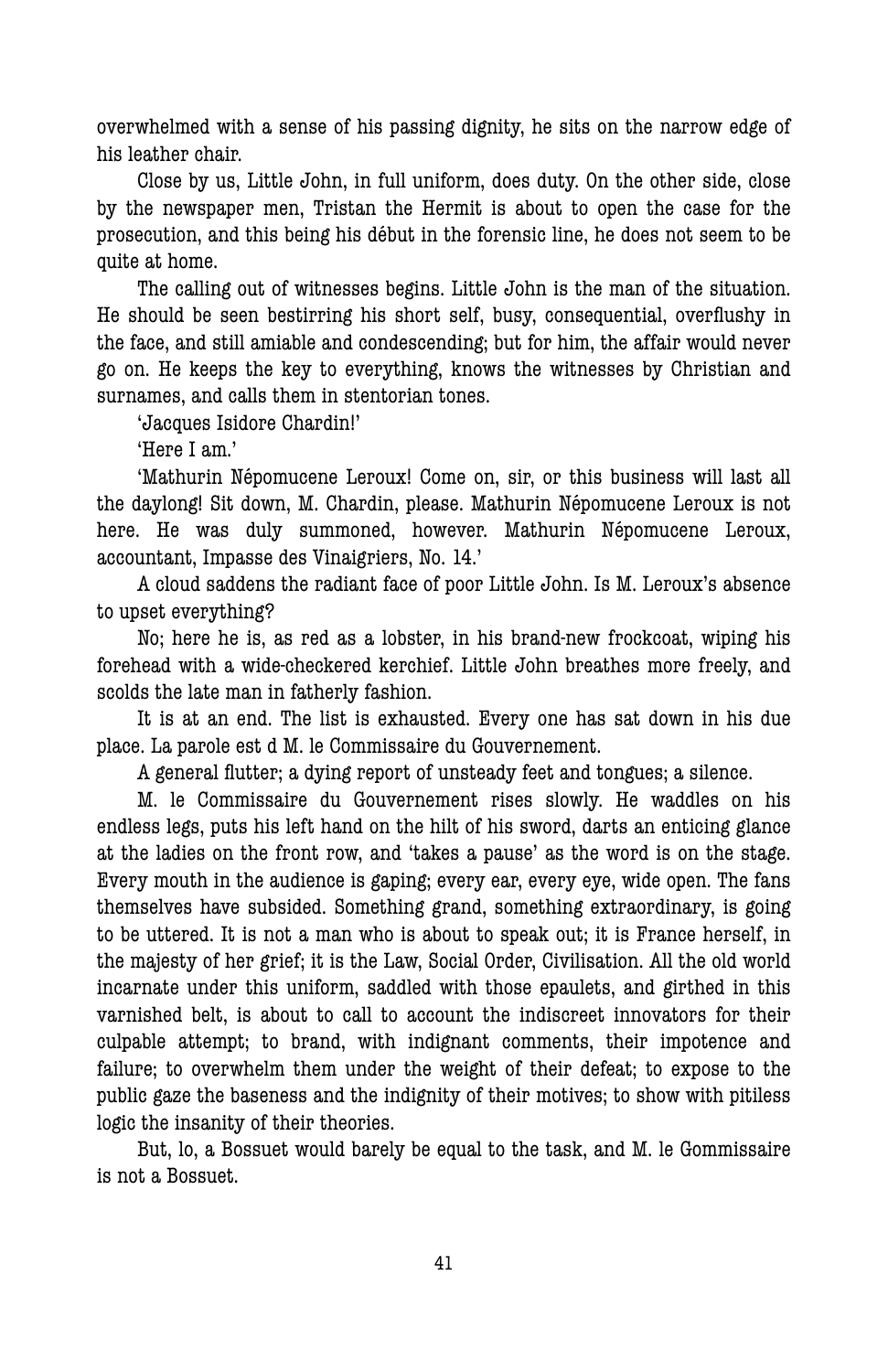#### VI. Court-Martial from the Dock

Nor only has M. le Commissaire du Gouvernement no natural fluency of speech, but he has very little voice, and the falsetto notes that he succeeds in summoning from his throat are shaken with a tremolo which does not help to give effect to his maiden oration. Every other second he stammers, he dabbles, he falters, and seems on the point of breaking down. He had taken good care, however, to learn by heart the lesson that, according to current rumour, no less a personage than M. Thiers wrote for him. But his confused memory declines to serve him, and although he slyly darts desperate glances at his open brief on the desk, he only succeeds in stringing together a few incoherent sentences. The situation is growing critical. The audience feels uneasy, and begins to wonder if the unlucky prosecutor is not going to vanish suddenly under the boards. Why did he ever accept such unfamiliar duties? These are your tricks on a poor major, O passive obedience!

Now he is at a standstill; hopelessly run aground in the middle of a long sentence. What a pity the office of prompter that used to be maintained in the parliaments of old for the eldest sons of councillors has been abolished! Conveniently posted under the green serge tablecloth, the worthy officer would here be invaluable.

A felicitous idea, however, has dawned on the major. He leans over his MS., he turns the leaves with feverish hand, and begins manfully to read aloud. It is all right henceforth. The audience breathes more freely. Society will be avenged, and the prosecutor's address will come to its natural conclusion.

Apart from its exponent it looks rather flat as a rhetorical effort. Religion, Family, and Property hold in it prominent parts. These are no longer names given to things, mere abstractions, but real beings in the flesh, with individual and objective lives, to whom it seems that we wish evil. It is in the name of these persons that Tristan the Hermit grinds his organ and plainly asks for our heads. Whilst he is stumbling along his dreary way I look in front at the wellknown faces in the press-gallery. Every one of them on the shoulders of a spotless knight of the aforesaid ladies, if I am to judge from the indignant looks that they bestow upon us unworthy prisoners. Pure and generous souls, stout hearts, lofty brains! The spectacle of your goodness would alone console mankind for giving birth to such monsters as we are. When the Roman faith is at stake it is a comfort to think that it numbers amongst its stanchest advocates wealthy Joshua Mayer, as genuine a Jew as ever came from Jerusalem. In the face of the appalling danger to Property one is glad to hear that young Marcas, who is chronically hard-up for twenty francs, has enlisted amongst its supporters. As to the lady Family, how could she be in jeopardy when she can boast for her champions, here honest Minimus, the bastard of a Belgian curé by his cook, who once threw the wife of his bosom out of the window of a fifth flat;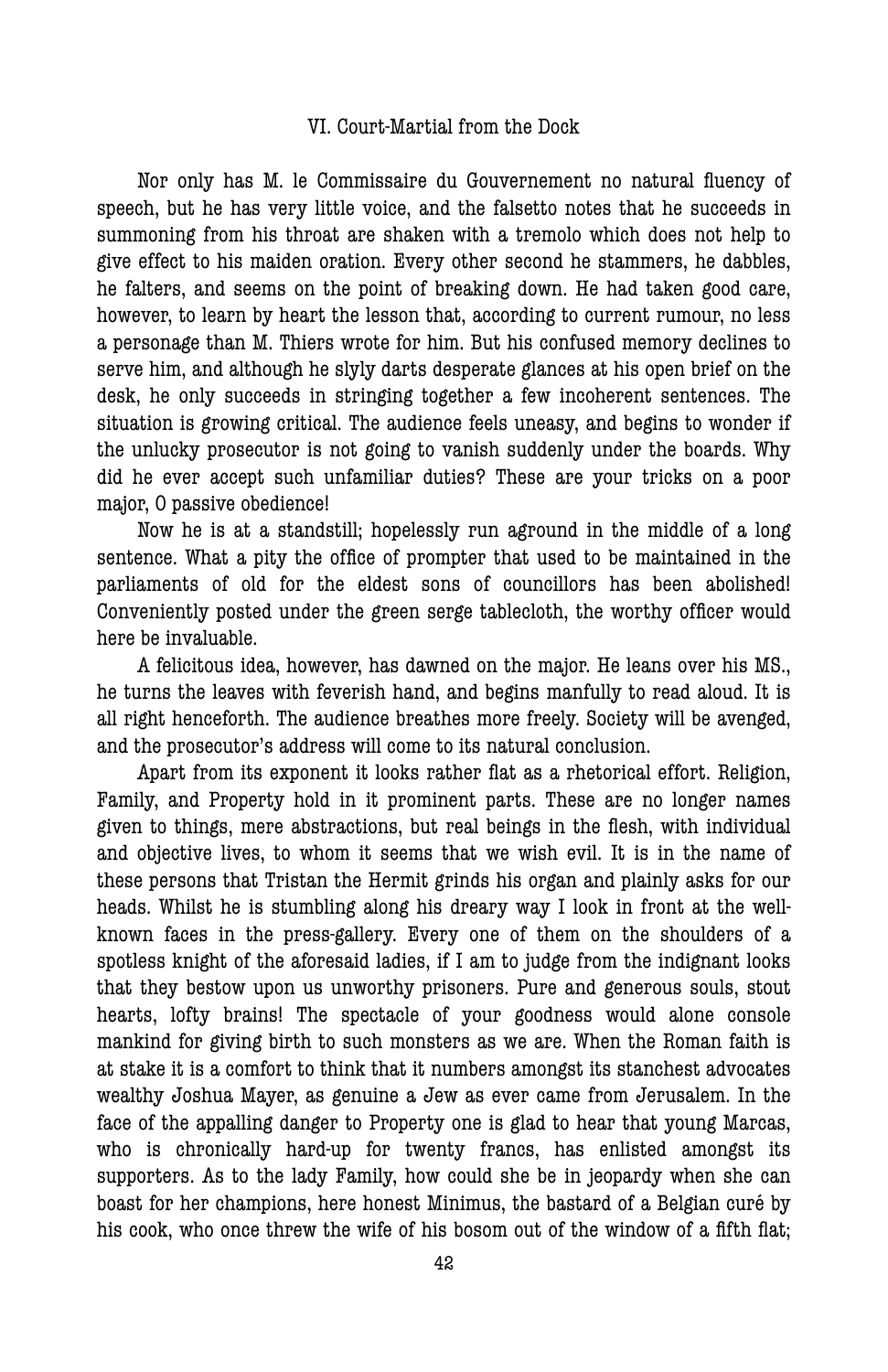there that swell De Help, who has a sad habit of sending his better-half of a morning to borrow an occasional bank-note from his bachelor friends. They should be seen sharpening their valiant pencils, making notes, and preparing to fall upon us in their next leading article with all the weight of high morality. It is with a mixture of horror and curiosity that they study our case as psychologists. In their private capacity of honnétes gens they could not find words hard enough to stigmatise us; but in their capacity of philosophers and enlighteners of the people they feel bound to proceed to our post-mortem examination, and to look for the latent causes of the national disease of which we are symptomatic. They will not fail in the sacred duty. Society may go to sleep: D'Assas is on sentry.

Tristan the Hermit, however, is going on with his MS. Having disposed of the movement from a general standpoint, he is now about to proceed to mangle us in detail. One after the other he introduces us to the public in colours the reverse of flattering, and, in fact, exceedingly coarse. The queerest part of it is that the prosecution seems really but inditferently acquainted with the leading features in each case. Either from want of legal training or from negligence, it has obviously been satisfied with secondhand items of information textually borrowed from the hasty biographical sketches that have suddenly swarmed during the late events or from the columns of the demi-monde newspapers, in both cases monuments of impudence and calumny. As it comes to the chapter that refers to me I cannot help thinking that to insult publicly, under privilege and for fifteen minutes running, a prisoner whom the law keeps within its grasp, is hardly the part that befits either a soldier or a representative of social order. Take his life; yes, be it so. But the idea of besmearing him with mire picked up from the lowest strata of journalism! What is the good? How can that man whom I do not know, to whom I never did any harm, think of such dirty work? How is it that the mere attempt does not raise the indignation of the audience? No use expecting anything of the kind, however. The audience is on a level with the speaker, and clearly relishes the dish to which it is treated. What would revolt and sicken a northern public is quite welcome to those fickle and fervid people. They consider it quite natural that a prisoner who is going to be tried on the most serious issue, before a tribunal composed of men picked from amongst his deadliest adversaries, should be first basely abused. The idea does not occur to them that this alone would be enough to invalidate and quash the verdict. Their hatred is tickled, and they ask for nothing more. Why should Tiburce Moray, who has put himself beyond the pale of the law, claim any right to its protection? 'Down, down with him!' I can read on every face, as the ignoble libel proceeds. There is but one that is rosy with disgust under its veil, and the fire of whose eyes would be sufficient to make M. le Commissaire burst to pieces, if only he were truffed with gunpowder.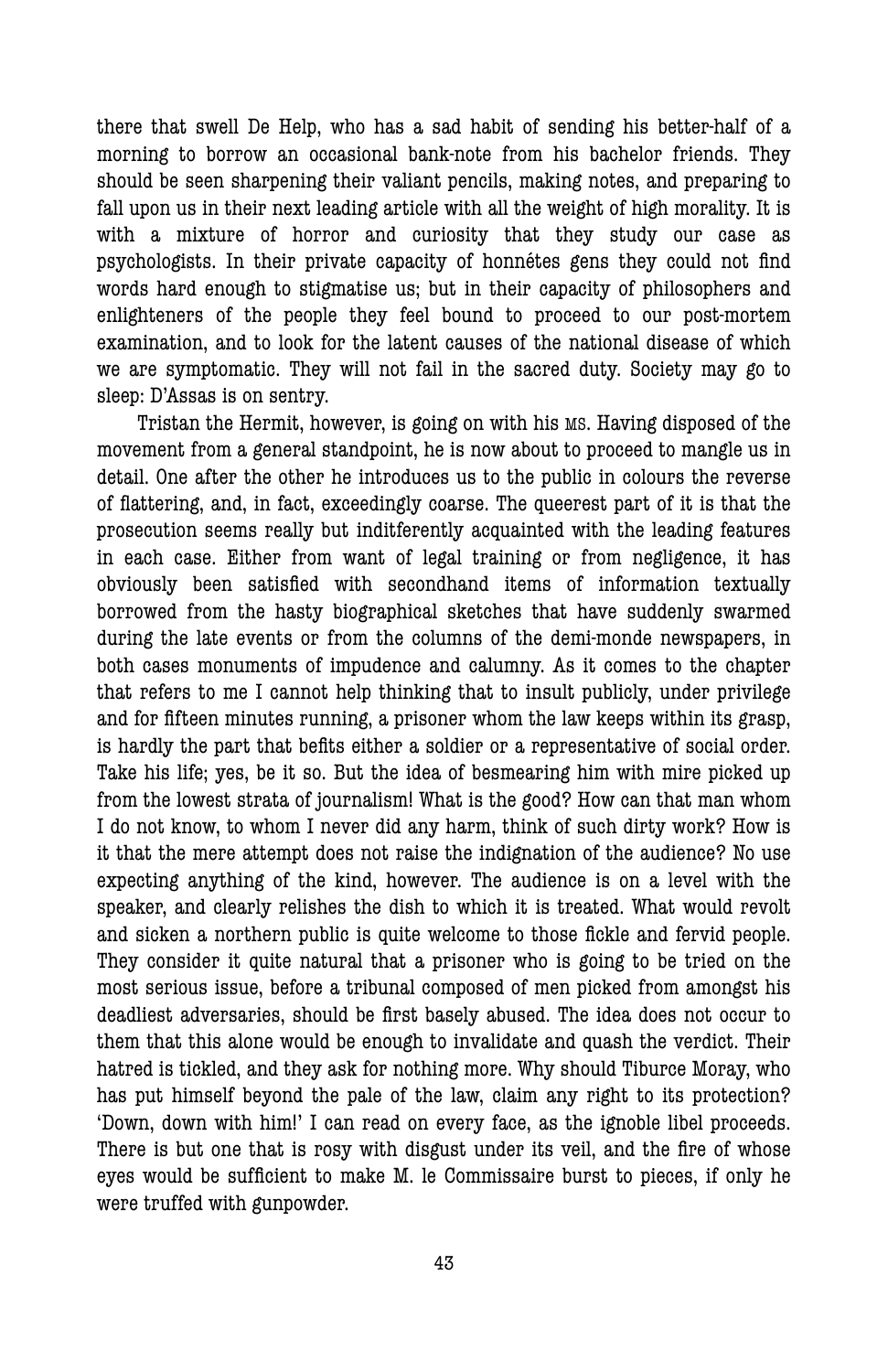Really, modern civilisation, which has devised a process for putting a live pig at the entrance of a steam apparatus and finding it at the opposite door in the shape of sausages, ought to devise some system of the kind for criminal proceedings. There is no public function in which personal feeling and vanity ought to have a lesser scope, and there is probably none in which both are more extensively displayed. Thrice wise and beautiful is the British law, that shuts up the mouth of the accused man and protects him against all abuse. But how much wiser and more admirable would be any improvement of the legal machinery that would protect him against the spectacle of the many-shaped interests -and affectations that feed on his misery! Here I am in the dock. The drama is barely at its first stage, and I have only to review the actors to see them all a prey to gratified conceit. Of the prisoners the less said the better. Who would be quite sure of avoiding in such a case a tinge of cabotinage? But, beyond doubt, every counsel is convinced that the world is suspended to his lips and thinks of him: 'What a keen intellectual-looking face!' Every judge puts on his blandest air of fairness and austerity. The prosecutor, the recorder, the witnesses, the sheriff's officers, the privates who mount guard at the limit of the praetorium, every one of them in their part is a subject of self-applause and importance. Even the spectators have caught the contagion, and there is not one of -them who does not feel socially the better for having succeeded in securing a seat at this sensational trial. Villemessant, comfortably enthroned on his treble bankruptcy, shines in his glory in the front row of the press-gallery, and seems to say,

'C'est moi qui suis Guillot, pasteur de ce troupeau.' Little B., who takes shorthand notes for the Gazette des Tribunaux, evidently thinks that the special end of all this is to supply him with an extraordinary total of eight hundred lines a day. Handsome Z. keeps his right hand in his breast, like M. de Lamartine, and is quite convinced that people go on saying, 'He is the famous Z. of the Petit Journal, you know.' As for the plump lady with the yellow bonnet there, she takes it for granted that all the army-fellows in the room are making eyes at her, and that the prisoners themselves, hardened sinners as they are, cannot be entirely callous to her spell.

Meanwhile heat becomes unbearable, as does the tediousness of the dry monotonous reading. It comes to a close at last. The prosecutor has exhausted his store of imprecations and epithets. The examination of the accused—a judicial ceremony, for the maintenance of which we are indebted to the Code Napoléon—is about to commence.

'Prisoner Ferré, stand up!' orders the colonel.

Ferré is the most heavily charged amongst us, if twenty-two heads of capital accusation may be said to be more than seventeen. Rightly or wrongly, he is considered a regular pétroleur; the darkest misdeeds are placed to his personal account. Several newspapers have published the facsimile of an alleged order for setting the Ministry of Finance on fire,—flambez finances,——which is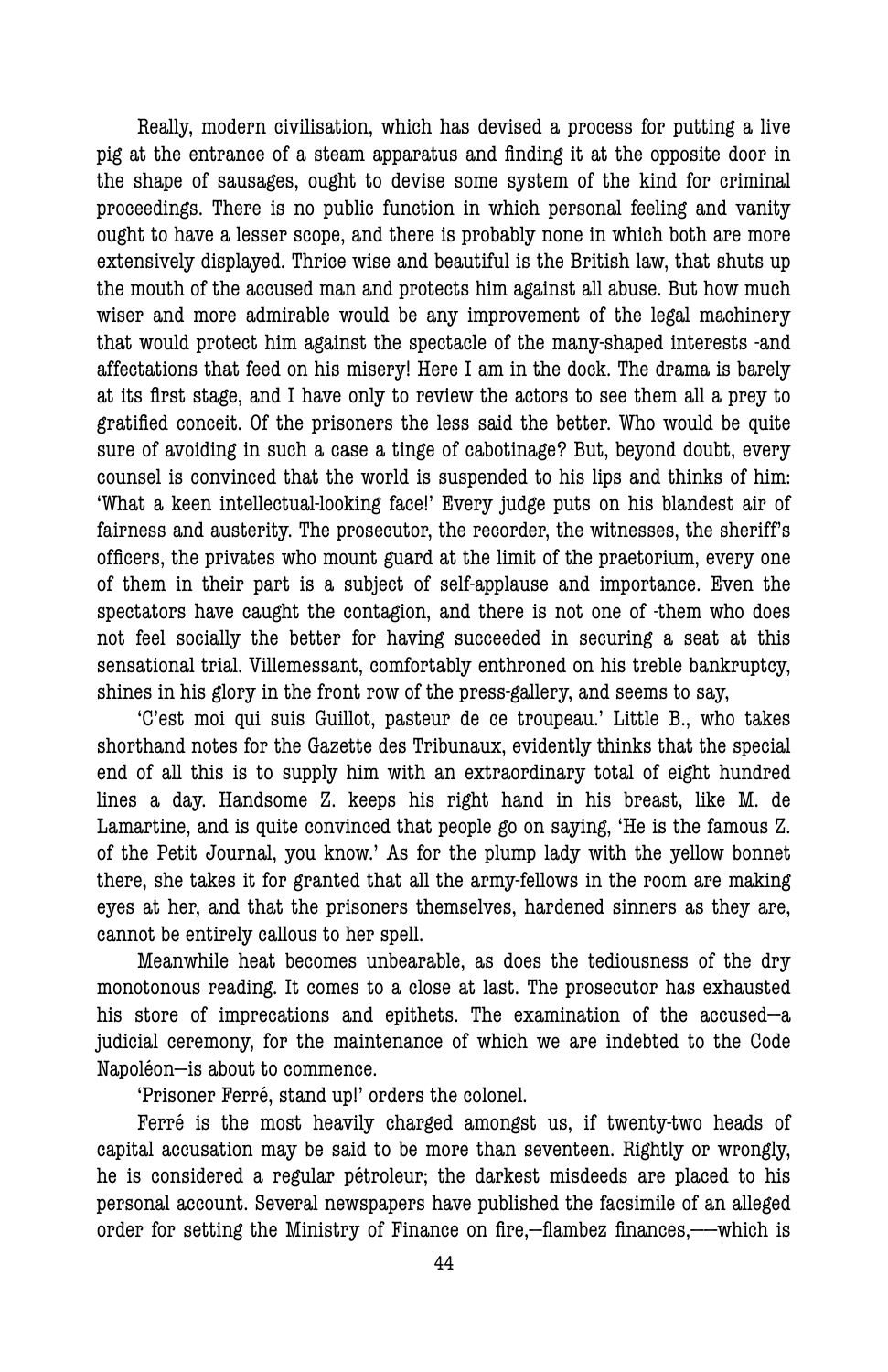ascribed to him. The very nature of his duties, as head of the insurrectionary police, points him out to the public rage and rancour. A little spare man of twenty-seven, with a wonderfully white and clear complexion, aquiline nose, sharp black eyes behind a pair of glasses, and nacreous teeth shining in the middle of a brown beard, he is coolness, composure, and soberness incarnate, yet withal has a kind of quiet out-of-the-way touch of fun. Now and then he cannot help smiling and showing his teeth, when the audience shudders visibly, and a murmur arises: 'The cannibal! Look at his ferine incisors!' But he, on the first words of the president:

'I don't want to answer anything. No use putting questions.'

His whole self was unassuming and dignified, perfectly correct and natural. Not to answer a plain question, under the searching gaze of a thousand foes, when the most dreadful charges are uttered against one, may look very easy; there is in reality no greater strain put on one's will. Guatimozin, Toussaint Louverture, Barbes, almost alone in history, were able to rise to that serene height of absolute contempt for their judges and the public. As the author of the Comédie Humaine remarked, the savage man alone, as a rule, knows how to keep in his doom the majesty of silence. Such a proud feeling of decency, such a folding-up of a conscience on its own secret, ought, it seems, to be sacred to any mob, whether in rags or lace. What else could one want from a man who accepts his fate, and disdains to argue with his prosecutors? But the mob is a cruel beast,—the very beast unmasked that was lurking under the skin of your improved nineteenth-century man; and in such a silence it sees merely another offence, and a defiance to its curiosity, so that its remark is at once: ' The coward! He dares not face his crimes like a man. He wants the benefit of the doubt.' The fact is Ferré might perfectly well answer, especially on the alleged flambez finances, which is not in his own handwriting, and is not even produced in the original; for, strange to relate, the original was never in existence, and the whole affair was only a miserable newspaper dodge, such as the foulest class of journalists think legitimate, if only it increases their sale. With a word he could have disposed of the charge, but did not care to do so. As he said to me a few days later: 'What is the use? I never sent the order; but I would have sent it if I had thought it of any avail to the defence, would I not? Why, then, should I disclaim it?'

The march past of witnesses begins. We all are implicated in one common prosecution; but none the less the case of each prisoner is to be taken separately. Amongst those witnesses, concierges are in a majority: I mean people who have really a house-door in charge; for if such as possess merely the characteristic temper of the tribe were to be included as well in the category, they might nearly all be called by the name. Next to them, the strongest contingent belongs to the Church. Clerics we have of every robe and hue: Carmelites and Franciscans, Jesuits and Dominicans, Christian Brothers and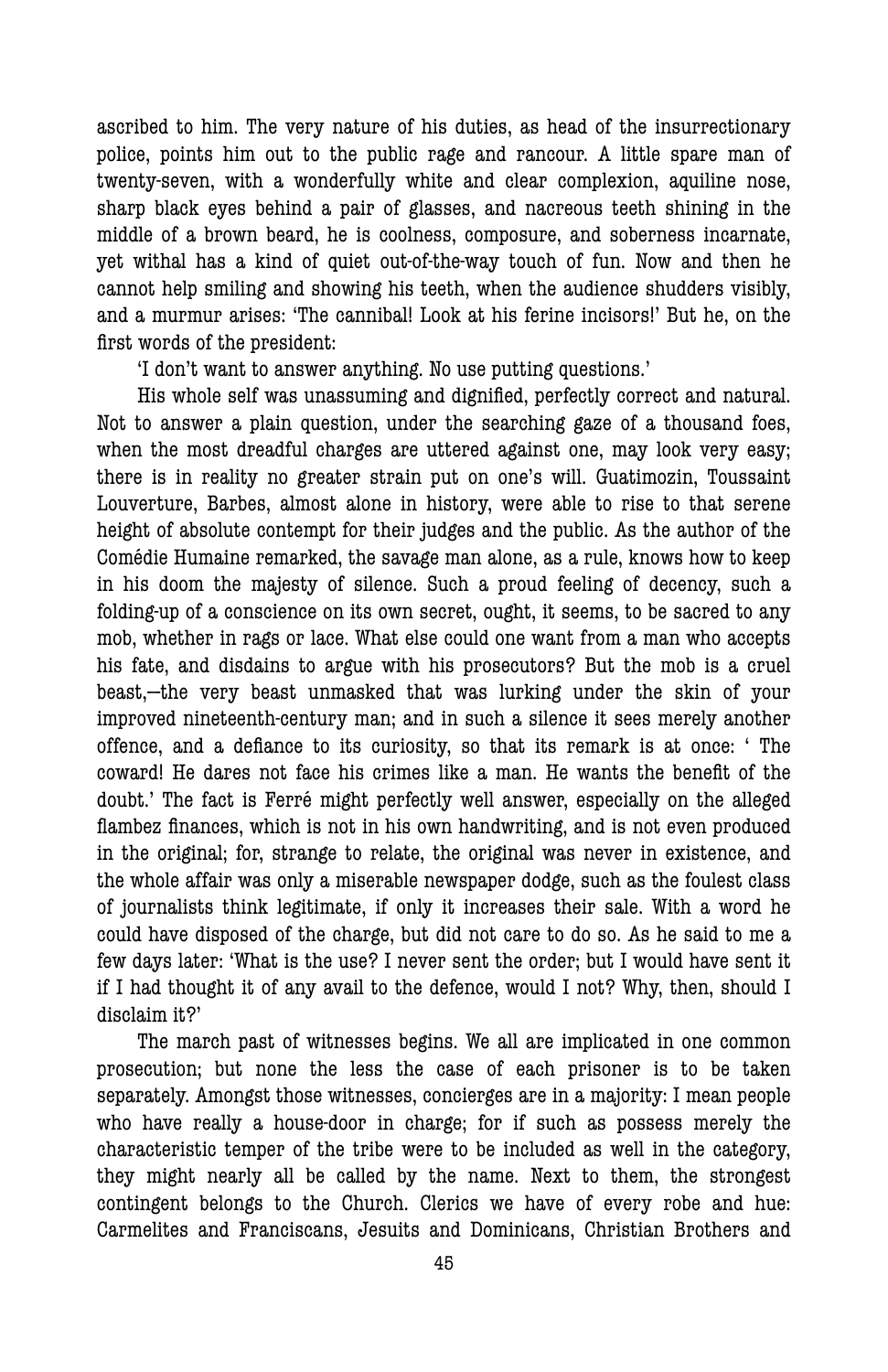Marists, abbés and canons, deacons and sub-deacons, regulars and free-lances, black and white, gray and blue, with and without shoes. Out of that concile two figures above all others stand out in bold relief.

One, a curate, lean, squalid, wan, with long yellow hairs stuck to his narrow skull by some mysterious device of clerical trimming, young in years and old in looks, sporting a pair of blear eyes entirely devoid of the usual border of lashes, and still burning with a He spoke in one breath, without any pause, and poured down upon us a torrent of gall. He foamed, he was the living image of spite and fanaticism. As he stood in the middle of the court, stamping the floor with his dusty shoe over a blue-cotton stocking, his weakly arm stretched towards us, his long bony hand issuing from a shabby sleeve, I thought that Torquemada himself had risen against us from his grave.

Another, a stately white friar, with feet bare in his sandals, and a closeshaven pate shining on shoulders that would befit a sawyer. What a handsome monk! and what a consummate art of perfidious charity and feline hatred! Every word from his lips hit the mark. 'Yes, colonel, I unfortunately know the prisoner. I once held the holy ministry in the small country town where he was a schoolmaster. Heaven knows I was then far from foreseeing in what an abyss of sin he was to tumble. But I had already noticed in him that unmanageable pride, the principle of every blindness and evil, that was to lead him to wholesale murder and arson. Pretty often, as I walked through the meadows by the river, reading my Breviary, and raising my thoughts towards the Almighty, he accosted me to talk about his earthly interests and ambitions. I could remark in him a leaven of impious revolt against everything that is respectable.' So on for twenty minutes, and then he bows unctuously with a kind of semi-genuflexion he withdraws modestly, or rather he flies away on the wings of his white peplum. The audience is deeply impressed. Fair eyes are moist. An admiring murmur arises slowly. He is not a man, but an angel.

A large class includes the good people that have ' saved' somebody or something. The Bank of France, for instance. Nobody will ever fathom the machiavelism and courage which were indispensable to M. de Ploeuc to defend that great institution against the Parisians. There were three hundred thousand National Guards, armed to the teeth, who had no other idea in their minds than to lay hands on the bank-note press. He was alone, unarmed, a lame and sickly man in the bargain. Still he managed to have the best of it, and to tame the hydra. At least, he says as much, and probably he believes it to be the truth. M. Thiers has just raised him to a superior rank in the Legion of Honour for the exploit. Poor hungry people of Paris, who for two months mounted guard round the milliard; this is the thanks you get for it!

A type as old as the glyptodon claripes is the witness who wants to help the prosecution as far as possible, but at the same time is afraid of hurting the feelings of an advanced constituency. He is a Republican, even a Radical, but a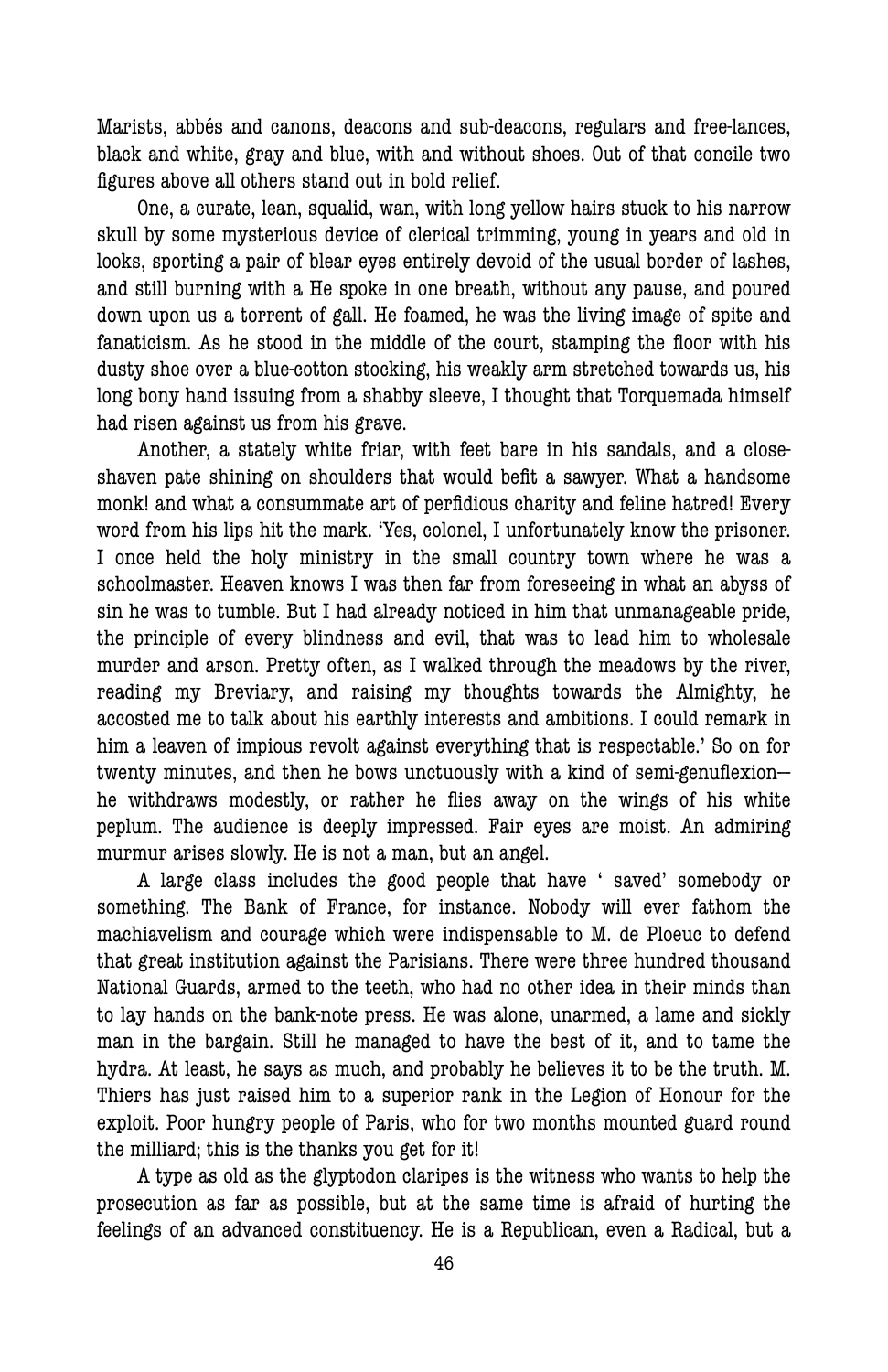'man of order' as well, and above all a candidate. How to conciliate a generous indignation against the vanquished with due regard to the electoral body is a hard problem, but still a soluble one—only a matter of histrionic address. Who will remember a gesture, a mere look, whilst the letter-press itself stands proof against all investigation?

Then there is the mob of witnesses who do not know anything of the business, and wonder why they were summoned: the chatty witness, who gives us an insight into his private affairs; the shy witness, who speaks in broken tones, and seems on the point of fainting; the graceful witness, who has a smile on his lips as he describes the ghastliest incidents; the hostile witness, 'who fumes at the formal question, 'whether he is related or connected in any way with the prisoner,' and answers with gusto, 'No, thank God!' and last, but not least, here is the true witness of political trials, the one that we were waiting for, and we were surprised at not seeing before—a big man, with military gait, cropped hair, a moustache and virgule, shiny broadcloth, and the yellow ribbon of good service in the buttonhole. He steps in boldly is sworn, answers in an offhand manner the formal questions, feels quite at home. He does not make any mistake—O, no! His calling is a vague one; he is 'in business.' What kind of business, I wonder. The curious point of his case is, that he has been everywhere, has seen and knows everything. Not merely the fact, but the hour, the very minute, the shape of the dress, the hue of the cravat. He rejoices in details. He gives too many of them. On n'est pas parfait.

So they march past, one after another, four hundred of them, during thirty consecutive sittings, in the stuffy court, from morning to night. It is exquisitely wearisome, even for us prisoners. Every day to turn out, to sit down on the same bench, in the same dock, between the same guards, facing the same judges; to grow accustomed to the tie of this officer, or the nose of that counsel; to hear the same story told and retold, asserted, opposed, reasserted, shattered to pieces, and rebuilt on fresh ground, to be again pulled down; to be charged with loads of tremendous accusations in the same breath with trifling or thoroughly ridiculous ones; to see deeds treated as heinous offences that are described as glorious in every historical book; to be reproached with having been in such a place on a given day, as if to hold a portion of the space were not a. law of nature; with having written such a letter or spoken to such a person, as if those everyday occurrences, of which you have not kept the slightest remembrance, were so many atrocities. Next, the public prosecutor again, and the eighteen counsel for the defence speaking in turn, on an average of three hours each, on the same subject, with a display of argument as strange and absurd as the charges are. And to know all along that the whole is a miserable farce, a parody of justice, and a sham; that what is wanted by foes and by alleged friends alike is to suppress you; that the military jury, to one man, expects promotion for its sentence; and that the very barrister who is struggling, apparently on your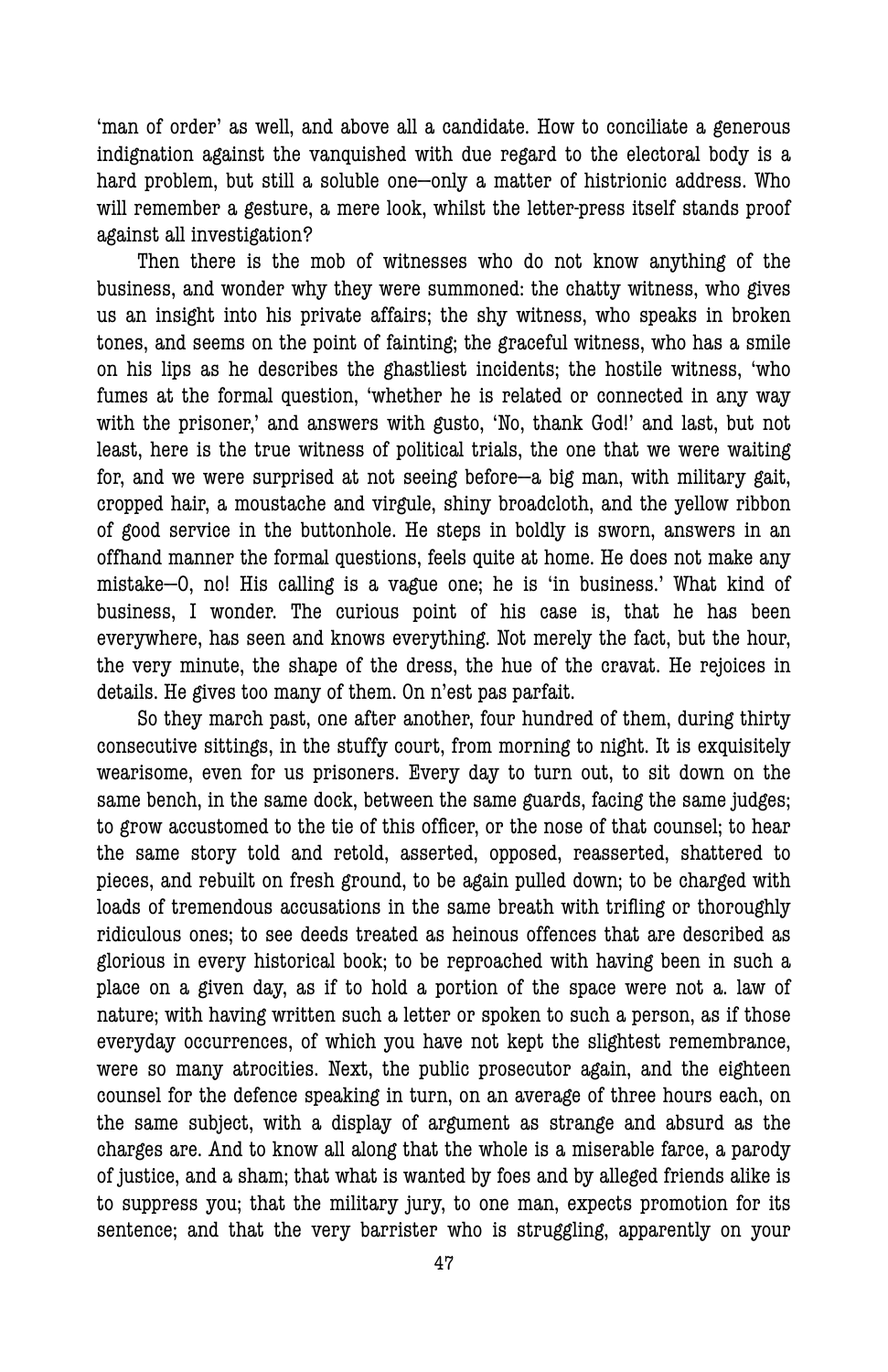behalf, only thinks of making with your own carcass a stepping-stone for himself to a seat in Parliament. The hour comes at last, when every head alike aches and seems ready to split; when all ears decline hearing any more of it; when a desperate haste of having done with it overtakes every one; when all notions as to right and wrong, evidence and no evidence, guilt and no guilt, get confused and reel in one's brain; when every actor in the tragicomedy actually comes to the point of wondering whether he is a judge or a prisoner or a counsel, free or not, a guilty or an innocent man, awake or asleep. Then, it is at an end, and the idea occurs that there is some good in summary execution after all.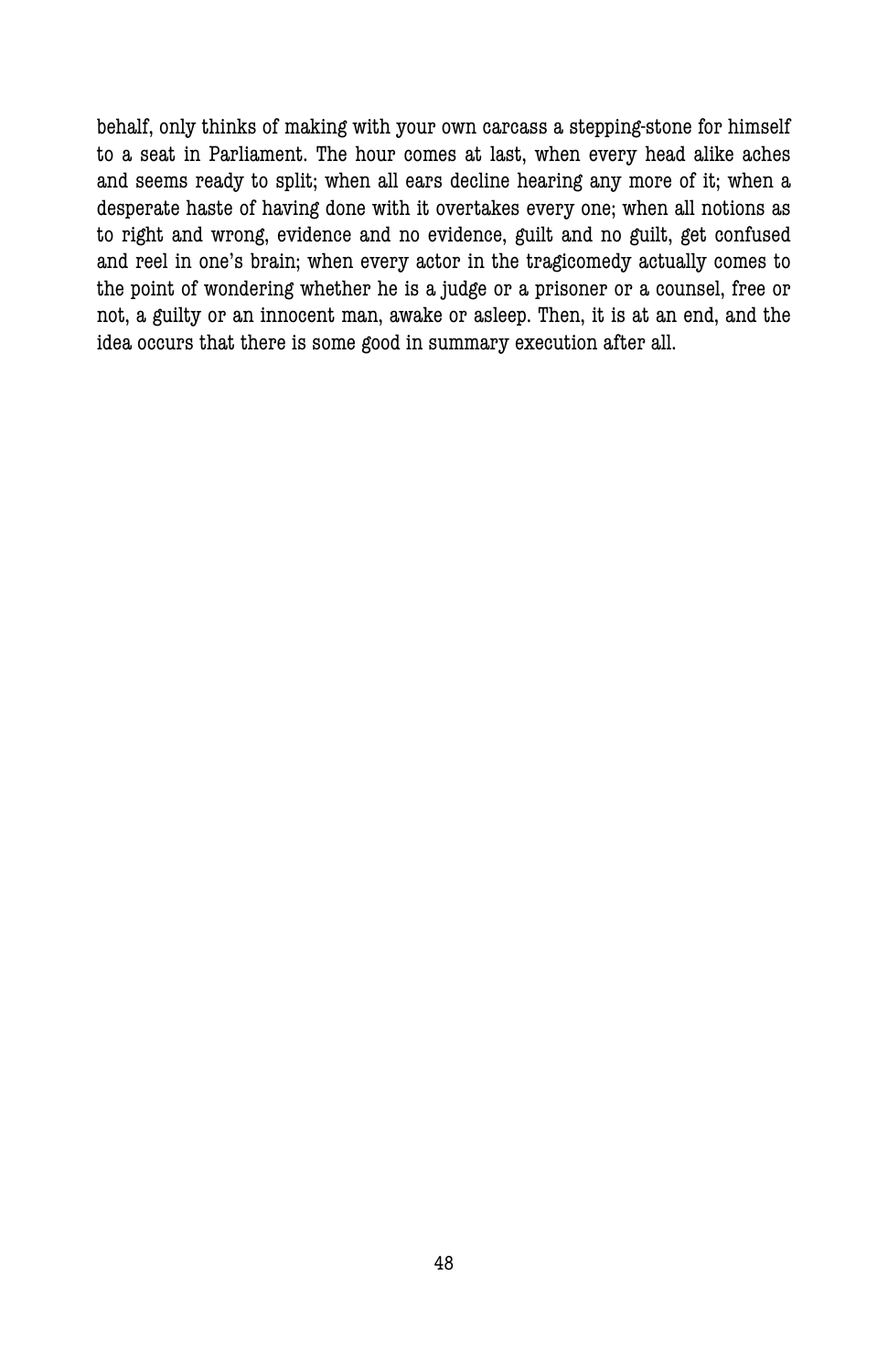#### VII. The Verdict.

For the last time, we are led to court-martial. It is only six in the morning of a bright September day: there are five hundred and seventy questions drawn up for the military jury, who want to answer them all in one single day, and the consequence is that we were called up at five, and sent out without any breakfast whatever,. as the gaol regulations cannot be interfered with.

Then comes the time for being shown in the dock once more, answering the formal request whether we have anything to add on our defence—O dear, no! and being shut up in our waiting-room, there to remain till the delivery of the verdict.

The counsel, knowing well that it is a matter of hours, have hurriedly fled away. The judges are, like us, shut up in their room, and still the court—we feel through the wall, as it were, or it may be we only guess—is crowded to its utmost, and patiently awaiting the result. We at least have an excuse for doing so—that we cannot help it. Sitting on the rough bench round the wooden structure, or walking to and fro on the gravel ground, we chat cheerfully enough under the eyes of our guards. Only one in our number is giving way under the strain of mental tension, and, thinking perhaps of his deserted home, of a wife or child to whom his disappearance will be heavily felt, he isolates himself in a corner,. and, shutting his eyes, propping his weary head against the wall, pretends to sleep. Another, guilty of having not kept, during the trial, within the bounds of party propriety, and actually boasting that he had entered into a secret agreement with the Versaillists for the purpose of betraying the Commune, is shunned by us all like a man with the plague. With those two exceptions, everybody stands erect and looks straight in the face of the coming catastrophe. Once more we sum up the case, disputing and debating the odds, like betting-men in a racecourse enclosure. 'All condemned to death!' thinks the majority. ' All discharged!' asserts. young Hopeful.

For hours running we hold out, and the general excitement does not seem to undergo any decrease. But at last a sense of physical lassitude is stealthily creeping over us and crushing down our spirits, when all at once, as two o'clock is struck, some one explains the general uneasiness by exclaiming,

'Two o'clock, and we have had nothing to eat yet!'

Now we know what is the matter with us. We are simply" ravenous. Is it done on purpose? Have our kind gaolers resorted to the scheme of making so many Ugolini of us, and disposing in that convenient fashion of the troublesome burden? Or is it simply a gracious device of theirs to weaken our nerves and make us look unmanly at the decisive minute? The supposition seems to be ungenerous; but we have experienced such strange treatment within the last twelve weeks—seen such extraordinary outbursts of fanaticism and hatred—that nothing would astonish any of us.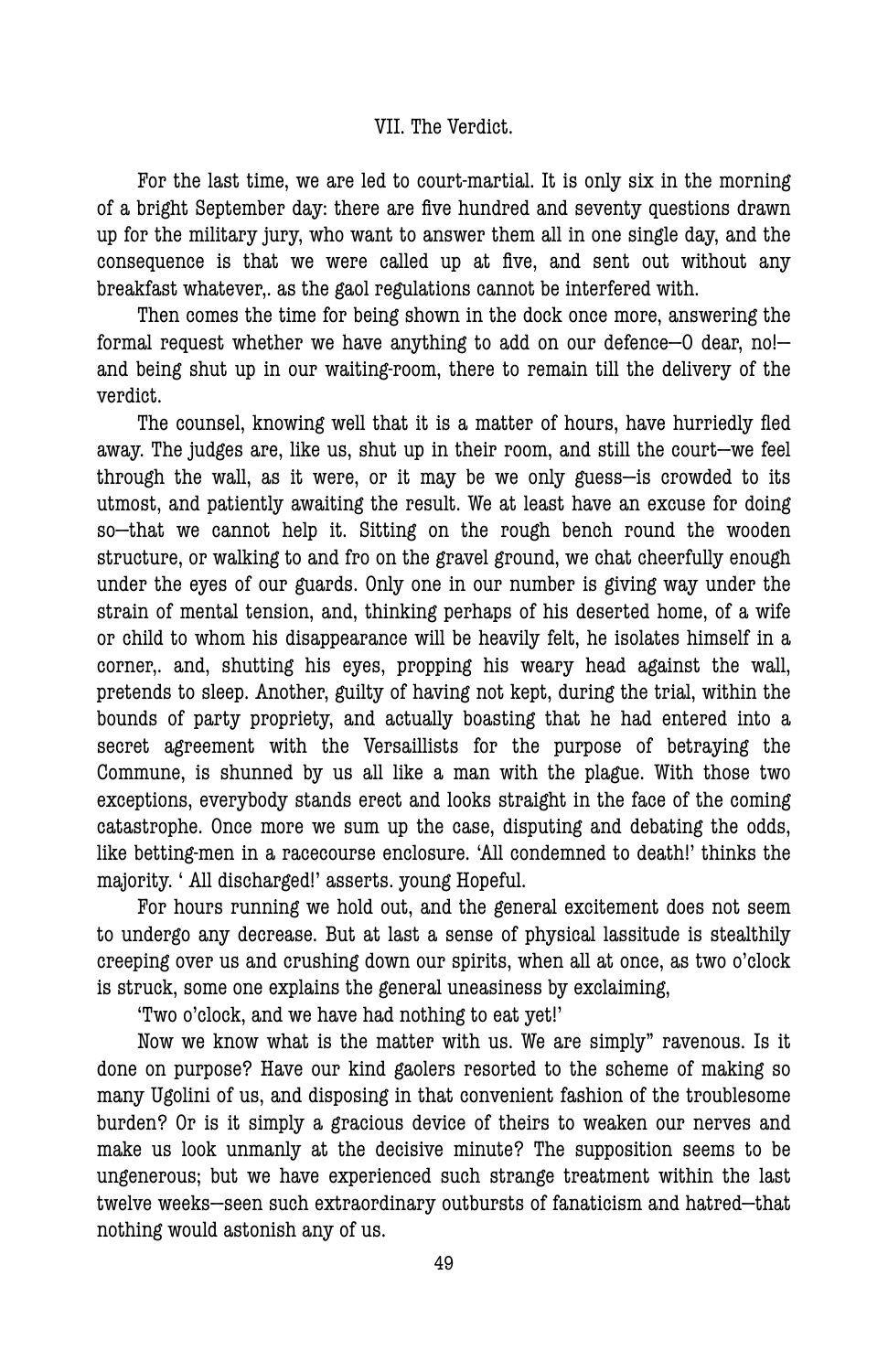The guards, questioned by the proprietors of such stomachs as are loudest in their cry for the cupboard, maintain the most stolid and stony composure. They have no orders as to food, and dare not, will not, take anything on themselves. Besides, we are now pending the sittings under the direct and special authority of the president of the court-martial, who cannot be disturbed in the council-room. And to think that meanwhile our respective breakfasts, duly brought up to our cells by the working of the gaol regulations, are waiting uselessly!

Towards half-past three the subject of victuals has decidedly absorbed and suppressed all other topics. The question is no more death or discharge, but to eat or not to eat.

Five o'clock. Twenty-four hours have now passed—it seems more like twenty-four days—since we dined yesterday afternoon. Some begin to feel as if they could almost try their propensity for cannibalism upon one of the Paris guards, when the governor of the gaol hits at last upon the idea of paying us a visit, for the purpose of ascertaining how his flock fares with that long expectation. He is one of those men who put their whole heart and soul into their calling, whatever it is, and he would rather blow out his brains, I believe, than lose any of his boarders through escape, poison, hunger, or in fact any natural or unnatural cause, other than discharge or a receipt in due form from the officer in command of a platoon of execution. So that he resents at once most warmly our tragical situation—I mean the deprivation of food—as a kind of personal offence, overwhelms the guards with obloquy, and hastens to the next restaurant, there to order a luncheon, which a posse of white-aproned waiters bring to us in large baskets.

What a luncheon! Cold beef, ham and chicken, cheese, grapes, a dozen bottles of wine, and last, but not least, hot coffee in wide glasses. Were I to live till I became a centenarian, I would keep a grateful remembrance of that coffee. Never have I tasted anything that did me half so much good and gave me so much pleasure. It was as if its blessed warmth were running in one's veins and giving the heart a fresh impulse. In other respects the whole affair was a gay one. Under the magical influence of the fragrant stimulant, and the diversion that we found in the satisfaction of our appetites, a reaction set in against the tediousness of the dreary day, and again we began laughing and cracking jokes like true Parisian boys, chaffing at the public that persisted in waiting on the other side of the wall, and even at the guards who cast indignant looks on our cheer. Much fuss is made in history about the famous dinner of the Girondins, on the night previous to their execution, when Vergniaud availed himself of the opportunity of delivering a last speech, Ducos followed with a piece of verse, and all wound up singing a parody of the 'Marseillaise.' From personal experience I have no hesitation in asserting that their conviviality only showed that they had a satisfactory menu, and was simply the outcome of a law of nature which,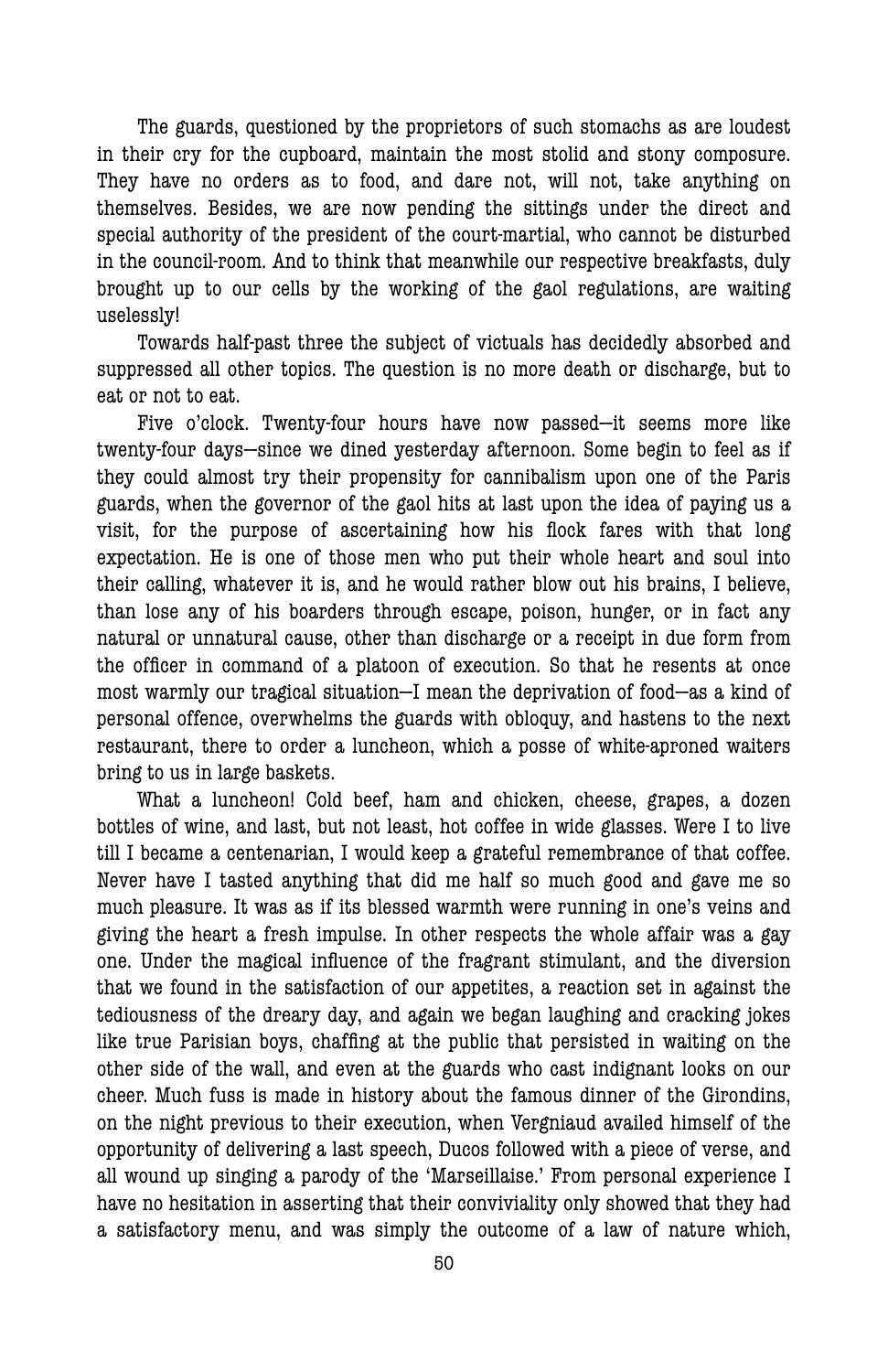under similar circumstances, is sure to produce identical effects—namely, the protestation of the powers of nutrition against the coming catastrophe, and the physical delight of reparation that the frame on the brink of dissolution appreciates more keenly.

In the very middle of our glee, the sad face of my friend and counsel Silvestre puts in a dejected appearance at the wicket.

'What news? Have they not done yet with their farce of a deliberation?'

'There is no cause for laughing,' said he. 'I have been for half a day at the Prefecture, waiting for information, as I knew that the special instructions of M. Thiers were that the verdict should be imparted to him before delivery to the public; and the information that I have got is simply dreadful. Nine condemnations to death.'

'Who are the doomed ones?'

'I have not been able to ascertain. It seems that the business has already been disposed of for more than two hours. But when M. Thiers heard of the finding, he began shrieking in his usual way, and saying this was too absurd, and was not at all what he wanted; protesting that nine executions at a time were out of the question; that he was sure to have no end of difficulties on account of such a verdict; that he would like much better so many condemnations to prison for life, which would attain the same end, and so on. "Three death-warrants, this is the maximum that I admit in this case," he exclaimed in conclusion; and the military commissioners have set to work again, somewhat puzzled at having thus overshot the mark.'

'Is not that palace gossip? Do you really believe it to be the truth?' I asked from Silvestre.

'I am sure it is,' was the reply, 'although I am not at liberty to state how I have got the information. The scene took place in the presence of five people.'

'Don't you think it looks much like a preconcerted comedy, and a bad imitation of the timely fits of temper in which the first Napoleon used to indulge?'

'I don't know; but I am so certain of its authenticity, that I am actually going back to the Prefecture to try again if I can scrape up a little more news.'

He vanishes, and again we start debating the odds. Who were the nine? Who are to be the three? Ferré laughs a good deal at the general indecision, as, for his own part, he feels quite sure of the result, the president of the court-martial having been kind enough to warn him, in terms more forcible than courteous, of the treatment that he might expect.

Hour after hour whiles away. Eight o'clock. Nine. Night has set in long ago; bull's-eyes have been brought in, which cast a scanty flittering light within our enclosure. Once more the general excitement has given way to weariness, and no wonder, after fifteen hours of such waiting. Some have already accommodated themselves for the night on the wooden benches round the wall,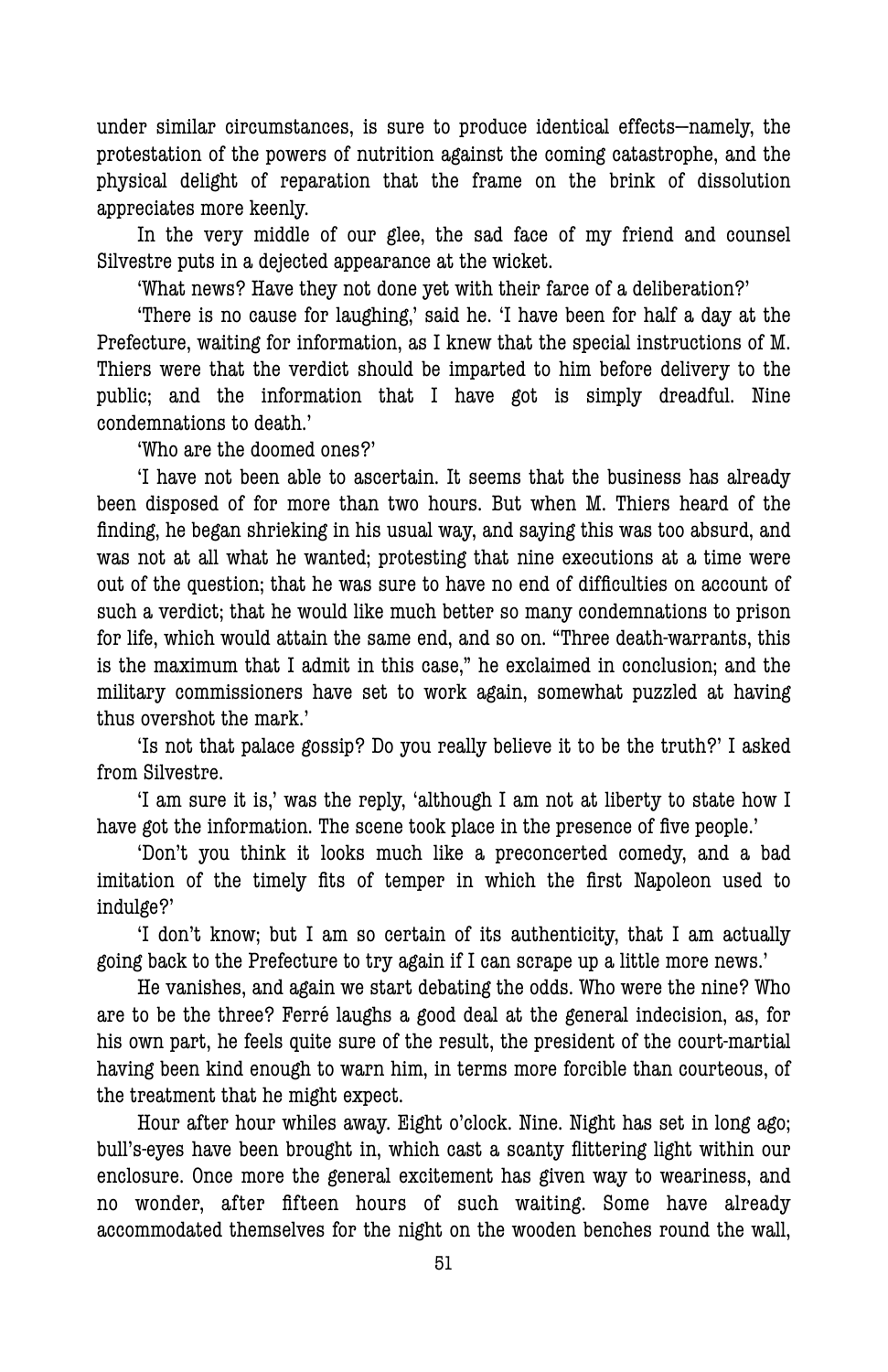and are going to sleep, when we hear a stampede, a distant uproar, outside. It is the public going out of court. Most certainly the verdict has just been delivered. We alone in the building, with our guards, are still ignorant of it.

But here is our door wide open at last, and we are called up-stairs. The court is empty now, totally cleared of strangers, and even of judges. Three or four lamps on the table only help in making the wide nave look deeper and gloomier, as the light of a match does at the bottom of a cave. In the rear, within the large open space left behind the rows of benches, and in front of the closed gate, the guards are drawn up in a circle, with a lantern here and there, and swords shining in the darkness. We are bidden to enter the circle. In the middle stands the military recorder, with a bundle of papers in his hand. There is a beating of drums, and then he begins reading, by the light of a lamp that a private holds up close to his face.

It is the answer to the four hundred and seventy questions, and the verdict in each case. Still and silent, we listen to the long litany of our fate. From time to time—once, twice, thrice—a phrase glitters like a steel blade in the monotonous recital—'Penalty of death'—then the reader proceeds. Now it is my turn.

'Tiburce Moray—negative answer on all heads of accusation, except on the principal question of high treason. Prison for life in a fortress.'

This is the outcome of what I hear as in a kind of dream, and the litany goes on.

I feel a hand that creeps to mine and shakes it. It is Ferré's.

'I am so glad—I am so glad!' he whispers to me.

Poor fellow! he means for me. His sentence was the first delivered, and is death. The next, curiously enough, was that of the man who boasted of having been in the pay of the Versaillists.

The business, however, is at an end. Again a drum-roll, then we are set in a row between a double line of guards and marched back to the gaol through the barrack-yards. As soon as we appear outside, we are greeted with a volley of yells and hisses. About a hundred individuals, for the most part belonging to the 'man on 'Change' type, with white hats and waistcoats and big chains on their bellies, have been at the trouble of waiting for us, for the purpose of unburdening their gentle souls of the disgust they feel at the mildness of the verdict. 'They ought to have been skinned alive!' says one of them, with obvious sincerity. (A 'bull,' I should think, with whose operations the Commune did not quite agree.) Another succeeds in breaking through the line of guards and actually striking a blow at one of us. He is removed, however; and a little farther, under a lamp-post, as we go on, we can acknowledge with a wink the sorrowful countenances and silent adieus of a small, very small, knot of sympathisers. Next we reach the prison; the file is broken, hands are hurriedly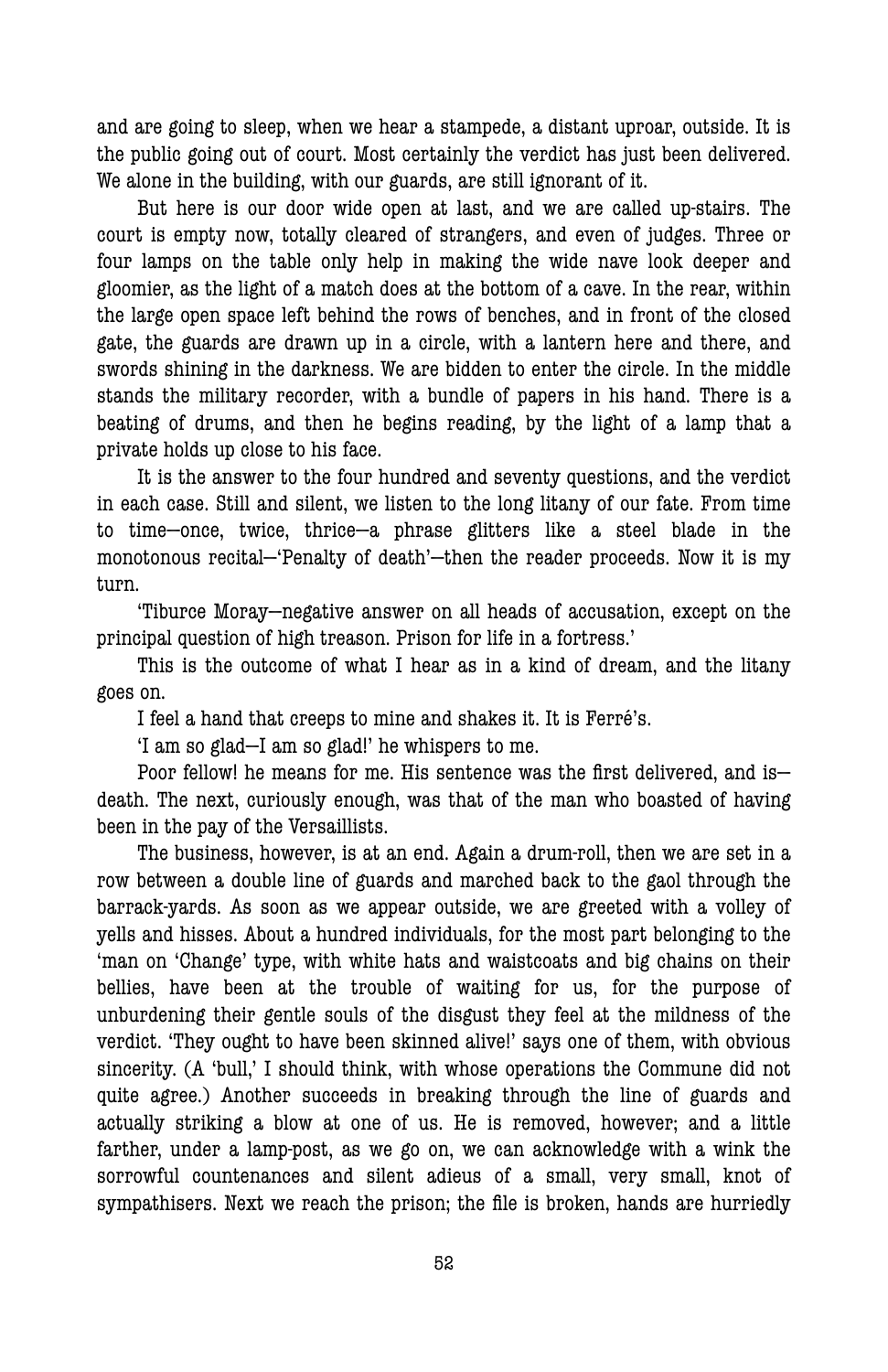shaken; and after the protracted brotherhood of the public battle, here we are back again to the solitude and mental freedom of the cell.

Do I want to reflect, to ponder, to muse over that turning-point of my existence, as I come in another man, with a doubt the less and a heavy certainty the more? Quite the reverse. A kind of queer torpor seizes me; the confidence of one who knows that he has spare time enough on his hands to consider the case under its various aspects, and who chooses rather to indulge in a few hours of complete unconcern. It may be that I want to earn for myself a character of indifference to the finding of that mock tribunal, or that I crave to procure for my own mind tangible evidence that I feel above their verdict, and do not grant it even the honour of a minute's consideration. The fact is, as soon as I am locked up I take to my books again, and I read on by the faint light of my nightlamp till I fall asleep.

It is only on the morrow, when I have satisfied myself that I feel no unseemly gratification at being spared the last penalty of the law, that I allow my thoughts to dwell on the novel side of the question. Prison for life in a fortress. It is only a matter of six words. But did the military commissioners, who applied them so easily to one whom they were unable to find guilty of anything beyond belonging to the losing side, only realise what the words represent? I, for one, have but a vague idea of it. I need to summon all my legal notions to remember that any penalty inflicted for life entails transportation beyond the high seas; and that consequently it is not on French soil and in a French fortress that I shall have to spend my lifetime, but somewhere at the Antipodes, I believe in one of the Marquesas Islands, latitude so much, longitude so much. No Bastille for me; no hope of imbibing between Parisian walls—or be it between European walls—cette quantite d'ennui qui rend fou, as Linguet said. This would be too mild. In a Bastille I should still breathe the same air as my people, feel somehow the pulse of my generation, partake to some extent of the general current of my time. Through a warder, through an occasional newspaper smuggled in, through a letter or a visitor, I should now and then find myself connected with the world. I could wait, listen, perceive a distant report of private or popular sympathy. But it will not be so.

Short of animal life, I must be stripped of everything. I am the tabooed man; and to the very cradle of taboo I shall be sent. 'If there was a French settlement more remote than Xukahiva Island, thither I should be despatched. The Vaithau Valley,—that is the name, I remember now,—a kind of well surrounded by granite walls four hundred feet high, within a coral reef in the South Sea, some twelve thousand miles from the Boulevard; not a soul, not a tree, not a blade of grass. Once a year a Government vessel with a consignment of biscuit, preserved meat, and warders. There I am to be given up to the tender mercies of the mosquitoes and some local sea-wolf. Exile and prison combined, under the tropical clime and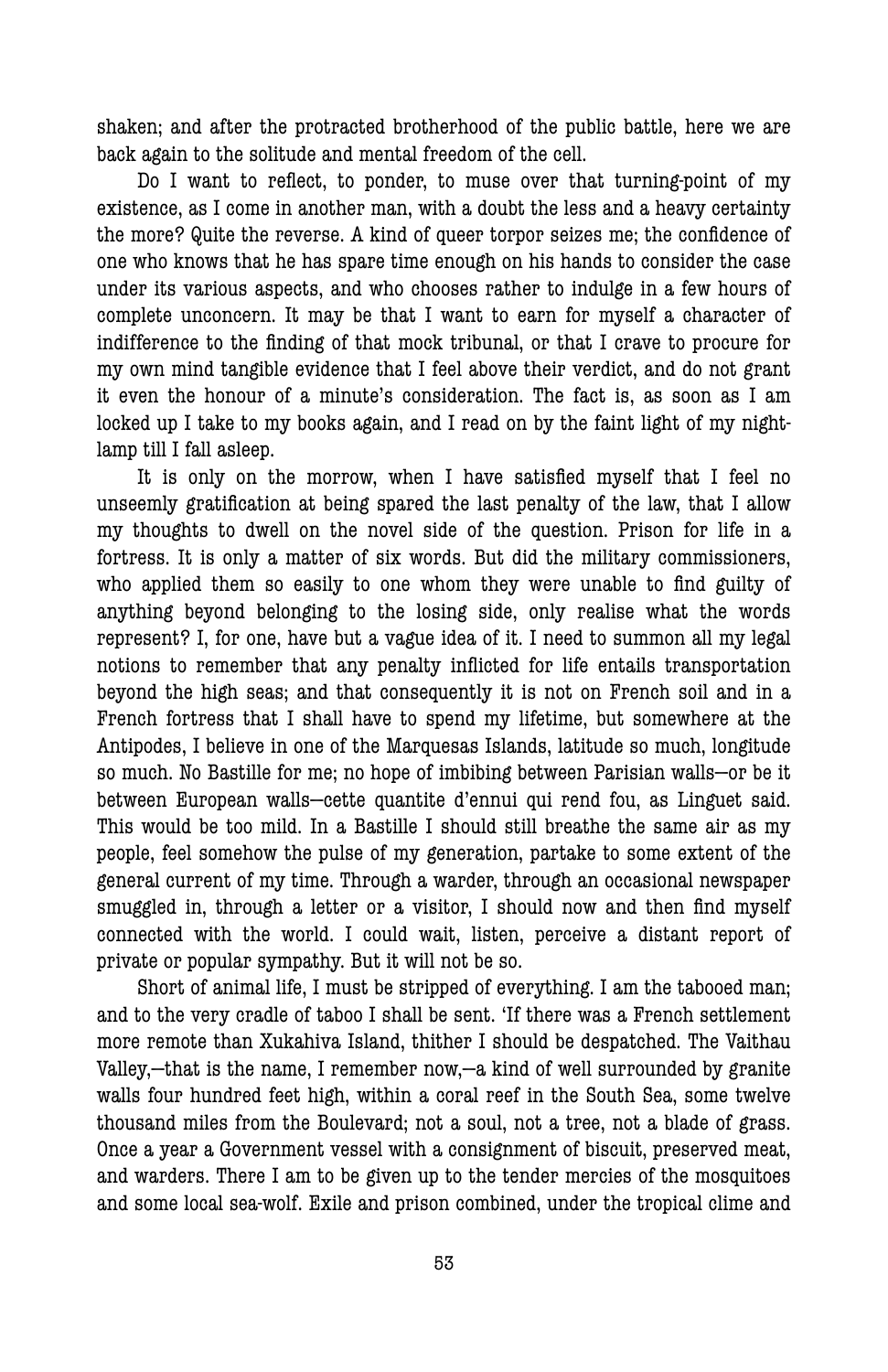the general conditions of life which, at the Seychelles, so soon released Napoleon I., and at Cayenne Napoleon III., of the greatest part of their opponents.

Shall I, at least, be allowed a kind of comparative freedom there: the life of a colonist, the option of doing work of some kind, of raising a family, or fulfilling a mission, however humble? Not even that.

'Nec jus mihi ciris ademit, Nil nisi me patriis jussit abesse focis,'

Ovid could write of his proscriptor, when he was transported to the Euxine. But mine, forsooth, wants to excel, at least in one respect, the twelve Caesars, as he has already exceeded Sylla in the art of massacre. The men who dared to oppose Monsieur Thiers will lose at once country, freedom, property, legal status, civic, political, and private qualifications, parents, wife, friends, love, children, use of their affections, of their muscles, of their brain, of their whole self. They must be reduced to the condition of mere fowls, fed from Government biscuit in a Polynesian cage.

Transportation for life is, of course, only a way of speaking. That means, practically, ten, fifteen, twenty years, up to the next turn of the political hourglass. But supposing that the dry guillotine should spare me for such a long mortalis avi spatium, I shall none the less have spent in durance the ten, fifteen, twenty better years of my life—from twenty-five upwards. Supposing that I ever come back from that circle of the Inferno not described by Dante, it will be in the condition of a wreck, of a mere human rag and waif, a perfect stranger to everything around me, a fossil, a ghost, a walking anachronism. I know, from the example of our predecessors of '48, what the disease means even when the patient happens to recover. It is one whose name could only be appropriately written in the skeleton letters of the alphabet of Holbein; and I can well fancy the slow but sure process of disorganisation that such a dreadful agent must of necessity bring to the brightest intelligence: when the miserable subject of the experiment has seen first his wonted surroundings and atmosphere fail him; next the family ties and friendships get loose, the stanchest devotions dropped one after another, through time, distance, and despair; when he discovers that his own powers turn slow and rusty through want of practice; when he ascertains that for lack of appropriate fuel his analytical, synthetical, comparative, coordinative, and aesthetical faculties are growing confused; that his social instincts get obliterated; that his memory glides away; that even his moral strength vanishes; that, in spite of himself and the most desperate fighting against the monster of insulation, he turns a prey to the canker; when, in short, he can measure day by day, year after year, his own decadence, and anticipate the moment when he shall have been definitively transformed, by the pitiless compression on his skull of the clime and the prison-walls, into a kind of sugar-cane in human shape!

I wanted a conscious death a few weeks ago. This will be conscious death indeed.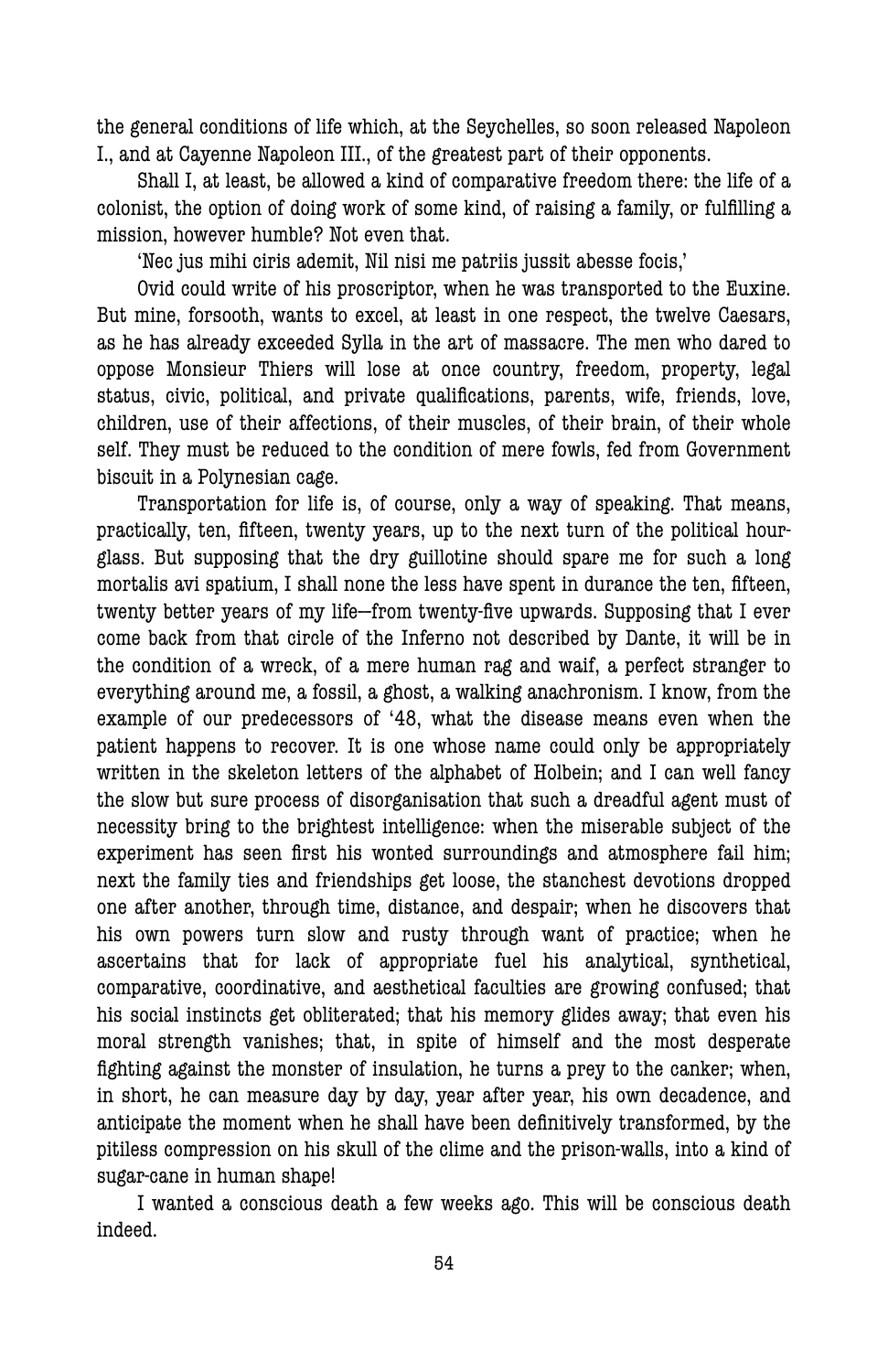Never mind. Vive la Republique!

#### VIII. November Landscape.

Nearly three months have elapsed since I have given up keeping my diary. Such landmarks of my inner life, which I found amusement in noting down when I thought that they were the last impressions of a vanishing day, lost all interest for me the moment I knew that the dismal journey was to be resumed. At times I feel as if I were already on my reef in the South Sea, all things of the outside world having grown so foreign to me. Even the newspapers that I am allowed to take in fail to galvanise my fakir-like indifference. What is the use henceforth of looking at the stirrings, flutterings, and ambitions of men? Am I not struck out of the roll? Am I not dead, although I continue to breathe?

There is but one subject—the fate of my friends under sentence of violent death—in which I persist in taking a deep concern; and the more I do so, the more I feel bound to admire the pharisaical powers of the dictator of the day.

At the close of our mockery of a trial he wanted to appear before the world in the character of a magnanimous hero; and just as he was devoting three of our number to suppression by firearms, and the remainder to another equally sure, though slower and less sensational, process of annihilation, he managed to have it circulated that to his personal exertions on our behalf was due a reduction of the death-warrants from nine to three. As if he might not as well have reduced the figure to 0, and the whole proceedings to nothing! Soon, however, he found himself confronted with a trifling difficulty in the way of the aforesaid desirable character. Being in possession of the right of pardon, it depended upon him to show conclusively whether he was or was not inclined to magnanimity. L'homme eminent was equal to the occasion. He hastened to surrender his privilege. Knowing well his own absurd kind-heartedness and tenderness of soul, he had it reported, he felt he had better transfer the right of pardon to a Parliamentary Committee of fifteen members.

As a matter of course, the Commission ties Graces, as it is called, or rather committee of privileged and irresponsible murderers, is picked up from amongst the men best known for their fanatical hatred of Paris; its decisions are taken by secret ballot and covered by the parliamentary immunity. To be cast on its mercy, therefore, is tantamount to being given up to the executioner. But M. Thiers will none the less be able to wash his hands of any blood shed by its orders, and to claim that but for him not a drop would have been spilt. Is not that a triumph of Pontius-Pilatism? and was ever such an improved machinery of lawful assassination put in working order? Raoul Rigault, at least, had the courage of his opinion. When he thought that an opponent ought to be suppressed, he proceeded personally to the gaol with a shooting-party, put Chandey to the wall, and ordered the firing. M. Thiers wants to indulge in the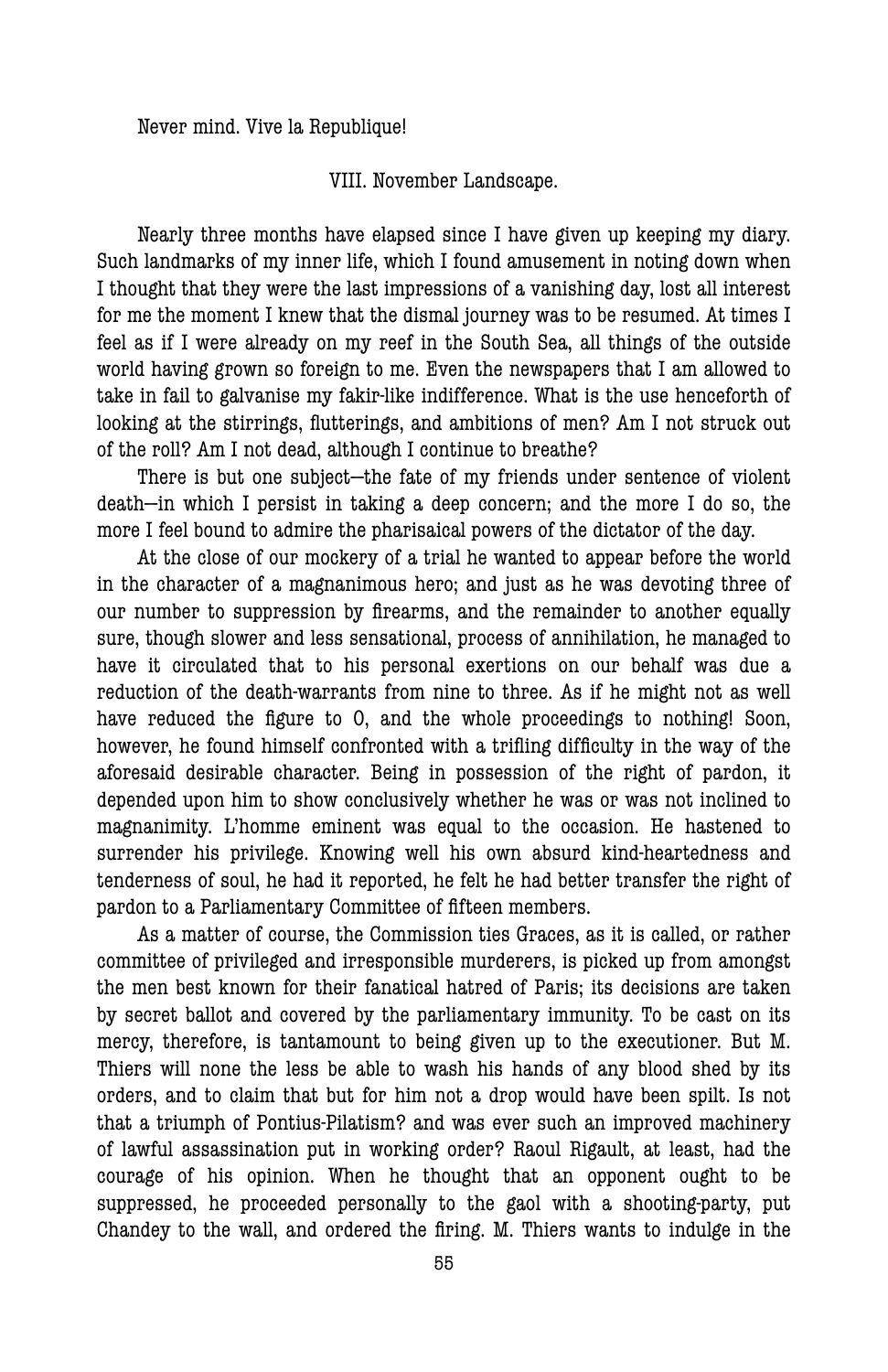same kind of sport, and none the less be considered a nice sort of old grandpapa. Only yesterday I read in a paper that he bad expressed his sorrow at the sentence of death passed on Rossel. 'What a pity he was ever caught!' said he. The practical comment of the phrase has not been long in coming.

Thi3 morning—a bitterly cold November morning, the 28th—I had just sat down to my desk in the tireless cell, with my legs rolled np in a rug, when Fabert, the warder, came in. As I looked up I was struck with something unusual in his face, and he seemed gruff and gloomy.

'Did you hear nothing?' he asked.

'No.' And then, with a flash of thought, 'You don't mean to say—'

He bent his head.

'Yes,' he resumed, in a subdued tone. 'It has just been done. I was detailed on duty to wait upon Colonel Rossel, and I come back. He was shot, with Ferré and Bourgeois, an hour ago.'

I stood aghast, unable to realise the terrible news, which to me seemed the more incredible as the cell of Ferré was next to mine, and only three days before I had met Rossel in the gallery. Such a long time had been allowed to elapse since the trial, that I could not bring myself to believe that the wanton and cruel deed would be carried out. I can understand that much is done in the heat of the struggle, when the blood is up, and when all notions are confused and passions are loose. But half a year after the close of the civil war, in cold blood, to resume shooting prisoners--young men under twenty-seven too, in the bloom and strength of life, a bright officer like Rossel, or stout heart like Ferré, an obscure soldier like Bourgeois (a sergeant of the Line, guilty of having come over to the side of Paris)—this was more than I could have believed even of the fifteen hyenas and their master. And still who knows but that their very youth formed the chief crime and doom of my friends? Who knows but M. Thiers and his myrmidons—who between them must make about a thousand years—did not say, 'You boys, you shall die before us!'

'Tell me all as you saw it,' I said to Fabert, after a while, as I took pen and paper.

'Well, sir,' he began, 'this morning, about six, I went, with the governor and the chief warder, to the cell of Ferré. He was asleep, but he started up as we came in, and said, with a smile, "I suppose it is for to-day?" The governor bowed assent, and asked whether he had any particular request to make. "No, thank you," said the prisoner. "I only wish to remain alone up to the last minute, if possible." The governor complied with this desire; and we next proceeded to the cell of Colonel Rossel. In the interval, his counsel, who had been granted permission to bid him adieu, joined us. He, too, was asleep, and he did not hear us coming in. The barrister had to touch him on the shoulder. He opened his eyes, and at once understood that the hour had come, although he seemed to be surprised at first, as if he had not expected it. After talking a few minutes with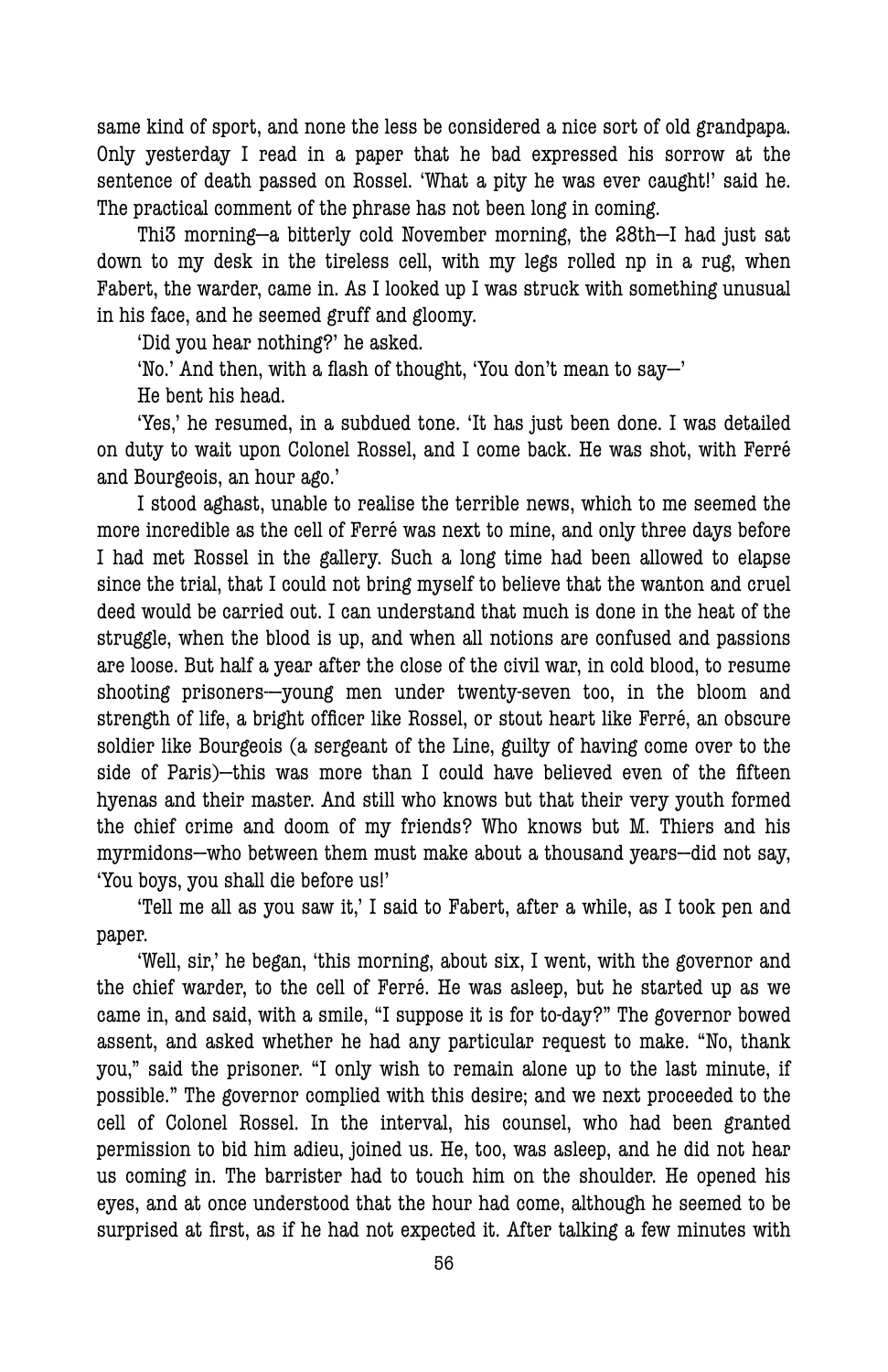his counsel, and shaking hands with him, he was left in the company of a Protestant clergyman who had had several interviews with him lately. Both kneeled by the side of the bed and appeared to be praying. Meanwhile Bourgeois, who had just been transferred from the Military Gaol to cell No. 9, was quietly discussing a bottle of wine and a cigar; and Ferré, after dressing with his usual care, sat writing two letters: one, asking for the release of his father from custody, was to the Minister of War; the other, to his sister, bidding her adieu, stating that he died in the philosophical belief of his whole life, and expressing a wish that all religious rites should be dispensed with at his funeral.'

'Did you see the letters?'

'I heard him reading them over to the governor previous to putting them in the envelopes. At a quarter to seven all three were called out. A squadron of cavalry was waiting outside, under command of Major de Crenitz, round three ambulance-vans. Colonel Rossel went into the first one, with the clergyman, whilst I took my seat outside with the coachman. Bourgeois went into the next, with the prison chaplain, who persisted in waiting upon him, although the poor fellow declined his attentions. Ferré was alone in the third. In the same order we went, at a brisk pace, towards Satory, about two miles up the south side of the Park. The coachman told me the instructions were to turn in the opposite direction, to the camp of Rocqnencourt, if there was any large concourse of people at the Satory Butts. This, however, was not the case, as very few persons in town were aware of what was going to take place. So that when the vans stopped in front of the Butts, there were only a dozen civilians there, besides a force of, I should say, six thousand men, formed in a square on the plateau, under command of Colonel Merlin.'

'Why, the same fellow who presided over the court-martial! Bat do tell me about the plateau.'

'It is a large open space at the top of the hill, surrounded by the woods of Gonard, and closed to the east by the Butts. There was no sun, only a gray cold dawn. At the foot of the Butts three stakes, painted white, were stuck in the ground in a line, at about twenty paces' distance apart, and facing each stake a platoon of twelve men, under an adjutant. On the vans stopping by the side of the troops, an alarum was sounded, and the three prisoners went to their respective stakes: Rossel first, who on passing by a cluster of officers bowed to them, and took his position on the left; then Bourgeois, in the middle; and Ferré, who was smoking a cigar, on the right.'

'How were they dressed?'

'Colonel Rossel had a gray overcoat and velvet wide-awake. Ferré, a black frockcoat and hat. Bourgeois wore a pair of regulation red trousers, a brown patrol-jacket, and a kepi.'

'Did they shake hands?'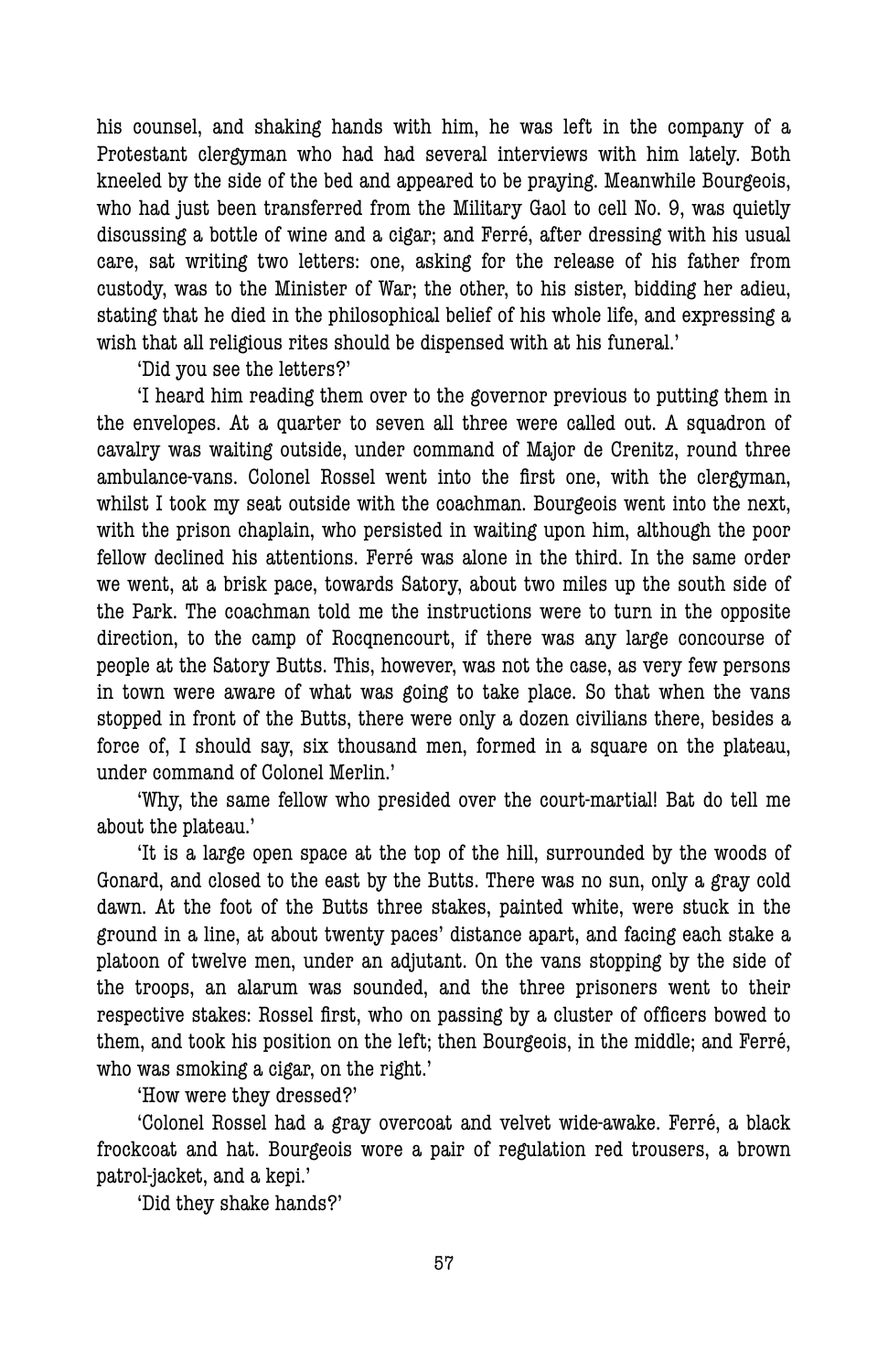'No. They did not seem to know one another. I would rather believe it was the first time they met. Then the recorder began to read the death-warrants. The silence was so complete that every word was heard. When it was done Colonel Rossel asked whether he might be allowed to order the firing. Being answered in the negative, he. requested the assurance to be conveyed to Colonel Merlin that he bore him no ill-will; and at once, taking off his hat and overcoat, he let a bandage be put over his eyes by a sergeant—which the two others, however, quietly declined. Ferré, with a familiar gesture, was adjusting his eyeglass on his nose, and looking straight at the platoon before him, when, at a sign from the commanding officer, the adjutants lowered their swords, and the treble volley was fired. Rossel and Bourgeois fell at once on their backs. Ferré stood erect; he had only been wounded. A fresh volley knocked him down; but he stirred still, and the sergeant had to fire a coup de grace in his left ear, which split up his skull. Directly two greyhounds, belonging probably to some officer, were seen running towards the bleeding corpses, and had to be driven away. Meanwhile the military band struck up, and all the forces on the ground marched past before the three dead men.' 'Did you notice the tune?'

'I think it was some of those Belle Helene airs, as they call them. As soon as the march-past was finished, the corpses were put into the vans, and we proceeded to convey them to the cemetery, where three shells had been prepared and three graves dug. The remains of Ferré and Rossel, I understand, are claimed by their families; those of Bourgeois are to stay there. This is all, as far as I know; and I can only compliment you, M. Moray, upon your not being one of the party this morning,' added the old warder good-naturedly.

He had hardly uttered the last words, when the door opened, and the governer came in. After looking askance at Fabert, who 'ought not to have been there,' he said to me:

'I come to give you notice, sir, that you leave to-morrow for a fort on the west coast, there to await the first ship ready for the South Sea.'

And when I was once more alone I could not help thinking that Ferré, Rossel, and Bourgeois had perhaps gained the better prize in the lottery of Versaillist clemency. They were now asleep in the embrace of eternal repose; whilst for me there was opening the grave that was to keep me alive, though dead—dead, and yet retaining the capacity for suffering.

SOURCE: Time (London) vol. 3 (1880).

Speech pronounced by Paschal Grousset at the grave of Verdure

---------------------------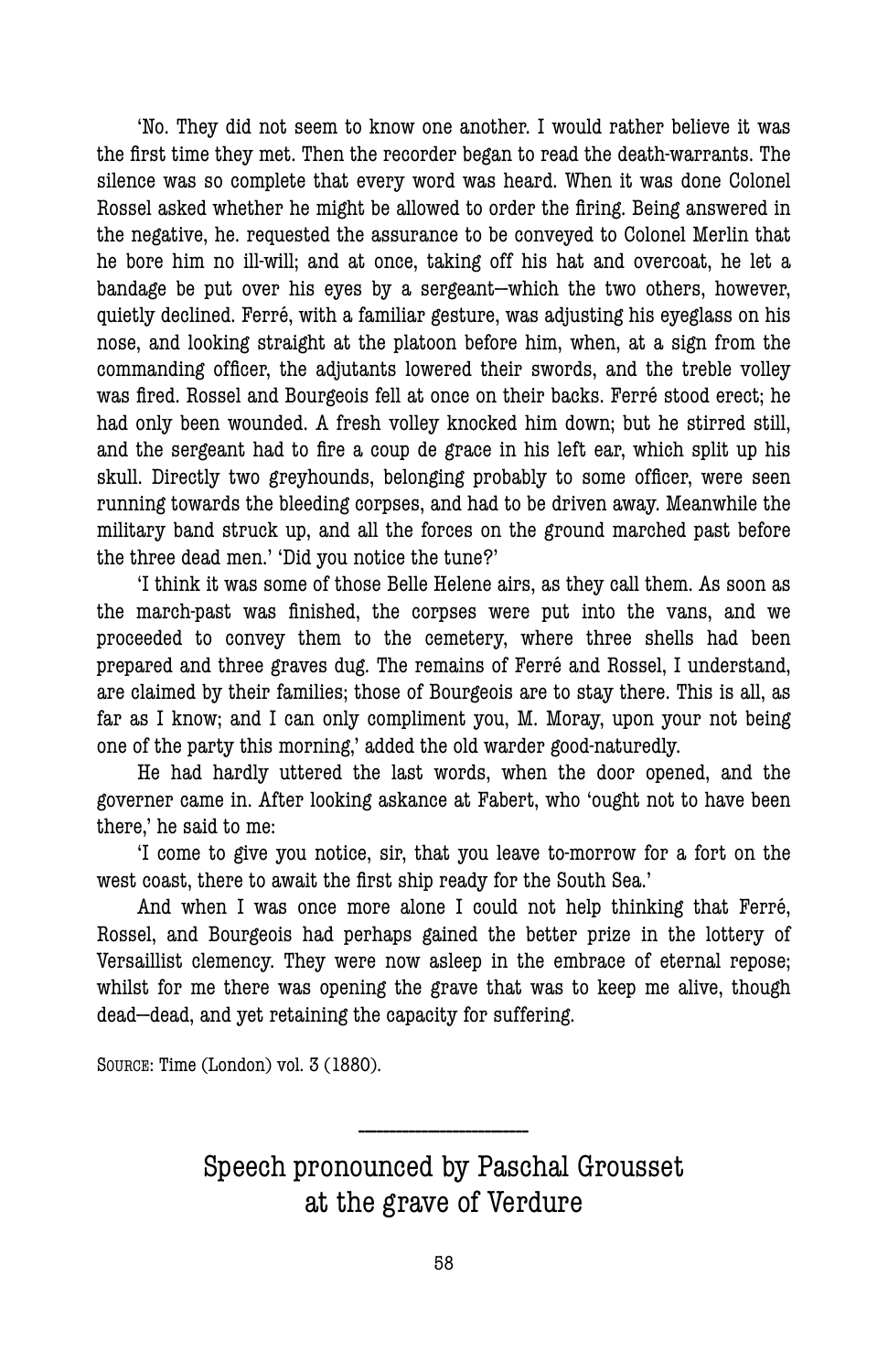My friends, an awful bit of news came yesterday to strike us with astonishment and sadness. A man that we loved, that we esteemed, that we venerated like a father, had unexpectedly succumbed to the attacks of a sudden illness. Just a few days ago, we greeted him with a friendly word when we met him along this shore that he frequented, calm and smiling in the midst of misfortune, with every appearance of strength and health. Today, we pay our last respects to his corpse: [Augustin] Verdure will never again see France. He died, the doctors tell us, of a terrible malady which is called "general paralysis;" but, my friends, I tell you that he died of a far more terrible disease, which is called "deportation."

At the age of rest and retirement, at a hour when the tired body and mind need to stop at the end of the road and contemplate the path traveled, Verdure, like all of us, was violently torn from his interests, his habits, his affections, from everything that gave charm and happiness to life. More painfully, if it is possible, than most, he was personally stricken. On the even of embarkation, his son-in-law, the natural and legal support of all that the old man left behind him, and of a grandchild still to be born, his son-in-law was dead, suddenly, in the same cell as [Théophile] Ferré, to whom he had brought advice based on his legal experience. Then, misfortune would have it that, since his departure from Brest, for ten long months, our venerable friend would remain without any news of his relations. Finally, if we must tell everything  $-$  and why shouldn't we speak our saddest truths before the grave of this honest man?  $-$  the depressing spectacle that has too often given, even here, to our adversaries, men unworthy of the honor of being banished, the scandal of the failures and disorders that you know, these sources of bitterness had come to mix with deep personal sufferings. It was more than enough to crush that noble, pure, sensitive and proud heart. He was broken without making any complaint, without breathing a sigh.

My friends, those among us to whom it will be given to return to their hearth can say that they witnessed the death of a just man. The entire life of the citizen Verdure has been dedicated to the people, for which reason he came to die so far from his own. I wanted to tell you the detailed history of that life; but I lack the documents, and I must limit myself to a sketch in broad strokes.

Led early by a decided vocation towards the career of teaching, Verdure devoted himself to the most modest of tasks: he distributed to the children of his country, in the Pas-de-Calais, that primary instruction, the most necessary of all, and which is most lacking; in the accomplishment of his duties, he bore an untiring devotion, the rare patience that you have known in him, and which was in him one of the ornaments of the most solid and varied professional knowledge. It is there that in the heart of his village, among his family, his school and his garden, he lived his best years. This happiness would not last.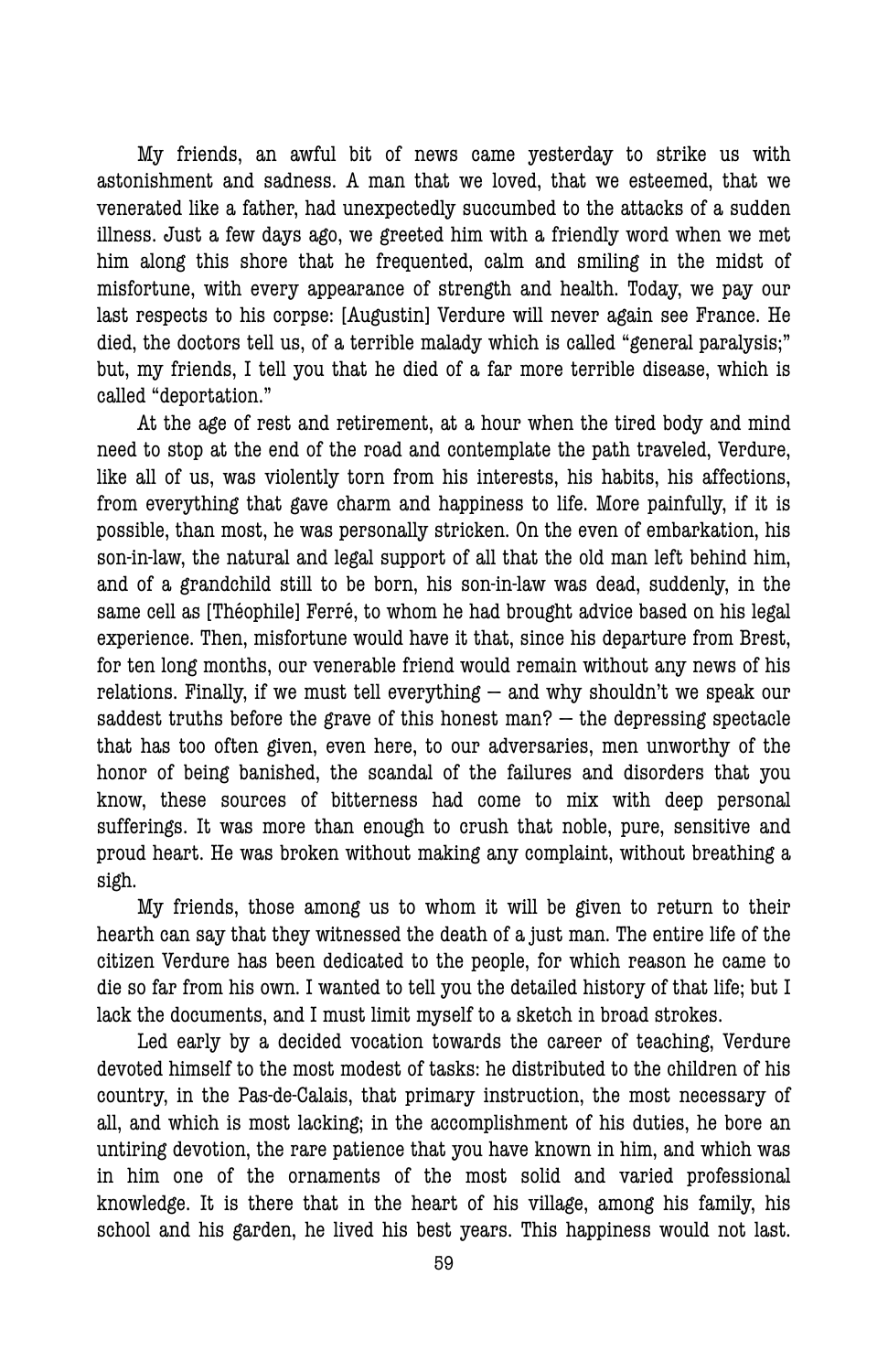Our friend had the fault of separating religious questions from school questions, of wanting to be a teacher and not a church-warden: the reaction of 1850 and the men who received their watchword from Mr. de Falloux, could not tolerate such detestable principles. Verdure was dismissed, with so many others, during that famous massacre of teachers, which has given primary instruction, in our country, a wound of which our latest disasters have measured the depth.

The career of teaching being closed to him, he had to think of other ways to use his multiples aptitudes. Verdure went to Paris and found, not without difficulty, work as a bookkeeper. But, if his daily labor belonged to his family, his leisure was always for the people: he dedicated it entirely from them on to the study of the questions of labor, of these great problems of the modern world, which we stupidly think to solve by shooting or deporting them, when it would not be too much effort, with the intelligence, amity, and good faith of all to resolve them. Verdure acquired in these matters, and especially on the questions of association, a competence based o an imposed mass of observations and experimental facts, patiently accumulated by him during the eighteen years of harmful servitude which has cost France so much generous blood, two provinces, all its treasures, and the first rank among nations.

It is with these credentials that he joined, in 1869, the Marseillaise; I will astonish no one by saying that he was for us, in that journal of so rapid and tragic destiny, a collaborator distinguished on more than one account by the excellence and precision of the documents which he prepared, as much as for the uprightness of his character and the complete reliability of his commerce. Seeing the misfortune of his country: none felt them more keenly than Verdure, and the sufferings of the siege, none contributed more to ease them. His perfect knowledge of the needs and miseries of that heroic Parisian population, always decimated, but never beaten, naturally designated him for the municipal functions in the eleventh arrondissement, where he had lived for long years. I was for him like a big family. The voters of that constituency sent him, on March 20, to the Commune.

From that date citizens, I have nothing to tell you of the life of our friend: it became public and was never lost to your view. You saw him seated in the Councils of the Commune, bringing his eminent qualities, a great modesty and precious special knowledge, a conciliatory character joined with an inflexible rectitude of judgment and principles. You see him, on the other hand, presiding over the difficult administration of that populous arrondissement, where so many regrets will meet the news of his end, and giving to that weighty task every moment that that the assembly of the Hôtel de Ville left to him. Then, when the hour of defeat was sounded, Verdure escaped as by a miracle from the death that struck the best among us. Verdure was taken, led to Versailles, brought before a military tribunal, inscribed on the tables of proscription. History when it reviews this trial, will judge the judges; it will be astonished by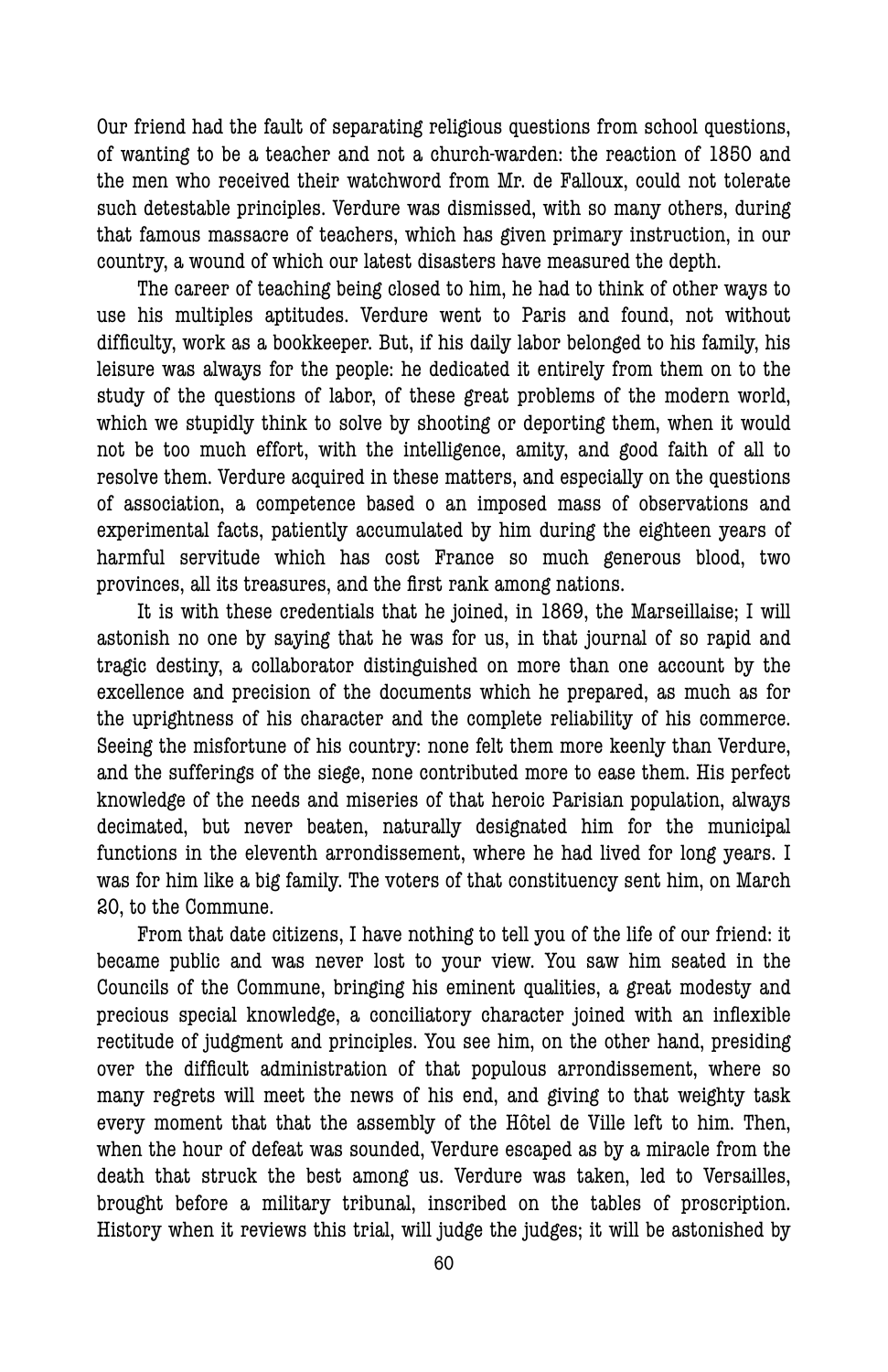the singular crime reproached by them in this gentle defendant, who looked them full in the face, strong in his acts, his conscience and his honesty. Do you know what that crime was, my friends? Ah! Don't search for it in the Code, for you will not find it there: it is called the crime of philanthropy. "Verdure," the report of his accuser says literally, "Verdure is a utopian philanthropist..." A utopian if you wish, citizens, but a philanthropist for sure! Yes, Verdure was a philanthropist, a friend of men, a friend of the people; he wanted the good and the just; if suffered from the sorrows of others and from the evils of humanity; he wanted to cure them, or at least to relieve them; it is to that we that he gave what he had of strength, intelligence, courage and life: it is for that cause he has died as he lived, as a free man, as a son of the Revolution.

We, citizens, who accompany this good man to that grave, where his wife and daughter cannot come to weep, let his life serve us as an example and his death as a lesson! Do you know what I was thinking of just now, seeing the long spiral of the cortege that we have made for him uncoil on the flanks of these barren hills, seeing all the heavy hearts and all the damp eyes, looking back again towards that immensity of the oceans that separates us from our homeland? I thought of some very different cortèges that you will have been able to see, like me, spread along some avenues of our Paris, pompous funerals of some power of the day. I saw again those cars draped with velvet and silk, this plumed litter, those horses adorned with silver and all those social vanities accumulated to dress up the dead. But I also thought of the ordinary impressions of the crowd suite passage of this pomp, to those impressions which are so often summarized in two words: indifference and scorn. I heard them recall the titles of the dead man, enumerate his positions, evaluate his wealth, count the perjuries of his life; and there was always someone to say out loud what many thought: one villain less!

How different it is here, my friends! A poor casket carried by some exiled laborers; on that casket, a crown of wild flowers; for that casket, a hole dug in the sand of an isle lost beyond the borders of the world. But, behind that casket, a unanimous support of sad friends, a concert of regrets and affection, some mute sorrows and some expansive despairs, mourning on all the faces and even on the very ones who guard us, forced to respect, grasped by the majesty of this death!

However, these men, escorted in such dissimilar manners, the one towards a marble necropolis, the other to this desert, they both started from the same point; they both emerged from the French nation as our fathers have rebuilt it on the principle of equality; both were chosen by the free suffrage of their fellow citizens; both had their hour of triumph; both, in all, went to the same end, to unavoidable crucible where the immortal matter goes to melt, to return in a new form in the great current of life... Why is it that the sentiments awakened by the view of their funerals differ so profoundly? Do you ask it, my friends? It comes